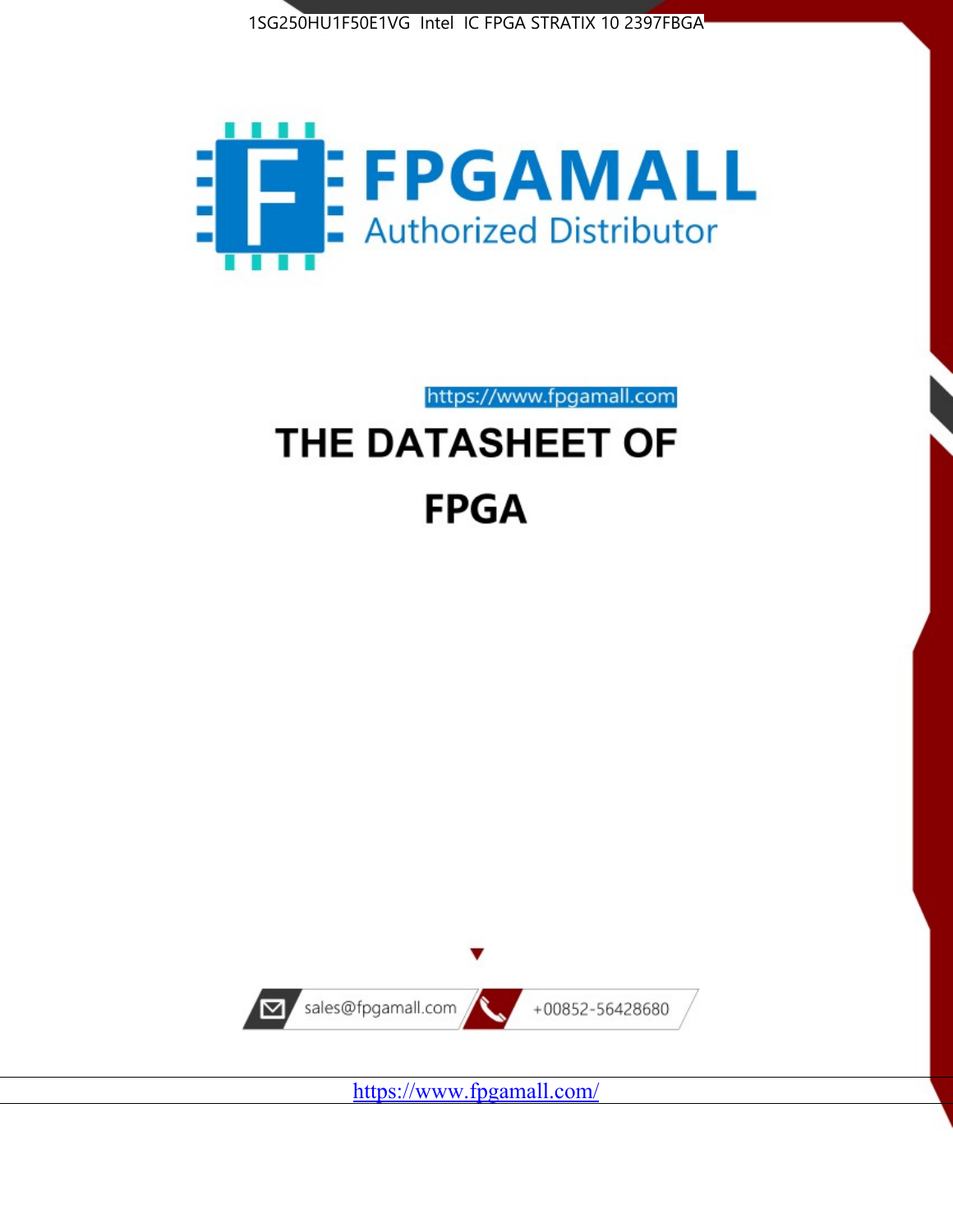1SG250HU1F50E1VG Intel IC FPGA STRATIX 10 2397FBGA



# **Intel® Stratix® 10 GX/SX Device Overview**



**S10-OVERVIEW | 2020.04.30** Latest document on the web: **[PDF](https://www.intel.com/content/dam/www/programmable/us/en/pdfs/literature/hb/stratix-10/s10-overview.pdf)** | **[HTML](https://www.intel.com/content/www/us/en/programmable/documentation/joc1442261161666.html)**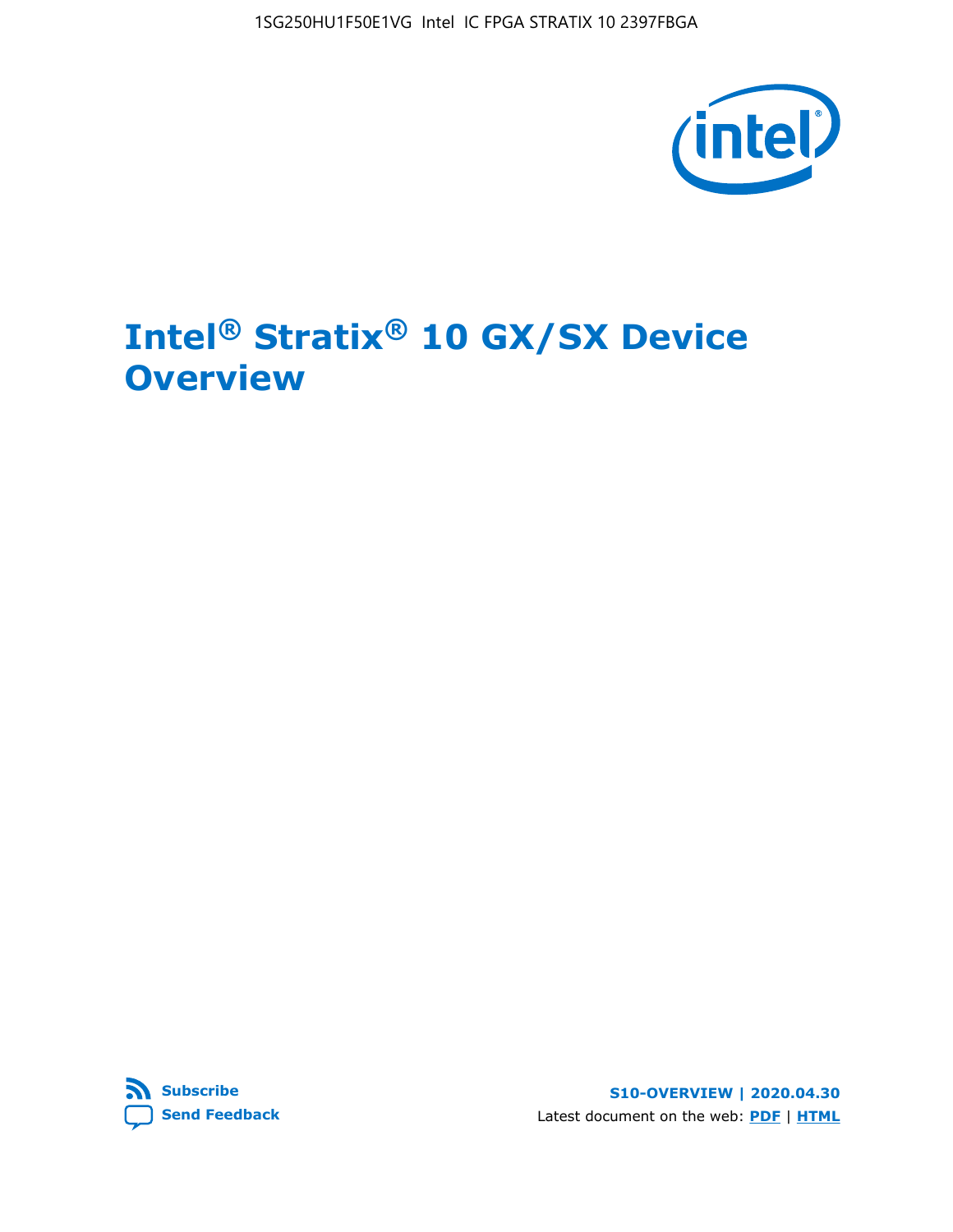

*Contents*

# **Contents**

| 1.26. Document Revision History for the Intel Stratix 10 GX/SX Device Overview36 |  |
|----------------------------------------------------------------------------------|--|

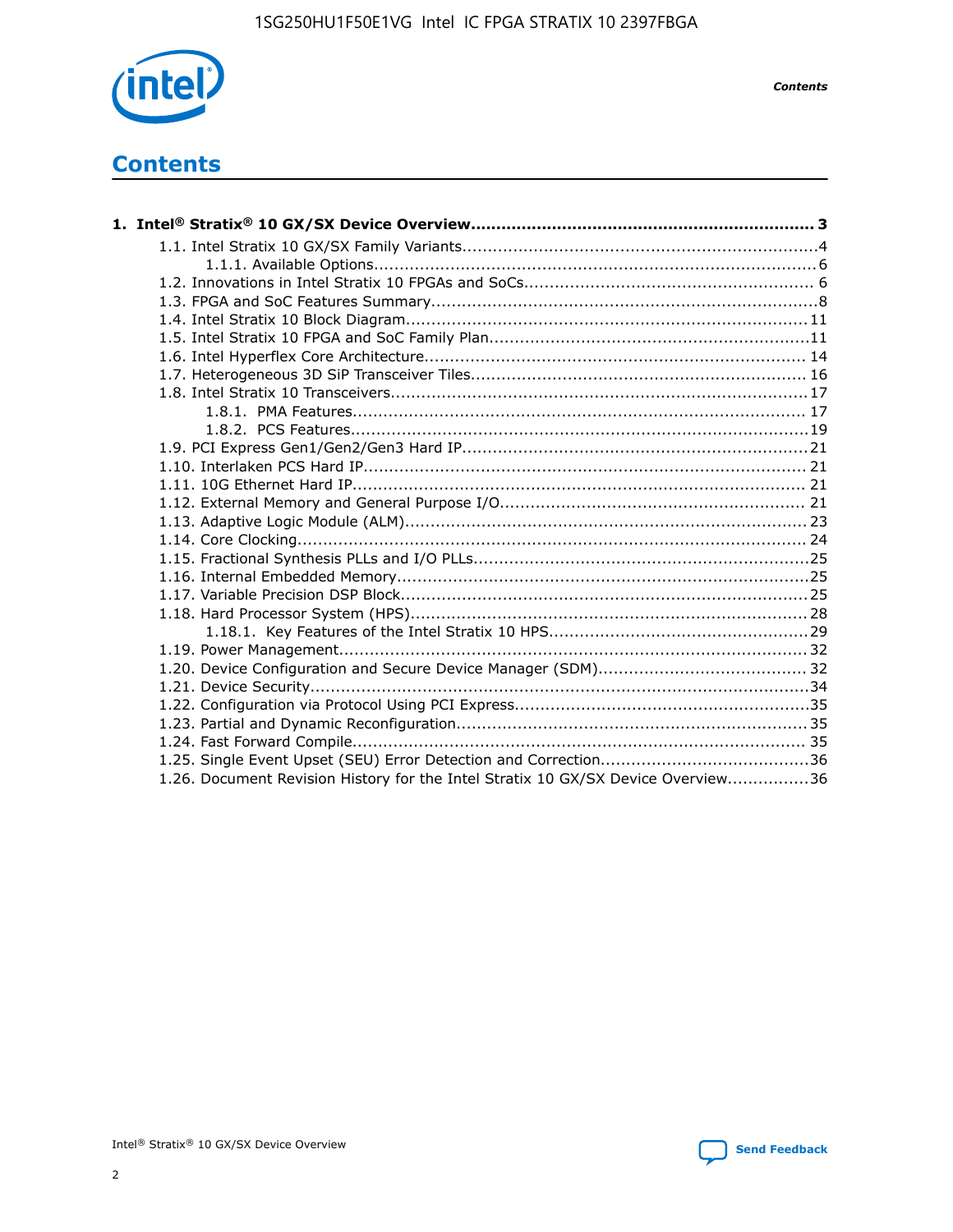**S10-OVERVIEW | 2020.04.30**

**[Send Feedback](mailto:FPGAtechdocfeedback@intel.com?subject=Feedback%20on%20Intel%20Stratix%2010%20GX/SX%20Device%20Overview%20(S10-OVERVIEW%202020.04.30)&body=We%20appreciate%20your%20feedback.%20In%20your%20comments,%20also%20specify%20the%20page%20number%20or%20paragraph.%20Thank%20you.)**



# **1. Intel® Stratix® 10 GX/SX Device Overview**

Intel's 14 nm Intel® Stratix® 10 GX FPGAs and SX SoCs deliver 2X the core performance and up to 70% lower power over previous generation high-performance FPGAs.

Featuring several groundbreaking innovations, including the all new Intel Hyperflex™ core architecture, this device family enables you to meet the demand for everincreasing bandwidth and processing performance in your most advanced applications, while meeting your power budget.

With an embedded hard processor system (HPS) based on a quad-core 64 bit Arm\* Cortex\*-A53, the Intel Stratix 10 SoC devices deliver power efficient, application-class processing and allow designers to extend hardware virtualization into the FPGA fabric. Intel Stratix 10 SoC devices demonstrate Intel's commitment to high-performance SoCs and extend Intel's leadership in programmable devices featuring an Arm-based processor system.

Important innovations in Intel Stratix 10 FPGAs and SoCs include:

- All new Intel Hyperflex core architecture delivering 2X the core performance compared to previous generation high-performance FPGAs
- Intel 14 nm tri-gate (FinFET) technology
- Heterogeneous 3D System-in-Package (SiP) technology
- Core fabric with up to 10.2 million logic elements (LEs)
- Up to 96 full duplex transceiver channels on heterogeneous 3D SiP transceiver tiles
- Transceiver data rates up to 28.3 Gbps chip-to-chip/module and backplane performance
- M20K (20 Kb) internal SRAM memory blocks
- Fractional synthesis and ultra-low jitter LC tank based transmit phase locked loops (PLLs)
- Hard PCI Express<sup>®</sup> Gen3 x16 intellectual property (IP) blocks
- Hard 10GBASE-KR/40GBASE-KR4 Forward Error Correction (FEC) in every transceiver channel
- Hard memory controllers and PHY supporting DDR4 rates up to 2666 Mbps per pin
- Hard fixed-point and IEEE 754 compliant hard floating-point variable precision digital signal processing (DSP) blocks with up to 10 TFLOP compute performance with a power efficiency of 80 GFLOP per Watt
- Quad-core 64 bit Arm Cortex-A53 embedded processor running up to 1.5 GHz in SoC family variants
- Programmable clock tree synthesis for flexible, low power, low skew clock trees

Intel Corporation. All rights reserved. Agilex, Altera, Arria, Cyclone, Enpirion, Intel, the Intel logo, MAX, Nios, Quartus and Stratix words and logos are trademarks of Intel Corporation or its subsidiaries in the U.S. and/or other countries. Intel warrants performance of its FPGA and semiconductor products to current specifications in accordance with Intel's standard warranty, but reserves the right to make changes to any products and services at any time without notice. Intel assumes no responsibility or liability arising out of the application or use of any information, product, or service described herein except as expressly agreed to in writing by Intel. Intel customers are advised to obtain the latest version of device specifications before relying on any published information and before placing orders for products or services. \*Other names and brands may be claimed as the property of others.

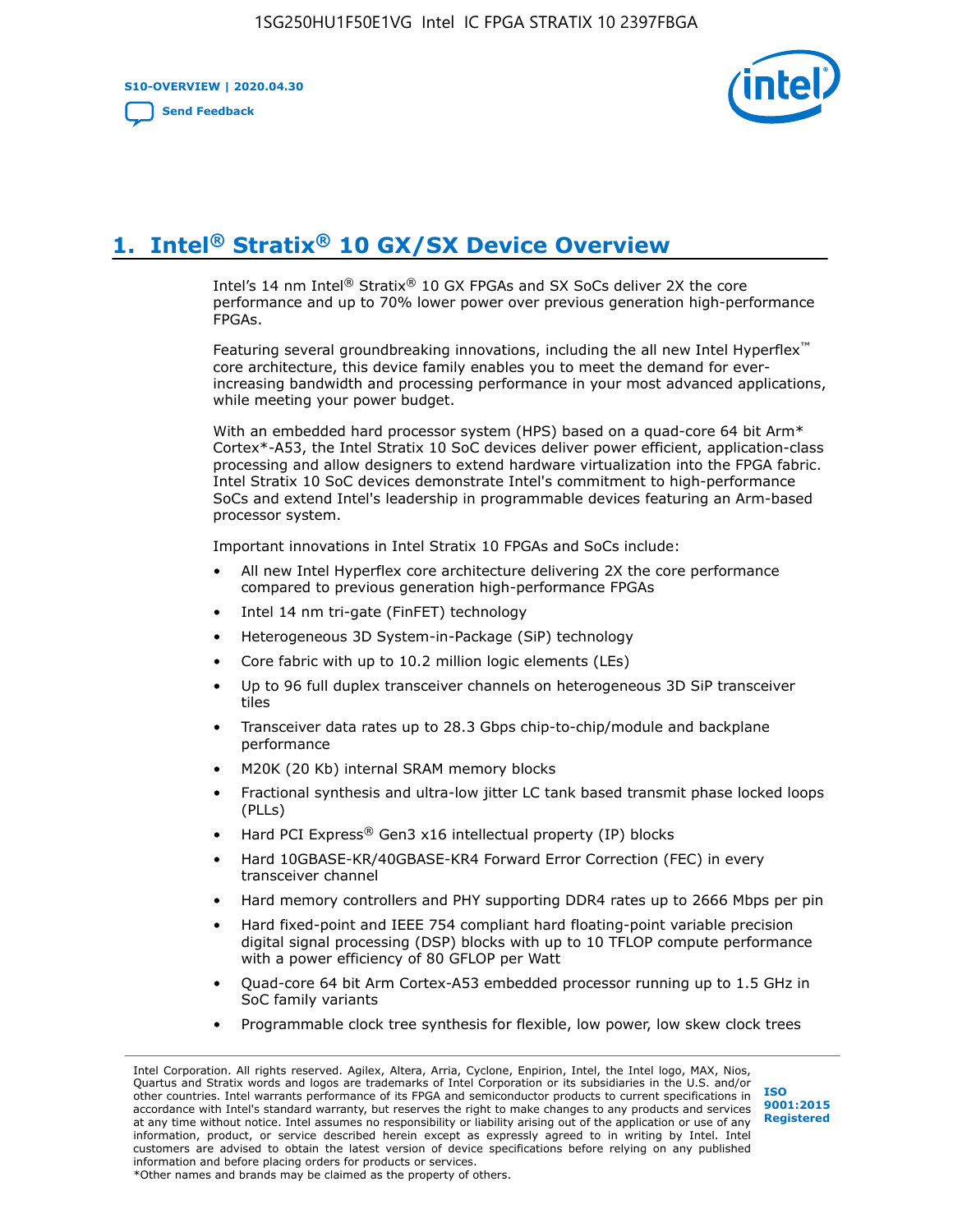

- Dedicated secure device manager (SDM) for:
	- Enhanced device configuration and security
	- AES-256, SHA-256/384 and ECDSA-256/384 encrypt/decrypt accelerators and authentication
	- Multi-factor authentication
	- Physically Unclonable Function (PUF) service and software programmable device configuration capability
- Comprehensive set of advanced power saving features delivering up to 70% lower power compared to previous generation high-performance FPGAs
- Non-destructive register state readback and writeback, to support ASIC prototyping and other applications

With these capabilities, Intel Stratix 10 FPGAs and SoCs are ideally suited for the most demanding applications in diverse markets such as:

- **Compute and Storage**—for custom servers, cloud computing and datacenter acceleration
- **Networking**—for Terabit, 400G and multi-100G bridging, aggregation, packet processing and traffic management
- **Optical Transport Networks**—for OTU4, 2xOTU4, 4xOTU4
- **Broadcast**—for high-end studio distribution, head end encoding/decoding, edge quadrature amplitude modulation (QAM)
- **Military**—for radar, electronic warfare, and secure communications
- **Medical**—for diagnostic scanners and diagnostic imaging
- **Test and Measurement**—for protocol and application testers
- **Wireless**—for next-generation 5G networks
- **ASIC Prototyping**—for designs that require the largest FPGA fabric with the highest I/O count

# **1.1. Intel Stratix 10 GX/SX Family Variants**

Intel Stratix 10 devices are available in FPGA (GX) and SoC (SX) variants.

- **Intel Stratix 10 GX** devices deliver up to 1 GHz core fabric performance and contain up to 10.2 million LEs in the fabric. They also feature up to 96 general purpose transceivers on separate transceiver tiles, and 2666 Mbps DDR4 external memory interface performance. The transceivers are capable of up to 28.3 Gbps short reach and across the backplane. These devices are optimized for FPGA applications that require the highest transceiver bandwidth and core fabric performance, with the power efficiency of Intel's 14 nm tri-gate process technology.
- **Intel Stratix 10 SX** devices have a feature set that is identical to Intel Stratix 10 GX devices, with the addition of an embedded quad-core 64 bit Arm Cortex A53 hard processor system.

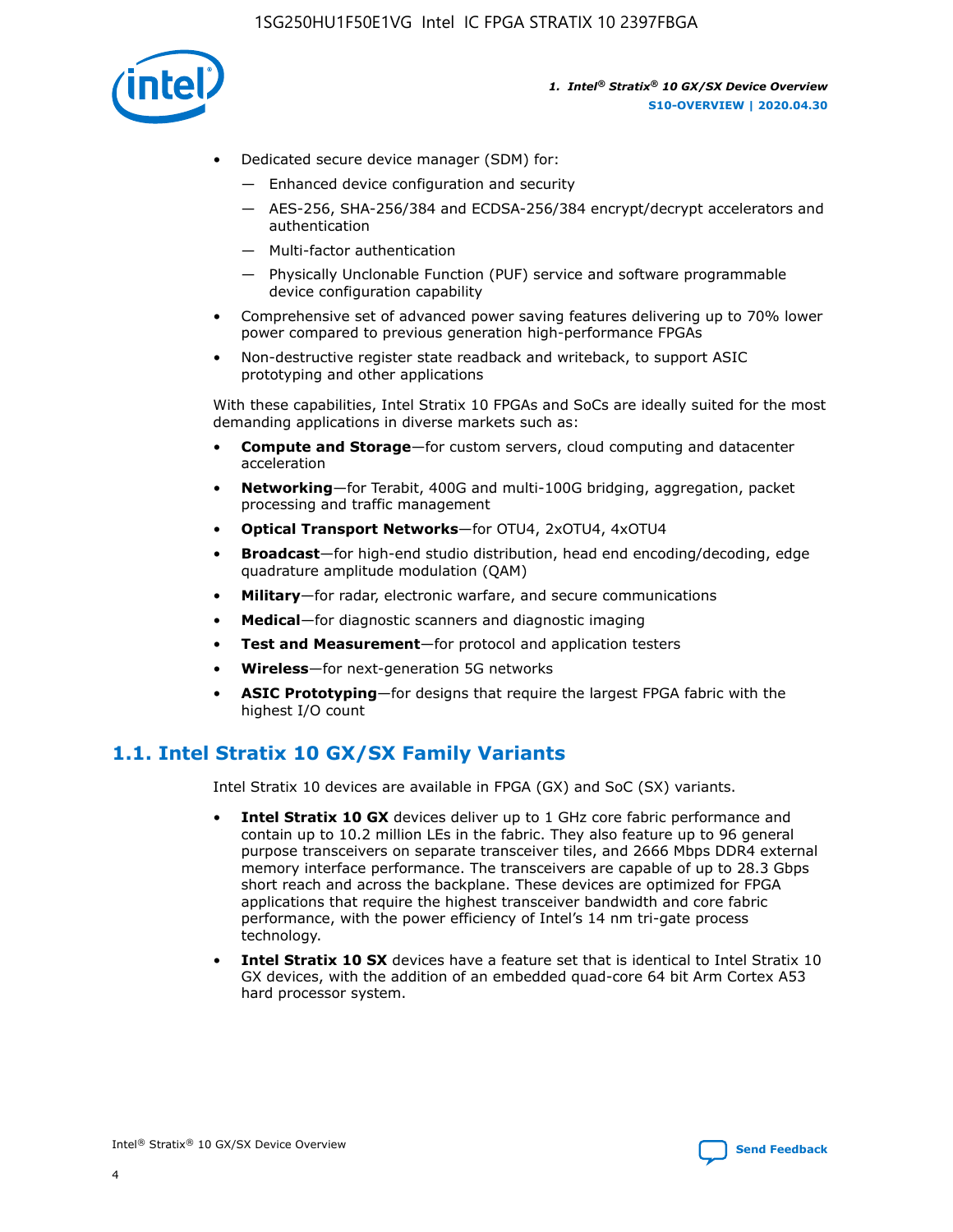

Common to all Intel Stratix 10 family variants is a high-performance fabric based on the new Intel Hyperflex core architecture that includes additional Hyper-Registers throughout the interconnect routing and at the inputs of all functional blocks. The core fabric also contains an enhanced logic array utilizing Intel's adaptive logic module (ALM) and a rich set of high performance building blocks including:

- M20K (20 Kb) embedded memory blocks
- Variable precision DSP blocks with hard IEEE 754 compliant floating-point units
- Fractional synthesis and integer PLLs
- Hard memory controllers and PHY for external memory interfaces
- General purpose IO cells

To clock these building blocks, Intel Stratix 10 devices use programmable clock tree synthesis, which uses dedicated clock tree routing to synthesize only those branches of the clock trees required for the application. All devices support in-system, finegrained partial reconfiguration of the logic array, allowing logic to be added and subtracted from the system while it is operating.

All family variants also contain high speed serial transceivers, containing both the physical medium attachment (PMA) and the physical coding sublayer (PCS), which can be used to implement a variety of industry standard and proprietary protocols. In addition to the hard PCS, Intel Stratix 10 devices contain multiple instantiations of PCI Express hard IP that supports Gen1/Gen2/Gen3 rates in x1/x2/x4/x8/x16 lane configurations, and hard 10GBASE-KR/40GBASE-KR4 FEC for every transceiver. The hard PCS, FEC, and PCI Express IP free up valuable core logic resources, save power, and increase your productivity.

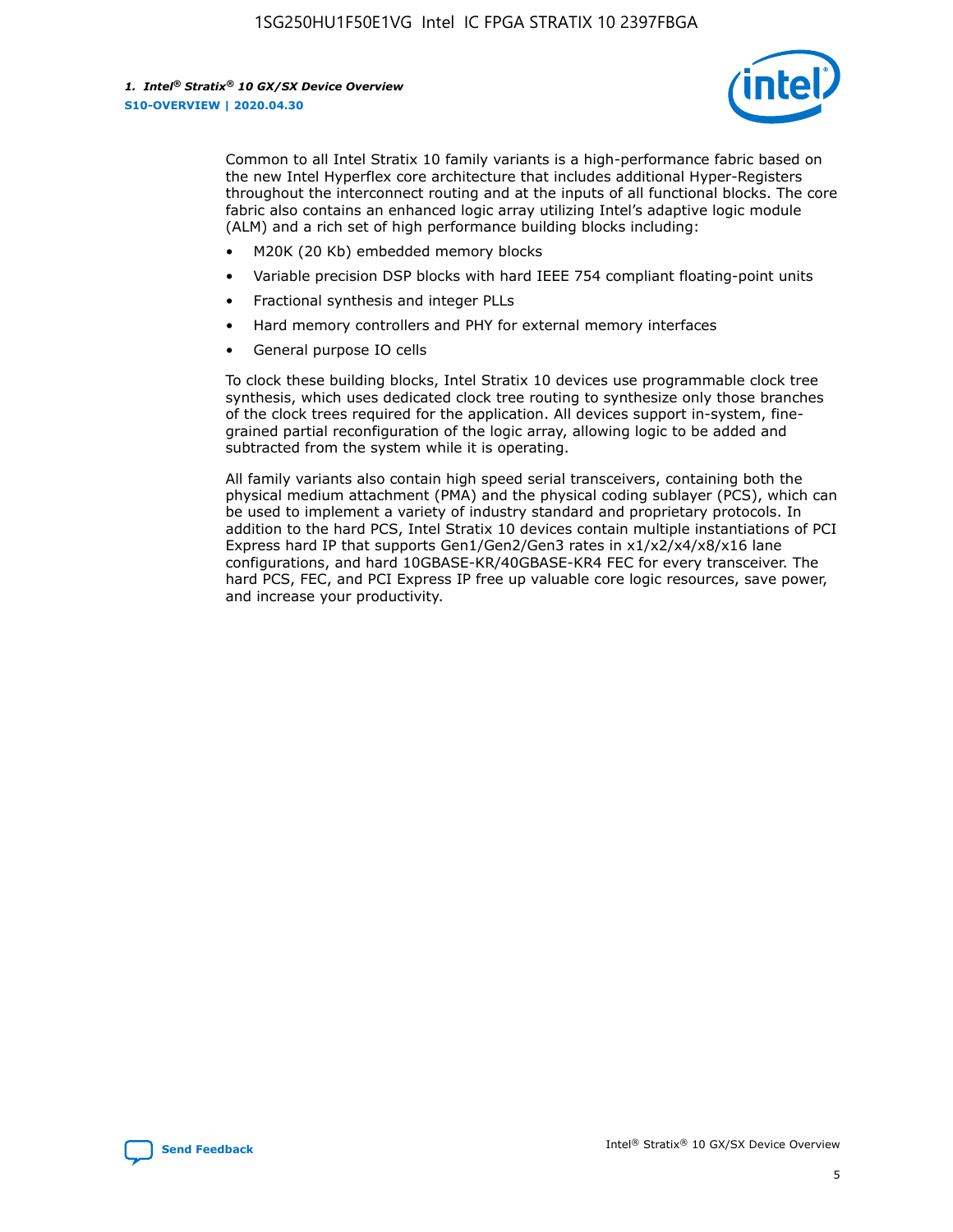

# **1.1.1. Available Options**

#### **Figure 1. Sample Ordering Code and Available Options for Intel Stratix 10 Devices**



# **Related Information**

[My Intel Support](https://www.intel.com/content/www/us/en/programmable/my-intel/mal-home.html)

# **1.2. Innovations in Intel Stratix 10 FPGAs and SoCs**

Intel Stratix 10 FPGAs and SoCs deliver many significant improvements over the previous generation high-performance Stratix V FPGAs.

#### **Table 1. Key Features of Intel Stratix 10 Devices Compared to Stratix V Devices**

| <b>Feature</b>            | <b>Stratix V FPGAs</b>                                           | <b>Intel Stratix 10 FPGAs and SoCs</b>                                        |
|---------------------------|------------------------------------------------------------------|-------------------------------------------------------------------------------|
| <b>Process technology</b> | 28 nm TSMC (planar<br>transistor)                                | 14 nm Intel tri-gate (FinFET)                                                 |
| Hard processor core       | None                                                             | Quad-core 64 bit Arm Cortex-A53<br>(SoC only)                                 |
| Core architecture         | Conventional core architecture<br>with conventional interconnect | Intel Hyperflex core architecture with<br>Hyper-Registers in the interconnect |
|                           |                                                                  | continued                                                                     |

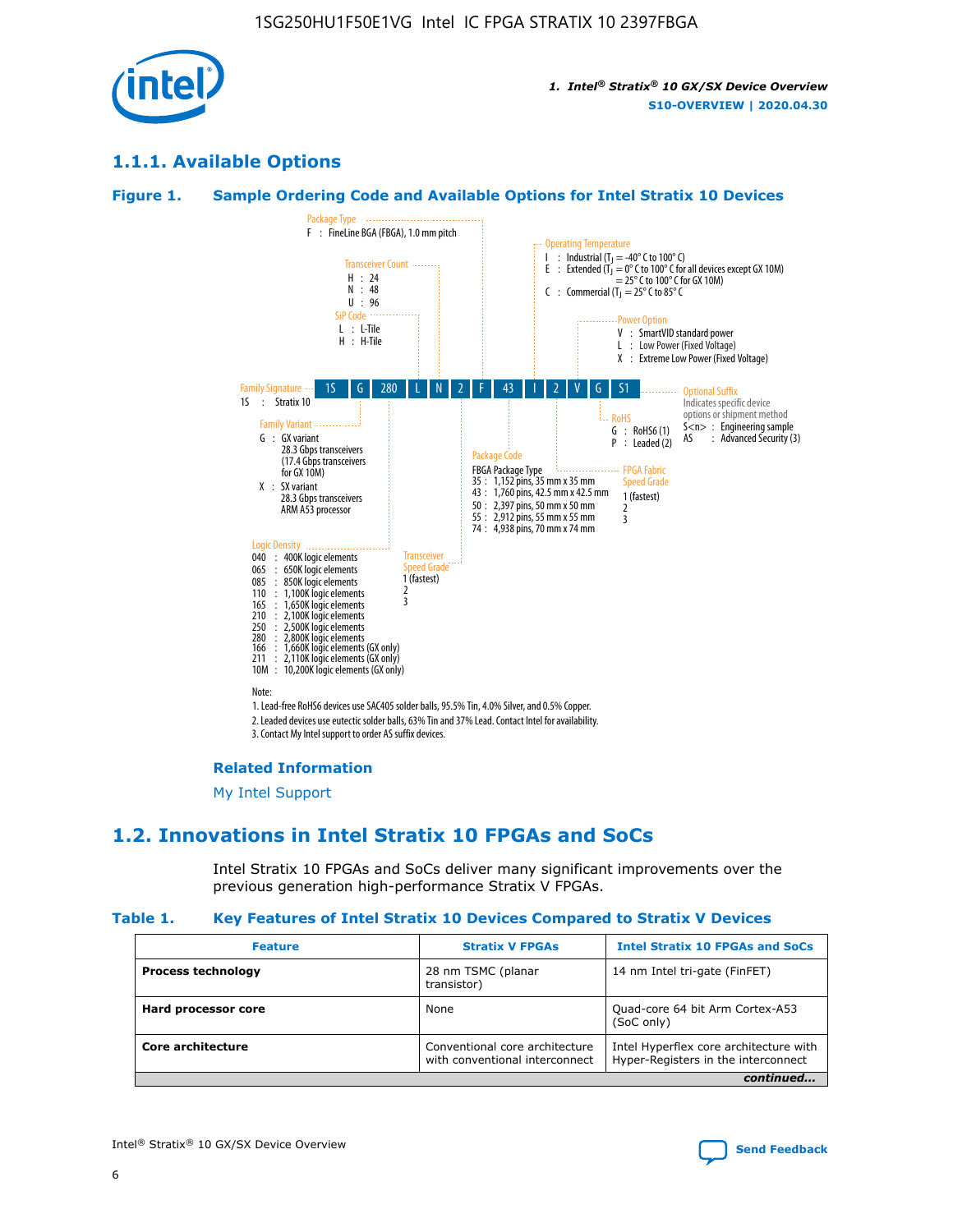

| <b>Feature</b>                                   | <b>Stratix V FPGAs</b>                                                              | <b>Intel Stratix 10 FPGAs and SoCs</b>                                                                                                       |
|--------------------------------------------------|-------------------------------------------------------------------------------------|----------------------------------------------------------------------------------------------------------------------------------------------|
| Core performance                                 | 500 MHz                                                                             | 1 GHz                                                                                                                                        |
| <b>Power dissipation</b>                         | 1x                                                                                  | As low as $0.3x$                                                                                                                             |
| Logic density                                    | <b>952 KLE</b>                                                                      | 10,200 KLE                                                                                                                                   |
| <b>Embedded memory (M20K)</b>                    | 52 Mbits                                                                            | 253 Mbits                                                                                                                                    |
| 18x19 multipliers                                | 3,926                                                                               | 11,520                                                                                                                                       |
|                                                  | Note: Multiplier is 18x18 in<br>Stratix V devices.                                  | Note: Multiplier is 18x19 in Intel<br>Stratix 10 devices.                                                                                    |
| <b>Floating point DSP capability</b>             | Up to 1 TFLOP, requires soft<br>floating point adder and<br>multiplier              | Up to 10 TFLOP, hard IEEE 754<br>compliant single precision floating<br>point adder and multiplier                                           |
| <b>Maximum transceivers</b>                      | 66                                                                                  | 96                                                                                                                                           |
| Maximum transceiver data rate (chip-to-<br>chip) | 28.05 Gbps                                                                          | 26.6 Gbps L-Tile<br>28.3 Gbps H-Tile                                                                                                         |
| Maximum transceiver data rate (backplane)        | 12.5 Gbps                                                                           | 12.5 Gbps L-Tile<br>28.3 Gbps H-Tile                                                                                                         |
| Hard memory controller                           | None                                                                                | DDR4 @ 1333 MHz/2666 Mbps<br>DDR3 @ 1067 MHz/2133 Mbps                                                                                       |
| <b>Hard protocol IP</b>                          | PCIe* Gen3 x8 (up to 4<br>instances)                                                | PCIe Gen3 x16 (up to 4 instances)<br>SR-IOV (4 physical functions / 2k<br>virtual functions) on H-Tile devices<br>10GBASE-KR/40GBASE-KR4 FEC |
| <b>Core clocking and PLLs</b>                    | Global, quadrant and regional<br>clocks supported by fractional-<br>synthesis fPLLs | Programmable clock tree synthesis<br>supported by fractional synthesis<br>fPLLs and integer IO PLLs                                          |
| Register state readback and writeback            | Not available                                                                       | Non-destructive register state<br>readback and writeback for ASIC<br>prototyping and other applications                                      |

These innovations result in the following improvements:

- **Improved Core Logic Performance**: The Intel Hyperflex core architecture combined with 14 nm Intel tri-gate technology allows Intel Stratix 10 devices to achieve 2X the core performance compared to the previous generation
- **Lower Power**: Intel Stratix 10 devices use up to 70% lower power compared to the previous generation, enabled by 14 nm Intel tri-gate technology, the Intel Hyperflex core architecture, and optional power saving features built into the architecture
- **Higher Density**: Intel Stratix 10 devices offer three times the level of integration, with up to 10.2 million logic elements (LEs), over 253 Mbits of embedded memory blocks (M20K), and 11,520 18x19 multipliers
- **Embedded Processing**: Intel Stratix 10 SoCs feature a Quad-Core 64 bit Arm Cortex-A53 processor optimized for power efficiency and software compatible with previous generation Arria® and Cyclone® SoC devices
- **Improved Transceiver Performance**: With up to 96 transceiver channels implemented in heterogeneous 3D SiP transceiver tiles, Intel Stratix 10 GX and SX devices support data rates up to 28.3 Gbps chip-to-chip and 28.3 Gbps across the backplane with signal conditioning circuits capable of equalizing over 30 dB of system loss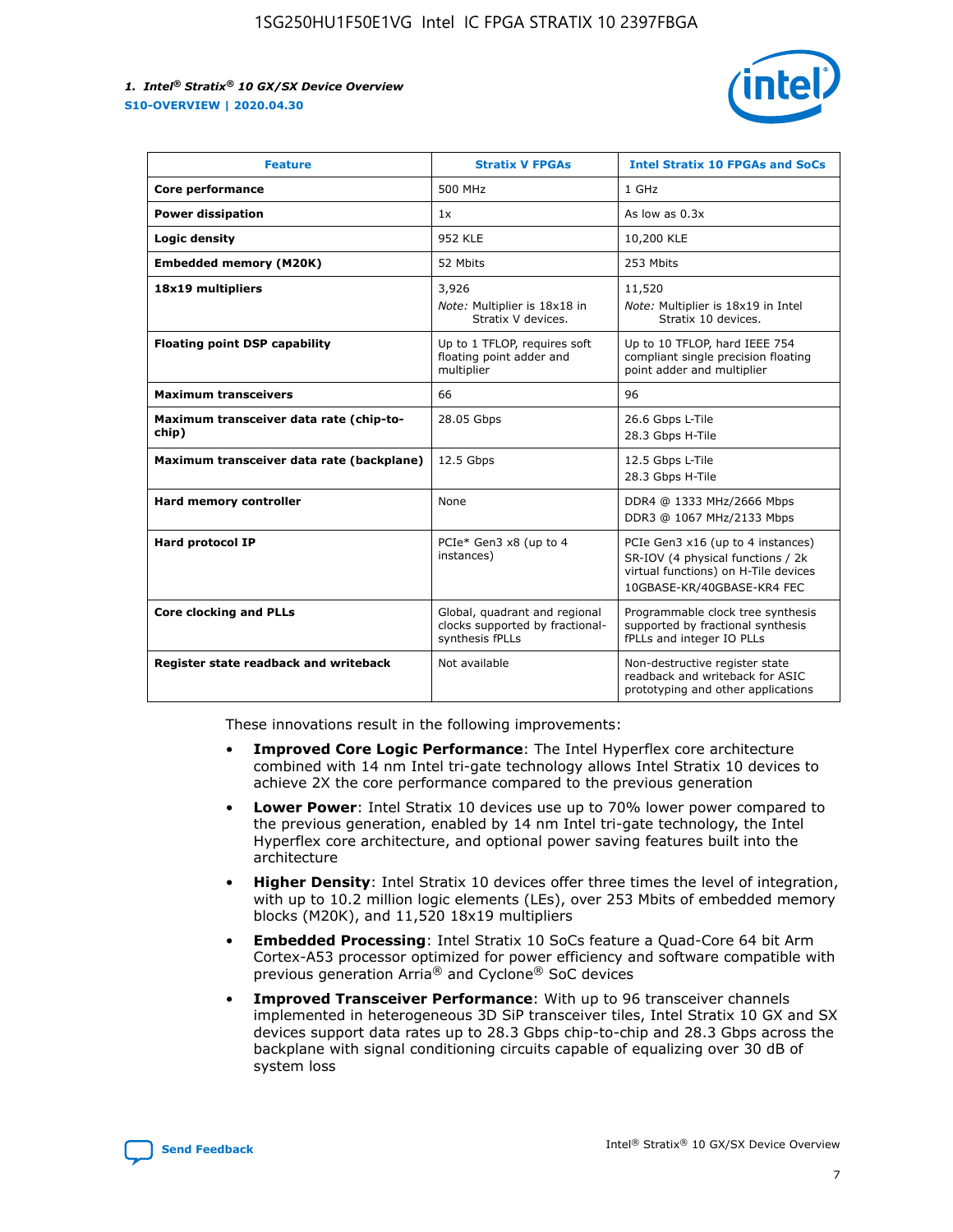

- **Improved DSP Performance**: The variable precision DSP block in Intel Stratix 10 devices features hard fixed and floating point capability, with up to 10 TFLOP IEEE754 single-precision floating point performance
- **Additional Hard IP**: Intel Stratix 10 devices include many more hard IP blocks than previous generation devices, with a hard memory controller included in each bank of 48 general purpose IOs, a hard PCIe Gen3 x16 full protocol stack in each transceiver tile, and a hard 10GBASE-KR/40GBASE-KR4 FEC in every transceiver channel
- **Enhanced Core Clocking**: Intel Stratix 10 devices feature programmable clock tree synthesis; clock trees are only synthesized where needed, increasing the flexibility and reducing the power dissipation of the clocking solution
- **Additional Core PLLs**: The core fabric in Intel Stratix 10 devices is supported by both integer IO PLLs and fractional synthesis fPLLs, resulting in a greater total number of PLLs available than the previous generation

# **1.3. FPGA and SoC Features Summary**

#### **Table 2. Intel Stratix 10 FPGA and SoC Common Device Features**

| <b>Feature</b>                   | <b>Description</b>                                                                                                                                                                                                                                                                                                                                                                                                                                                                                                                                                                                                                            |
|----------------------------------|-----------------------------------------------------------------------------------------------------------------------------------------------------------------------------------------------------------------------------------------------------------------------------------------------------------------------------------------------------------------------------------------------------------------------------------------------------------------------------------------------------------------------------------------------------------------------------------------------------------------------------------------------|
| Technology                       | 14 nm Intel tri-gate (FinFET) process technology<br>٠<br>SmartVID controlled core voltage, standard power devices<br>0.85-V fixed core voltage, low static power devices available<br>$\bullet$                                                                                                                                                                                                                                                                                                                                                                                                                                               |
| Low power serial<br>transceivers | Up to 96 total transceivers available<br>٠<br>Continuous operating range of 1 Gbps to 28.3 Gbps for Intel Stratix 10 GX/SX devices<br>$\bullet$<br>Backplane support up to 28.3 Gbps for Intel Stratix 10 GX/SX devices<br>$\bullet$<br>Extended range down to 125 Mbps with oversampling<br>$\bullet$<br>ATX transmit PLLs with user-configurable fractional synthesis capability<br>٠<br>• XFP, SFP+, QSFP/QSFP28, CFP/CFP2/CFP4 optical module support<br>• Adaptive linear and decision feedback equalization<br>Transmit pre-emphasis and de-emphasis<br>Dynamic partial reconfiguration of individual transceiver channels<br>$\bullet$ |
|                                  | On-chip instrumentation (Eye Viewer non-intrusive data eye monitoring)<br>$\bullet$                                                                                                                                                                                                                                                                                                                                                                                                                                                                                                                                                           |
| General purpose I/Os             | Up to 2,304 total GPIO available<br>$\bullet$<br>1.6 Gbps LVDS-every pair can be configured as an input or output<br>1333 MHz/2666 Mbps DDR4 external memory interface<br>1067 MHz/2133 Mbps DDR3 external memory interface<br>• 1.2 V to 3.3 $V^{(1)}$ single-ended LVCMOS/LVTTL interfacing<br>• On-chip termination (OCT)                                                                                                                                                                                                                                                                                                                  |
| Embedded hard IP                 | • PCIe Gen1/Gen2/Gen3 complete protocol stack, x1/x2/x4/x8/x16 end point and root<br>port<br>DDR4/DDR3 hard memory controller (RLDRAM3/QDR II+/QDR IV using soft memory<br>$\bullet$<br>controller)<br>• Multiple hard IP instantiations in each device<br>• Single Root I/O Virtualization (SR-IOV)                                                                                                                                                                                                                                                                                                                                          |
| Transceiver hard IP              | 10GBASE-KR/40GBASE-KR4 Forward Error Correction (FEC)<br>$\bullet$<br>10G Ethernet PCS<br>$\bullet$<br>PCI Express PIPE interface<br>٠<br>continued                                                                                                                                                                                                                                                                                                                                                                                                                                                                                           |
|                                  |                                                                                                                                                                                                                                                                                                                                                                                                                                                                                                                                                                                                                                               |

<sup>(1)</sup> Available in some configurations only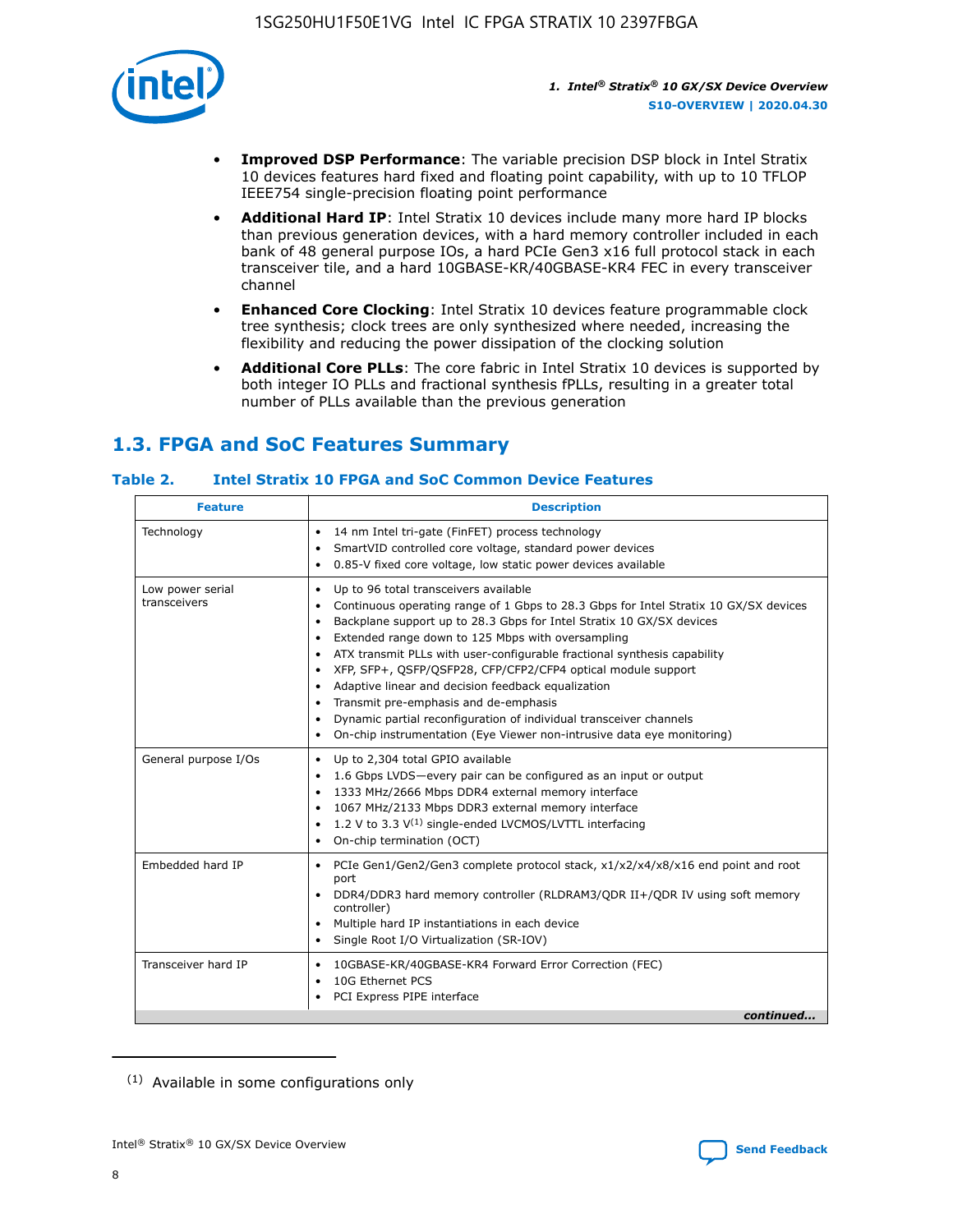

| <b>Feature</b>                   | <b>Description</b>                                                                                                                                                                                                                                                                                                                                                                                                                                                    |
|----------------------------------|-----------------------------------------------------------------------------------------------------------------------------------------------------------------------------------------------------------------------------------------------------------------------------------------------------------------------------------------------------------------------------------------------------------------------------------------------------------------------|
|                                  | Interlaken PCS<br>$\bullet$<br>Gigabit Ethernet PCS<br>$\bullet$<br>Deterministic latency support for Common Public Radio Interface (CPRI) PCS<br>$\bullet$<br>Fast lock-time support for Gigabit Passive Optical Networking (GPON) PCS<br>$\bullet$<br>8B/10B, 64B/66B, 64B/67B encoders and decoders<br>$\bullet$<br>Custom mode support for proprietary protocols<br>$\bullet$                                                                                     |
| Power management                 | SmartVID controlled core voltage, standard power devices<br>$\bullet$<br>0.85-V fixed core voltage, low static power devices available<br>$\bullet$<br>Intel Quartus <sup>®</sup> Prime Pro Edition integrated power analysis<br>٠                                                                                                                                                                                                                                    |
| High performance core fabric     | Intel Hyperflex core architecture with Hyper-Registers throughout the interconnect<br>$\bullet$<br>routing and at the inputs of all functional blocks<br>Enhanced adaptive logic module (ALM)<br>$\bullet$<br>Improved multi-track routing architecture reduces congestion and improves compile<br>times<br>Hierarchical core clocking architecture with programmable clock tree synthesis<br>Fine-grained partial reconfiguration                                    |
| Internal memory blocks           | M20K-20 Kb with hard ECC support<br>٠<br>MLAB-640 bit distributed LUTRAM<br>$\bullet$                                                                                                                                                                                                                                                                                                                                                                                 |
| Variable precision DSP<br>blocks | IEEE 754-compliant hard single-precision floating point capability<br>$\bullet$<br>Supports signal processing with precision ranging from 18x19 up to 54x54<br>$\bullet$<br>Native 27x27 and 18x19 multiply modes<br>$\bullet$<br>64 bit accumulator and cascade for systolic FIRs<br>Internal coefficient memory banks<br>Pre-adder/subtractor improves efficiency<br>$\bullet$<br>Additional pipeline register increases performance and reduces power<br>$\bullet$ |
| Phase locked loops (PLL)         | Fractional synthesis PLLs (fPLL) support both fractional and integer modes<br>$\bullet$<br>Fractional mode with third-order delta-sigma modulation<br>Precision frequency synthesis<br>$\bullet$<br>Integer PLLs adjacent to general purpose I/Os, support external memory, and LVDS<br>$\bullet$<br>interfaces, clock delay compensation, zero delay buffering                                                                                                       |
| Core clock networks              | 1 GHz fabric clocking<br>$\bullet$<br>667 MHz external memory interface clocking, supports 2666 Mbps DDR4 interface<br>$\bullet$<br>800 MHz LVDS interface clocking, supports 1600 Mbps LVDS interface<br>$\bullet$<br>Programmable clock tree synthesis, backwards compatible with global, regional and<br>$\bullet$<br>peripheral clock networks<br>Clocks only synthesized where needed, to minimize dynamic power<br>continued                                    |

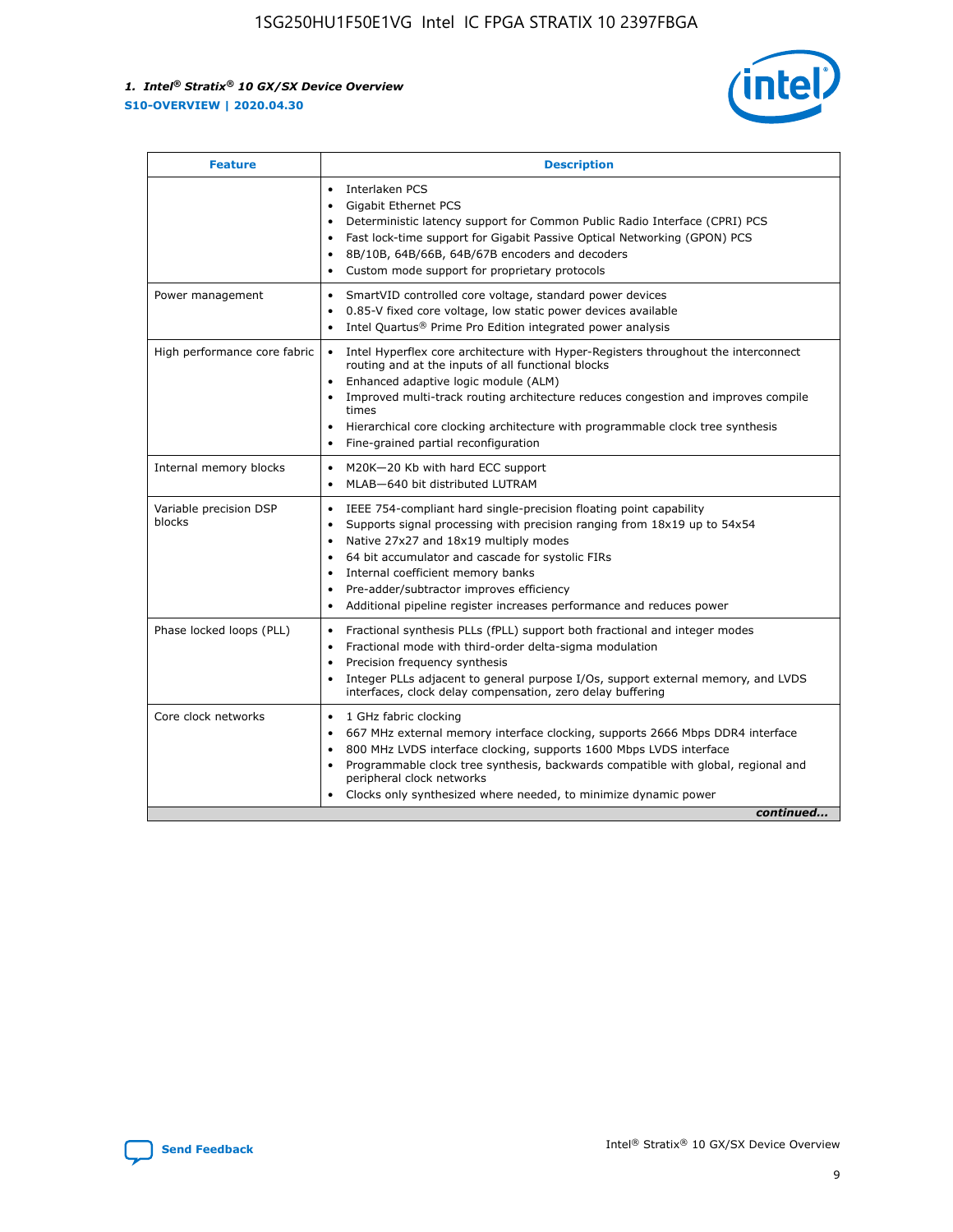

| <b>Feature</b>     | <b>Description</b>                                                                                                                                                                                                                                                                                                                                                                                                                                                                                                                                                   |
|--------------------|----------------------------------------------------------------------------------------------------------------------------------------------------------------------------------------------------------------------------------------------------------------------------------------------------------------------------------------------------------------------------------------------------------------------------------------------------------------------------------------------------------------------------------------------------------------------|
| Configuration      | Dedicated Secure Device Manager<br>$\bullet$<br>Software programmable device configuration<br>٠<br>Serial and parallel flash interface<br>٠<br>Configuration via protocol (CvP) using PCI Express Gen1/Gen2/Gen3<br>٠<br>Fine-grained partial reconfiguration of core fabric<br>$\bullet$<br>Dynamic reconfiguration of transceivers and PLLs<br>$\bullet$<br>Comprehensive set of security features including AES-256, SHA-256/384, and<br>ECDSA-256/384 accelerators, and multi-factor authentication<br>Physically Unclonable Function (PUF) service<br>$\bullet$ |
| Packaging          | Intel Embedded Multi-die Interconnect Bridge (EMIB) packaging technology<br>٠<br>Multiple devices with identical package footprints allows seamless migration across<br>$\bullet$<br>different device densities<br>1.0 mm ball-pitch FBGA packaging<br>$\bullet$<br>Lead and lead-free package options                                                                                                                                                                                                                                                               |
| Software and tools | Intel Quartus Prime Pro Edition design suite with new compiler and Hyper-Aware design<br>flow<br>Fast Forward compiler to allow Intel Hyperflex architecture performance exploration<br>$\bullet$<br>Transceiver toolkit<br>$\bullet$<br>Platform designer integration tool<br>DSP Builder advanced blockset<br>OpenCL <sup>™</sup> support<br>SoC Embedded Design Suite (EDS)                                                                                                                                                                                       |

#### **Table 3. Intel Stratix 10 SoC Specific Device Features**

| <b>SoC Subsystem</b>                   | <b>Feature</b>                                  | <b>Description</b>                                                                                                                                                                                                                                                 |  |  |
|----------------------------------------|-------------------------------------------------|--------------------------------------------------------------------------------------------------------------------------------------------------------------------------------------------------------------------------------------------------------------------|--|--|
| <b>Hard Processor</b><br><b>System</b> | Multi-processor unit (MPU) core                 | Quad-core Arm Cortex-A53 MPCore processor with Arm<br>$\bullet$<br>CoreSight* debug and trace technology<br>Scalar floating-point unit supporting single and double<br>$\bullet$<br>precision<br>Arm Neon* media processing engine for each processor<br>$\bullet$ |  |  |
|                                        | <b>System Controllers</b>                       | System Memory Management Unit (SMMU)<br>$\bullet$<br>Cache Coherency Unit (CCU)<br>$\bullet$                                                                                                                                                                       |  |  |
|                                        | Layer 1 Cache                                   | 32 KB L1 instruction cache with parity<br>٠<br>32 KB L1 data cache with ECC<br>$\bullet$                                                                                                                                                                           |  |  |
|                                        | Layer 2 Cache                                   | 1 MB Shared L2 Cache with ECC<br>$\bullet$                                                                                                                                                                                                                         |  |  |
|                                        | On-Chip Memory                                  | 256 KB On-Chip RAM<br>$\bullet$                                                                                                                                                                                                                                    |  |  |
|                                        | Direct memory access (DMA) controller           | • 8-Channel DMA                                                                                                                                                                                                                                                    |  |  |
|                                        | Ethernet media access controller<br>(EMAC)      | Three 10/100/1000 EMAC with integrated DMA<br>$\bullet$                                                                                                                                                                                                            |  |  |
|                                        | USB On-The-Go controller (OTG)                  | 2 USB OTG with integrated DMA<br>$\bullet$                                                                                                                                                                                                                         |  |  |
|                                        | <b>UART</b> controller                          | 2 UART 16550 compatible<br>$\bullet$                                                                                                                                                                                                                               |  |  |
|                                        | Serial Peripheral Interface (SPI)<br>controller | $\bullet$ 4 SPI                                                                                                                                                                                                                                                    |  |  |
|                                        | $I2C$ controller                                | 5 <sup>2</sup> C controllers<br>$\bullet$                                                                                                                                                                                                                          |  |  |
|                                        | SD/SDIO/MMC controller                          | 1 eMMC version 4.5 with DMA and CE-ATA support<br>$\bullet$<br>SD, including eSD, version 3.0<br>٠<br>SDIO, including eSDIO, version 3.0<br>CE-ATA - version 1.1<br>continued                                                                                      |  |  |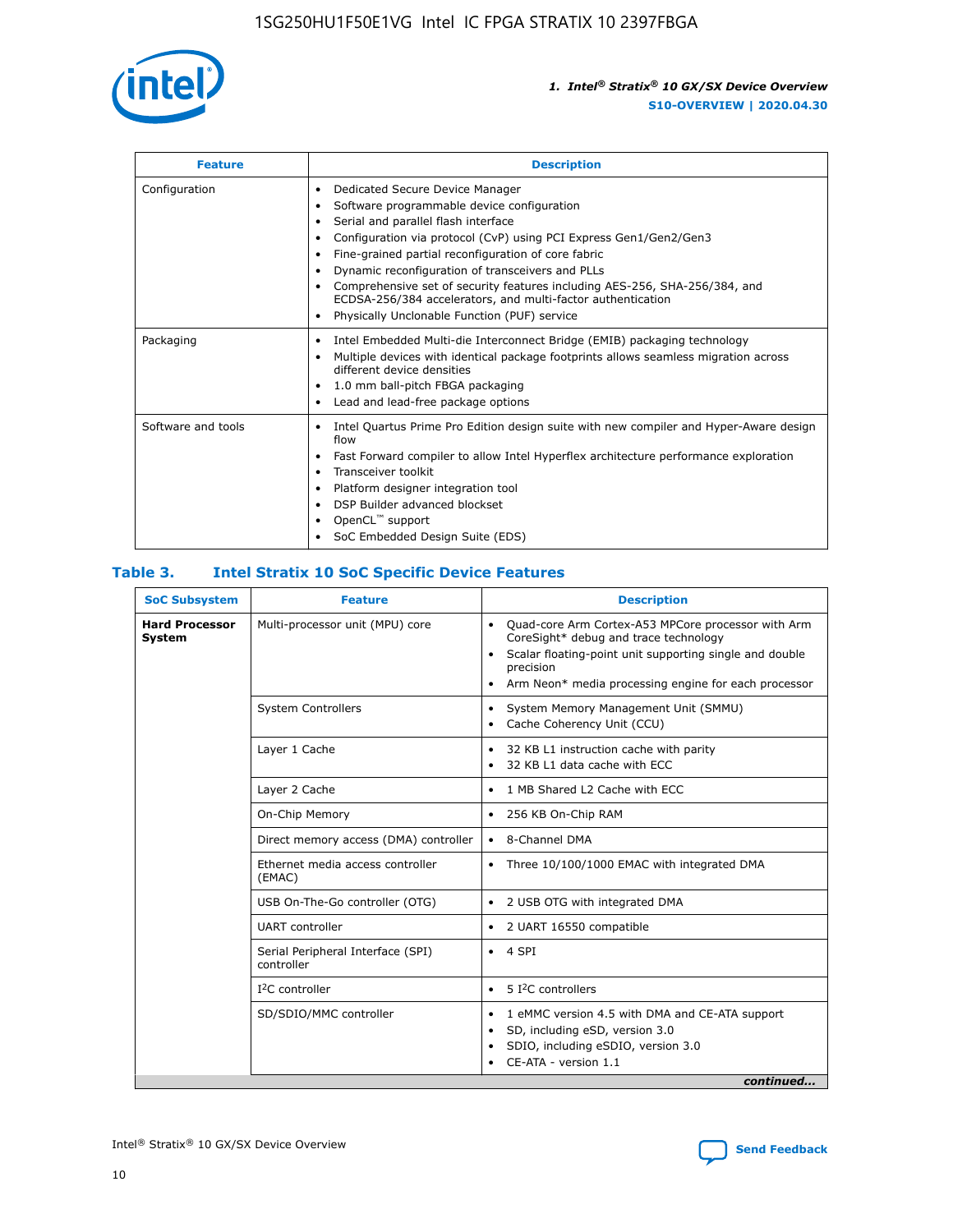

| <b>SoC Subsystem</b>                   | <b>Feature</b>             | <b>Description</b>                                                                            |  |  |
|----------------------------------------|----------------------------|-----------------------------------------------------------------------------------------------|--|--|
|                                        | NAND flash controller      | 1 ONFI 1.0, 8- and 16-bit support<br>$\bullet$                                                |  |  |
|                                        | General-purpose I/O (GPIO) | Maximum of 48 software programmable GPIO<br>$\bullet$                                         |  |  |
|                                        | <b>Timers</b>              | 4 general-purpose timers<br>٠<br>4 watchdog timers                                            |  |  |
| <b>Secure Device</b><br>Manager        | Security                   | Secure boot<br>٠<br>Advanced Encryption Standard (AES) and authentication<br>٠<br>(SHA/ECDSA) |  |  |
| External<br>Memory<br><b>Interface</b> | External Memory Interface  | Hard Memory Controller with DDR4 and DDR3<br>$\bullet$                                        |  |  |

# **1.4. Intel Stratix 10 Block Diagram**

#### **Figure 2. Intel Stratix 10 FPGA and SoC Architecture Block Diagram**



HPS: Quad ARM Cortex-A53 Hard Processor System SDM: Secure Device Manager

# **1.5. Intel Stratix 10 FPGA and SoC Family Plan**

<sup>(2)</sup> The number of 27x27 multipliers is one-half the number of 18x19 multipliers.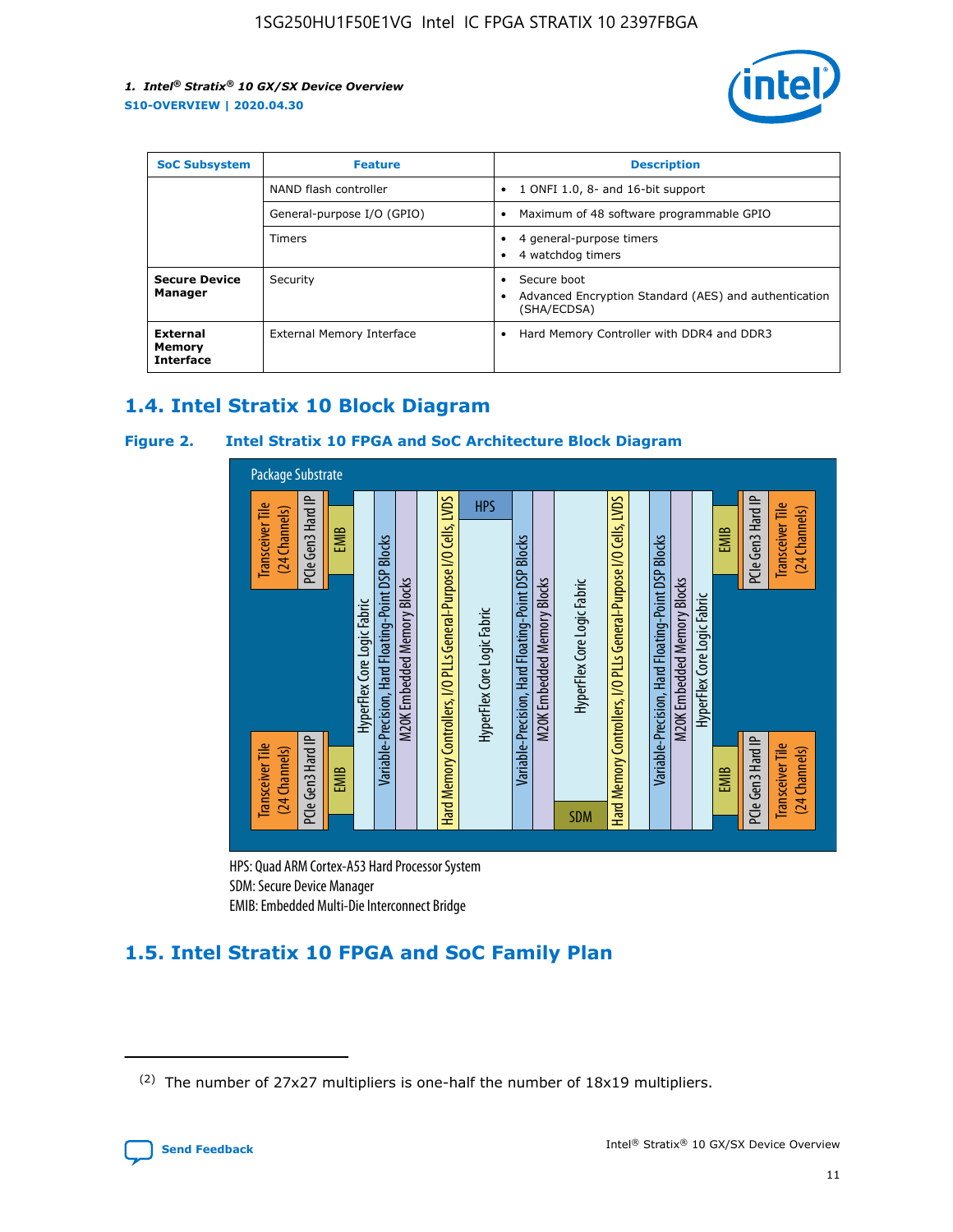

#### **Table 4. Intel Stratix 10 GX/SX FPGA and SoC Family Plan—FPGA Core (part 1)**

| <b>Intel Stratix 10</b><br><b>GX/SX Device</b><br><b>Name</b> | <b>Logic Elements</b><br>(KLE) | <b>M20K Blocks</b> | <b>M20K Mbits</b> | <b>MLAB Counts</b> | <b>MLAB Mbits</b> | <b>18x19 Multi-</b><br>pliers <sup>(2)</sup> |
|---------------------------------------------------------------|--------------------------------|--------------------|-------------------|--------------------|-------------------|----------------------------------------------|
| GX 400/<br>SX 400                                             | 378                            | 1,537              | 30                | 3,276              | 2                 | 1,296                                        |
| GX 650/<br>SX 650                                             | 612                            | 2,489              | 49                | 5,364              | 3                 | 2,304                                        |
| GX 850/<br>SX 850                                             | 841                            | 3,477              | 68                | 7,124              | $\overline{4}$    | 4,032                                        |
| GX 1100/<br>SX 1100                                           | 1,325                          | 5,461              | 107               | 11,556             | $\overline{7}$    | 5,184                                        |
| GX 1650/<br>SX 1650                                           | 1,624                          | 5,851              | 114               | 13,764             | 8                 | 6,290                                        |
| GX 2100/<br>SX 2100                                           | 2,005                          | 6,501              | 127               | 17,316             | 11                | 7,488                                        |
| GX 2500/<br>SX 2500                                           | 2,422                          | 9,963              | 195               | 20,529             | 13                | 10,022                                       |
| GX 2800/<br>SX 2800                                           | 2,753                          | 11,721             | 229               | 23,796             | 15                | 11,520                                       |
| GX 1660                                                       | 1,679                          | 6,162              | 120               | 14,230             | 9                 | 6,652                                        |
| GX 2110                                                       | 2,073                          | 6,847              | 134               | 17,856             | 11                | 7,920                                        |
| <b>GX 10M</b>                                                 | 10,200                         | 12,950             | 253               | 87,984             | 55                | 6,912                                        |

#### **Table 5. Intel Stratix 10 GX/SX FPGA and SoC Family Plan—Interconnects, PLLs and Hard IP (part 2)**

| <b>Intel Stratix 10</b>            |                      | <b>Interconnects</b> |              | <b>PLLs</b> | <b>Hard IP</b>                       |  |
|------------------------------------|----------------------|----------------------|--------------|-------------|--------------------------------------|--|
| <b>GX/SX Device</b><br><b>Name</b> | <b>Maximum GPIOs</b> | <b>Maximum XCVR</b>  | <b>fPLLs</b> | I/O PLLs    | <b>PCIe Hard IP</b><br><b>Blocks</b> |  |
| GX 400/<br>SX 400                  | 374                  | 24                   | 8            | 8           | $\mathbf{1}$                         |  |
| GX 650/<br>SX 650                  | 392                  | 24                   | 8            | 8           | $\mathbf{1}$                         |  |
| GX 850/<br>SX 850                  | 688                  | 48                   | 16           | 16          | 2                                    |  |
| GX 1100/<br>SX 1100                | 688                  | 48                   | 16           | 16          | 2                                    |  |
| GX 1650/<br>SX 1650                | 704                  | 96                   | 32           | 24          | $\overline{4}$                       |  |
| GX 2100/<br>SX 2100                | 704                  | 96                   | 32           | 24          | $\overline{4}$                       |  |
| GX 2500/<br>SX 2500                | 1,160                | 96                   | 32           | 24          | $\overline{4}$                       |  |
| GX 2800/<br>SX 2800                | 1,160                | 96                   | 32           | 24          | $\overline{4}$                       |  |
| continued                          |                      |                      |              |             |                                      |  |

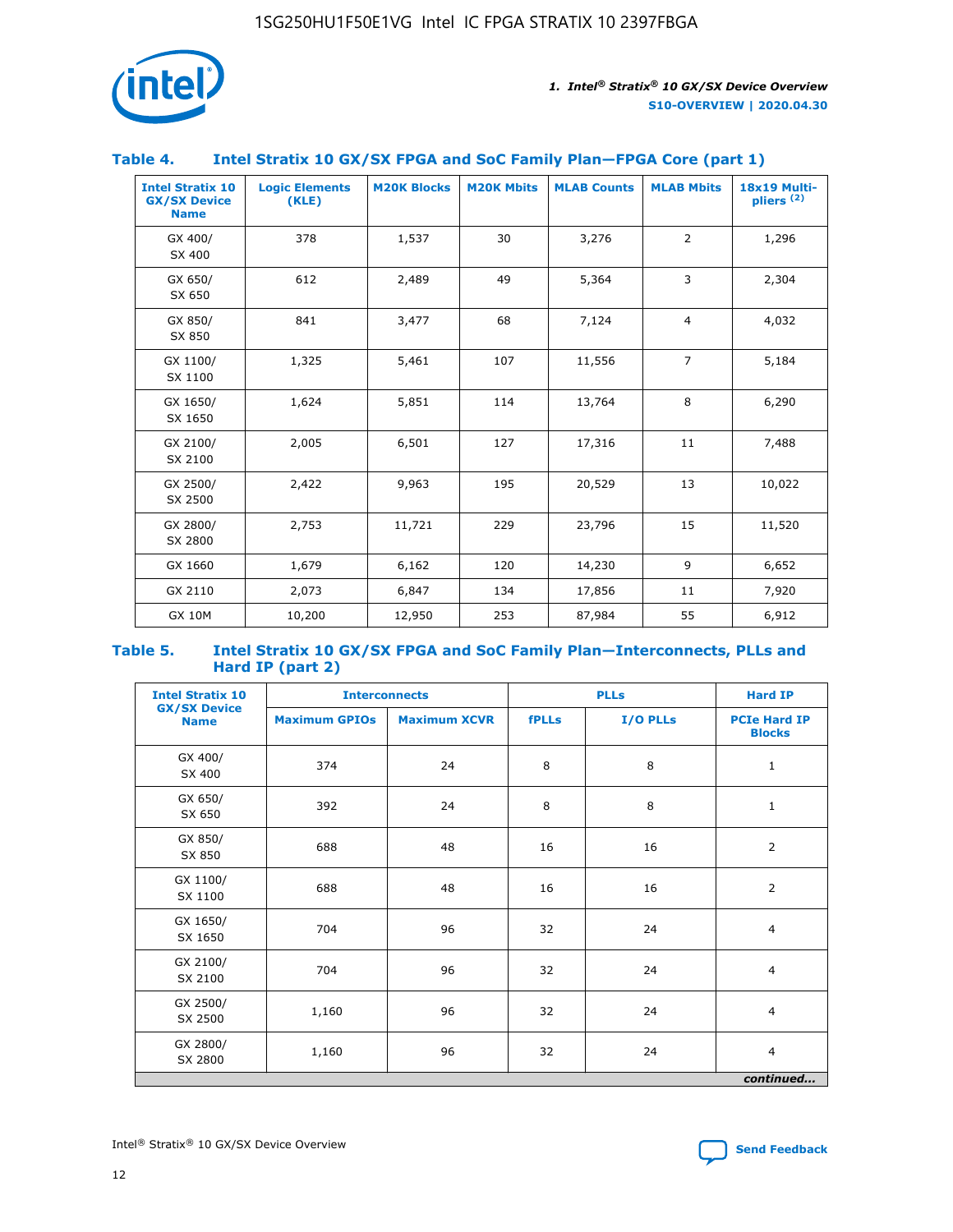

| <b>Intel Stratix 10</b>            | <b>Interconnects</b> |                     | <b>PLLs</b>  |                 | <b>Hard IP</b>                       |
|------------------------------------|----------------------|---------------------|--------------|-----------------|--------------------------------------|
| <b>GX/SX Device</b><br><b>Name</b> | <b>Maximum GPIOs</b> | <b>Maximum XCVR</b> | <b>fPLLs</b> | <b>I/O PLLs</b> | <b>PCIe Hard IP</b><br><b>Blocks</b> |
| GX 1660                            | 688                  | 48                  | 16           | 16              |                                      |
| GX 2110                            | 688                  | 48                  | 16           | 16              |                                      |
| <b>GX 10M</b>                      | 2,304                | 48                  | 24           | 48              | 4                                    |

#### **Table 6. Intel Stratix 10 GX/SX FPGA and SoC Family Package Plan**

Cell legend: General Purpose I/Os, High-Voltage I/Os, LVDS Pairs, Transceivers (3) (4) (5) (6) (7) (8)

| <b>Intel Stratix 10</b><br><b>GX/SX Device</b><br><b>Name</b> | F1152<br><b>HF35</b><br>$(35x35 \text{ mm}^2)$ | F1760<br><b>NF43</b><br>(42.5x42.5<br>$mm2$ ) | F2397<br><b>UF50</b><br>$(50x50 \text{ mm}^2)$ | F2912<br><b>HF55</b><br>$(55x55$ mm <sup>2</sup> ) | F4938<br><b>NF74</b><br>$(70x74)$ mm <sup>2</sup> |
|---------------------------------------------------------------|------------------------------------------------|-----------------------------------------------|------------------------------------------------|----------------------------------------------------|---------------------------------------------------|
| GX 400/<br>SX 400                                             | 374, 56, 120, 24 <sup>(9)</sup>                | $\overline{\phantom{a}}$                      | $\overline{\phantom{a}}$                       | ۰                                                  |                                                   |
| GX 650/<br>SX 650                                             | 392, 8, 192, 24                                | $\overline{\phantom{a}}$                      | $\overline{\phantom{a}}$                       |                                                    |                                                   |
| GX 850/<br>SX 850                                             | ۰.                                             | 688, 16, 336, 48                              |                                                |                                                    |                                                   |
| GX 1100/<br>SX 1100                                           |                                                | 688, 16, 336, 48                              |                                                |                                                    |                                                   |
| GX 1650/<br>SX 1650                                           |                                                | 688, 16, 336, 48                              | 704, 32, 336, 96                               |                                                    |                                                   |
| GX 2100/<br>SX 2100                                           | -                                              | 688, 16, 336, 48                              | 704, 32, 336, 96                               | $\overline{\phantom{a}}$                           |                                                   |
| GX 2500/<br>SX 2500                                           |                                                | 688, 16, 336, 48                              | 704, 32, 336, 96                               | 1160, 8, 576, 24                                   |                                                   |
| GX 2800/                                                      | -                                              | 688, 16, 336, 48                              | 704, 32, 336, 96                               | 1160, 8, 576, 24                                   | $\overline{\phantom{a}}$<br>continued             |

- (3) All packages are ball grid arrays with 1.0 mm pitch.
- (4) High-Voltage I/O pins are used for 3 V and 2.5 V interfacing.
- $(5)$  Each LVDS pair can be configured as either a differential input or a differential output.
- (6) High-Voltage I/O pins and LVDS pairs are included in the General Purpose I/O count. Transceivers are counted separately.
- $(7)$  Each package column offers pin migration (common circuit board footprint) for all devices in the column.
- $(8)$  Intel Stratix 10 GX devices are pin migratable with Intel Stratix 10 SX devices in the same package.
- $(9)$  The Intel Stratix 10 SX/GX 400 device has a level shifter, and this imposes some restrictions on the number of LVDS pairs and I/O banks available (see "Intel Stratix 10 SX/GX 400 Device Level Shifter Details").

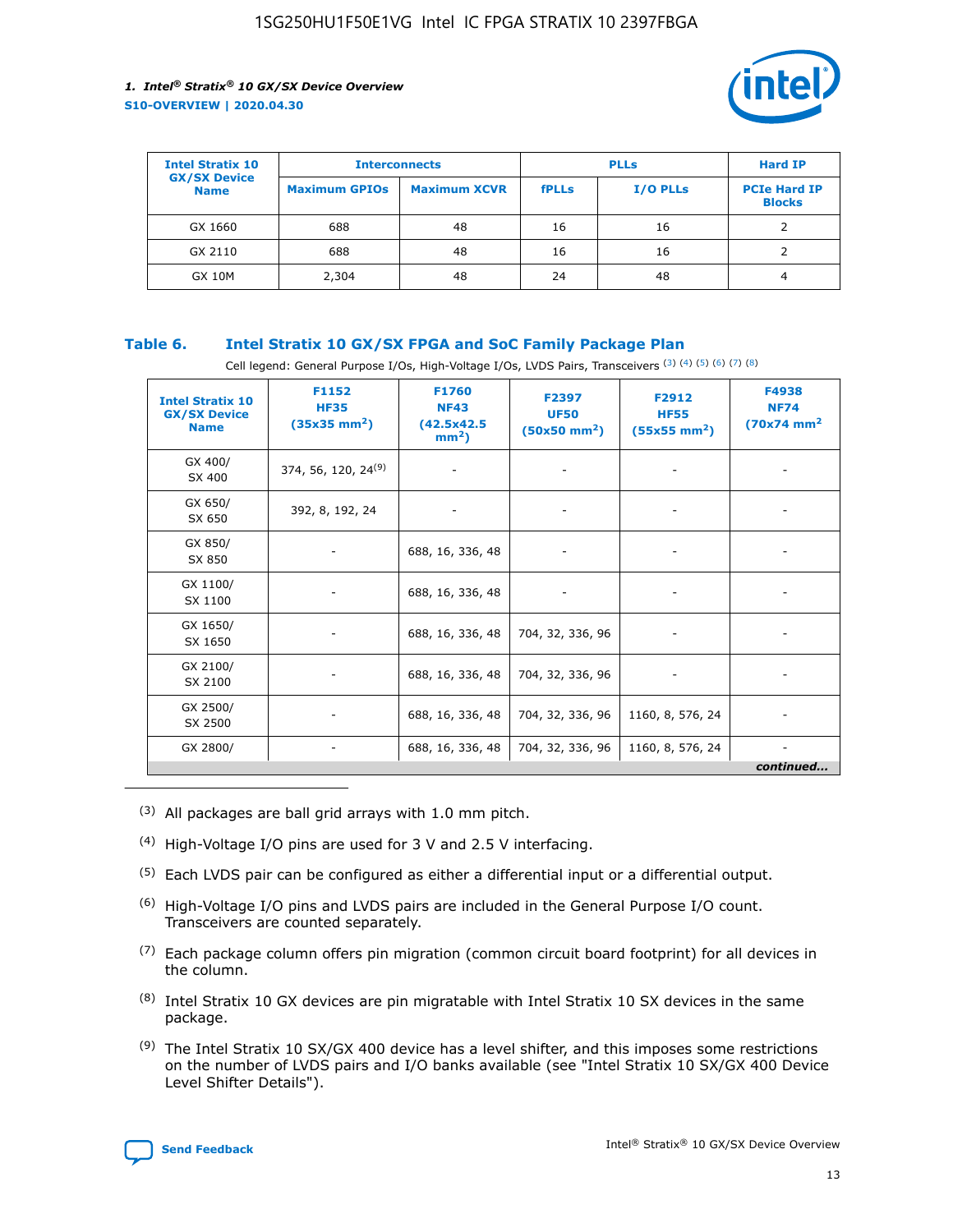

| <b>Intel Stratix 10</b><br><b>GX/SX Device</b><br><b>Name</b> | F1152<br><b>HF35</b><br>$(35x35)$ mm <sup>2</sup> ) | <b>F1760</b><br><b>NF43</b><br>(42.5x42.5<br>$mm2$ ) | F2397<br><b>UF50</b><br>$(50x50 \text{ mm}^2)$ | F2912<br><b>HF55</b><br>$(55x55$ mm <sup>2</sup> ) | F4938<br><b>NF74</b><br>$(70x74)$ mm <sup>2</sup> |
|---------------------------------------------------------------|-----------------------------------------------------|------------------------------------------------------|------------------------------------------------|----------------------------------------------------|---------------------------------------------------|
| SX 2800                                                       |                                                     |                                                      |                                                |                                                    |                                                   |
| GX 1660                                                       | -                                                   | 688, 16, 336, 48                                     | $\overline{\phantom{a}}$                       |                                                    |                                                   |
| GX 2110                                                       |                                                     | 688, 16, 336, 48                                     | $\overline{\phantom{a}}$                       |                                                    |                                                   |
| <b>GX 10M</b>                                                 | ۰                                                   |                                                      |                                                |                                                    | 2304, 32, 1152,<br>48                             |





# **1.6. Intel Hyperflex Core Architecture**

Intel Stratix 10 FPGAs and SoCs are based on a core fabric featuring the new Intel Hyperflex core architecture. The Intel Hyperflex core architecture delivers 2X the clock frequency performance and up to 70% lower power compared to previous generation high-end FPGAs. Along with this performance breakthrough, the Intel Hyperflex core architecture delivers a number of advantages including:

- **Higher Throughput**—Capitalizes on 2X core clock frequency performance to obtain throughput breakthroughs
- **Improved Power Efficiency**—Uses reduced IP size, enabled by Intel Hyperflex, to consolidate designs which previously spanned multiple devices into a single device, thereby reducing power by up to 70% versus previous generation devices
- **Greater Design Functionality**—Uses faster clock frequency to reduce bus widths and reduce IP size, freeing up additional FPGA resources to add greater functionality
- **Increased Designer Productivity**—Boosts performance with less routing congestion and fewer design iterations using Hyper-Aware design tools, obtaining greater timing margin for more rapid timing closure

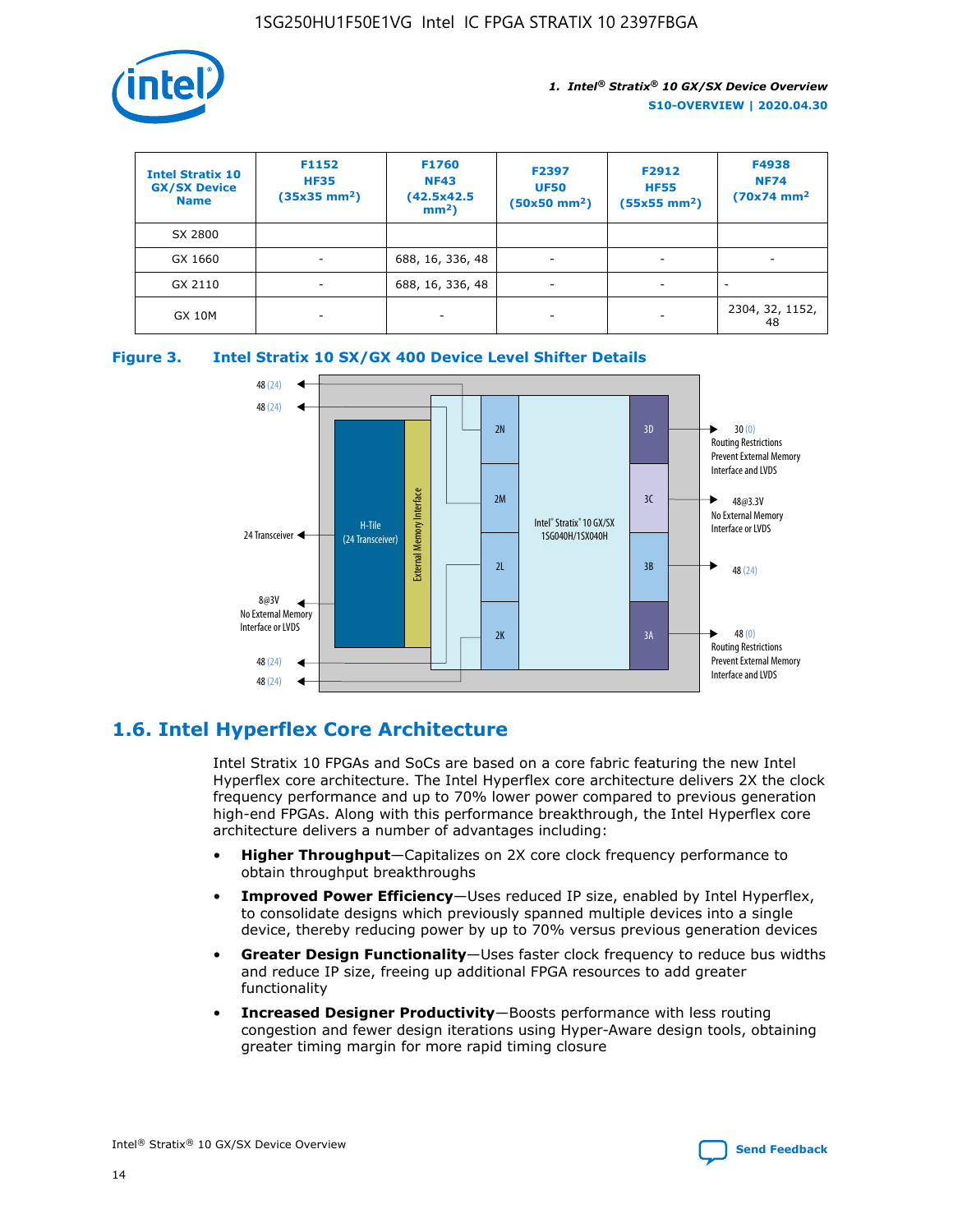

In addition to the traditional user registers found in the Adaptive Logic Modules (ALM), the Intel Hyperflex core architecture introduces additional bypassable registers everywhere throughout the fabric of the FPGA. These additional registers, called Hyper-Registers are available on every interconnect routing segment and at the inputs of all functional blocks.

#### **Figure 4. Bypassable Hyper-Register**



The Hyper-Registers enable the following key design techniques to achieve the 2X core performance increases:

- Fine grain Hyper-Retiming to eliminate critical paths
- Zero latency Hyper-Pipelining to eliminate routing delays
- Flexible Hyper-Optimization for best-in-class performance

By implementing these techniques in your design, the Hyper-Aware design tools automatically make use of the Hyper-Registers to achieve maximum core clock frequency.



#### **Figure 5. Intel Hyperflex Core Architecture**

New Hyper-Registers throughout the core fabric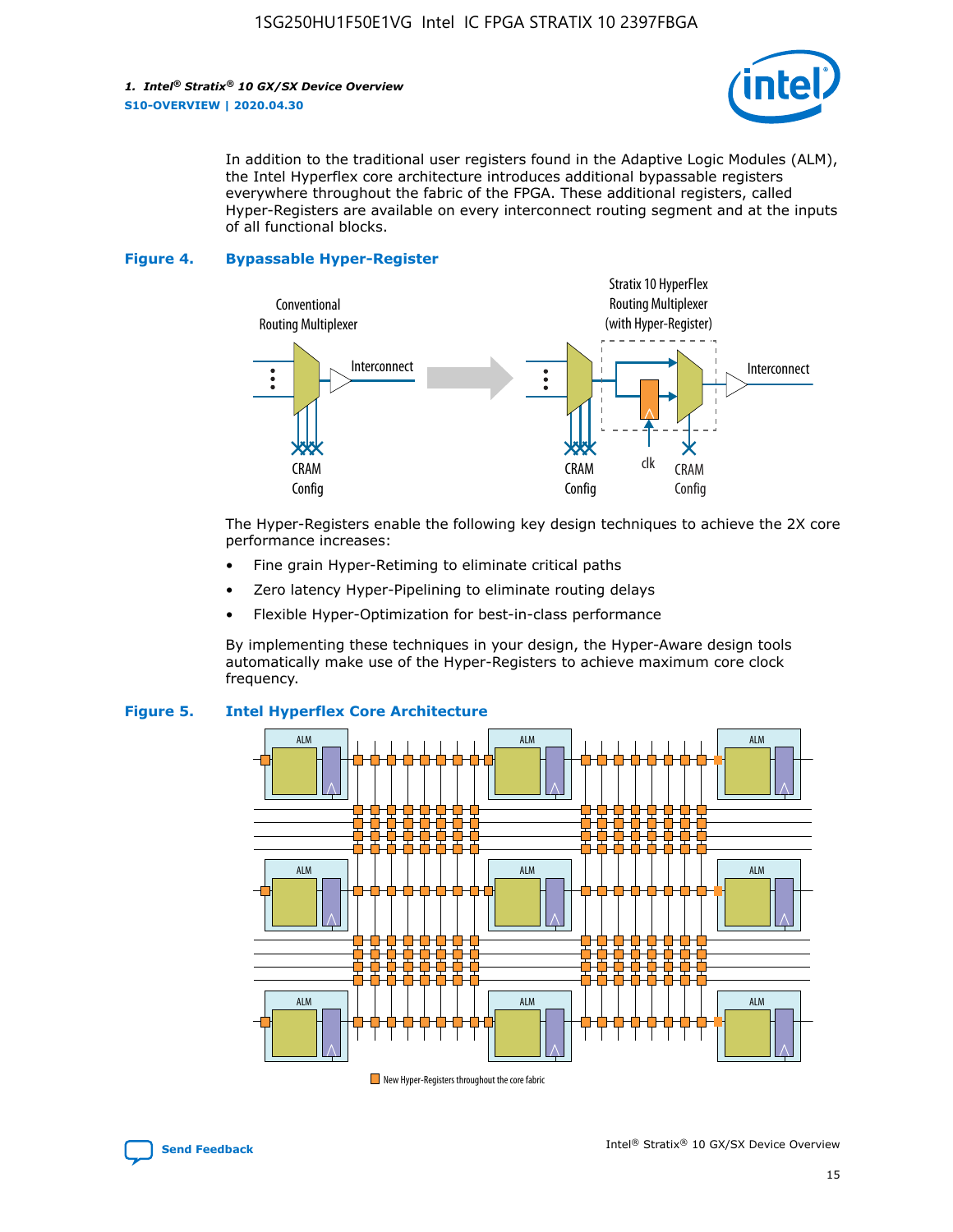

# **1.7. Heterogeneous 3D SiP Transceiver Tiles**

Intel Stratix 10 FPGAs and SoCs feature power efficient, high bandwidth, low latency transceivers. The transceivers are implemented on heterogeneous 3D System-in-Package (SiP) transceiver tiles, each containing 24 full-duplex transceiver channels. In addition to providing a high-performance transceiver solution to meet current connectivity needs, this allows for future flexibility and scalability as data rates, modulation schemes, and protocol IPs evolve.

#### **Figure 6. Monolithic Core Fabric and Heterogeneous 3D SiP Transceiver Tiles**



#### **Figure 7. Dual Core Fabric and Heterogeneous 3D SiP Transceiver Tiles (for the Intel Stratix 10 GX 10M Variant Only)**



Each transceiver tile contains:

- 24 full-duplex transceiver channels (PMA and PCS) $(10)$
- Reference clock distribution network
- Transmit PLLs
- High-speed clocking and bonding networks
- One instance of PCI Express hard IP

 $(10)$  12 full-duplex transceiver channels for the Intel Stratix 10 GX 10M variant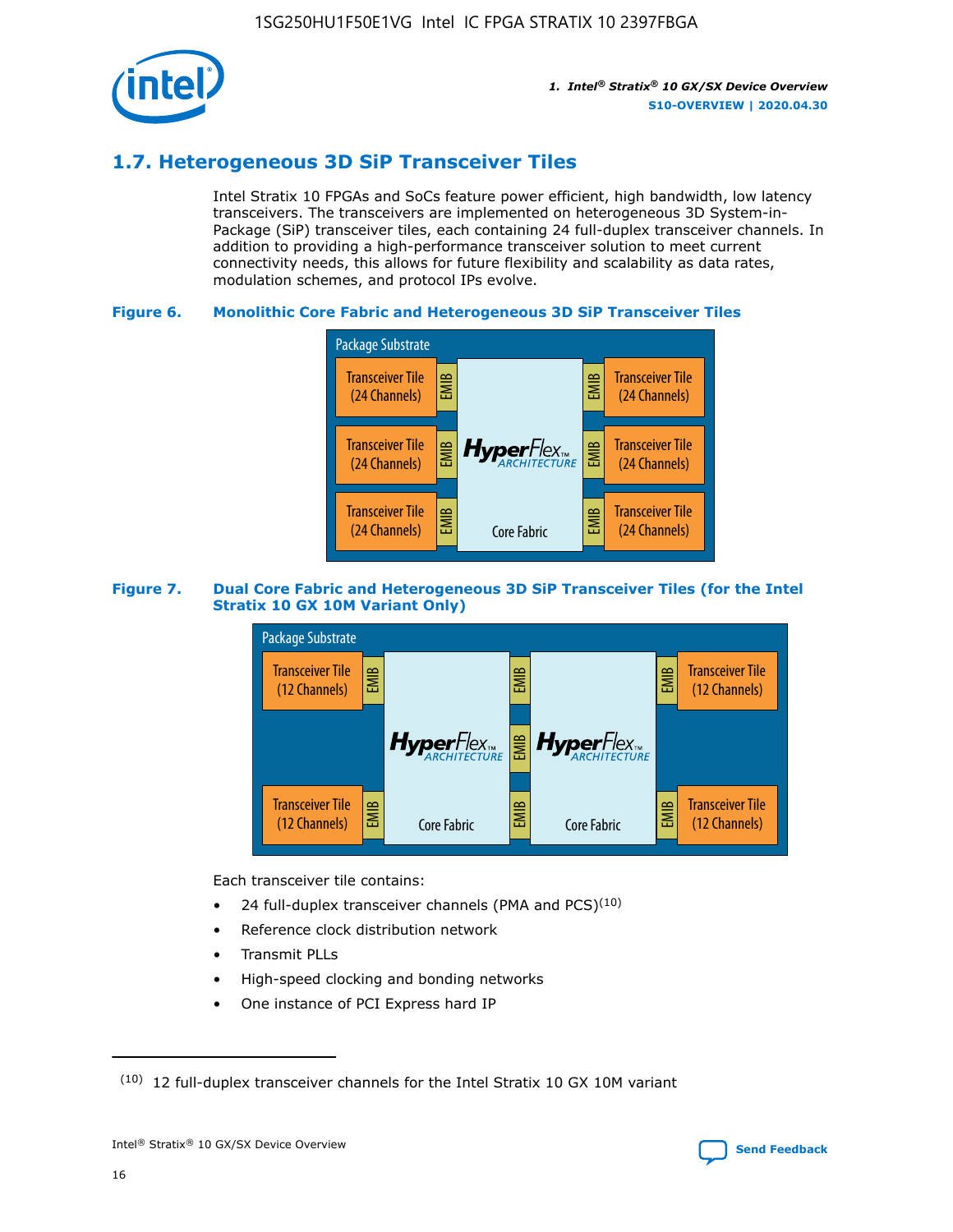



#### **Figure 8. Heterogeneous 3D SiP Transceiver Tile Architecture**

# **1.8. Intel Stratix 10 Transceivers**

Intel Stratix 10 devices offer up to 96 total full-duplex transceiver channels. These channels provide continuous data rates from 1 Gbps to 28.3 Gbps for chip-to-chip, chip-to-module, and backplane applications. In each device,two thirds of the transceivers can be configured up to the maximum data rate of 28.3 Gbps to drive 100G interfaces and C form-factor pluggable CFP2/CFP4 optical modules. For longerreach backplane driving applications, advanced adaptive equalization circuits are used to equalize over 30 dB of system loss.

All transceiver channels feature a dedicated Physical Medium Attachment (PMA) and a hardened Physical Coding Sublayer (PCS).

- The PMA provides primary interfacing capabilities to physical channels.
- The PCS typically handles encoding/decoding, word alignment, and other preprocessing functions before transferring data to the FPGA core fabric.

Within each transceiver tile, the transceivers are arranged in four banks of six PMA-PCS groups. A wide variety of bonded and non-bonded data rate configurations are possible within each bank, and within each tile, using a highly configurable clock distribution network.

#### **1.8.1. PMA Features**

PMA channels are comprised of transmitter (TX), receiver (RX), and high speed clocking resources.

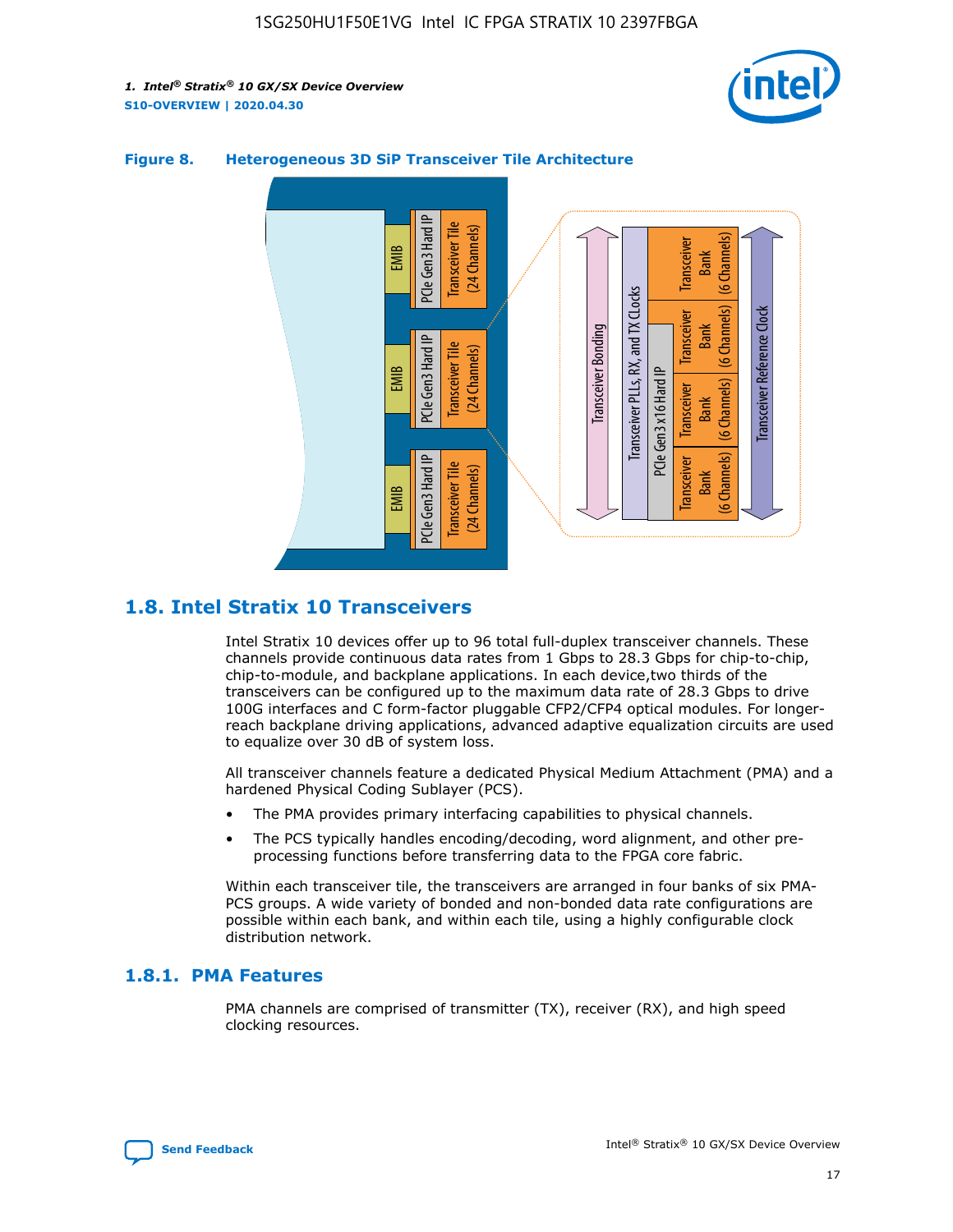

Intel Stratix 10 device features provide exceptional signal integrity at data rates up to 28.3 Gbps. Clocking options include ultra-low jitter LC tank-based (ATX) PLLs with optional fractional synthesis capability, channel PLLs operating as clock multiplier units (CMUs), and fractional synthesis PLLs (fPLLs).

- **ATX PLL**—can be configured in integer mode, or optionally, in a new fractional synthesis mode. Each ATX PLL spans the full frequency range of the supported data rate range providing a stable, flexible clock source with the lowest jitter.
- **CMU PLL**—when not being used as a transceiver, select PMA channels can be configured as channel PLLs operating as CMUs to provide an additional master clock source within the transceiver bank.
- **fPLL**—In addition, dedicated fPLLs are available with precision frequency synthesis capabilities. fPLLs can be used to synthesize multiple clock frequencies from a single reference clock source and replace multiple reference oscillators for multiprotocol and multi-rate applications.

On the receiver side, each PMA has an independent channel PLL that allows analog tracking for clock-data recovery. Each PMA also has advanced equalization circuits that compensate for transmission losses across a wide frequency spectrum.

- **Variable Gain Amplifier (VGA)**—to optimize the receiver's dynamic range
- **Continuous Time Linear Equalizer (CTLE)**—to compensate for channel losses with lowest power dissipation
- **Decision Feedback Equalizer (DFE)**—to provide additional equalization capability on backplanes even in the presence of crosstalk and reflections
- **On-Die Instrumentation (ODI)**—to provide on-chip eye monitoring capabilities (Eye Viewer). This capability helps to optimize link equalization parameters during board bring-up and supports in-system link diagnostics and equalization margin testing

#### **Figure 9. Intel Stratix 10 Receiver Block Features**



All link equalization parameters feature automatic adaptation using the new Advanced Digital Adaptive Parametric Tuning (ADAPT) circuit. This circuit is used to dynamically set DFE tap weights, adjust CTLE parameters, and optimize VGA gain and threshold voltage. Finally, optimal and consistent signal integrity is ensured by using the new

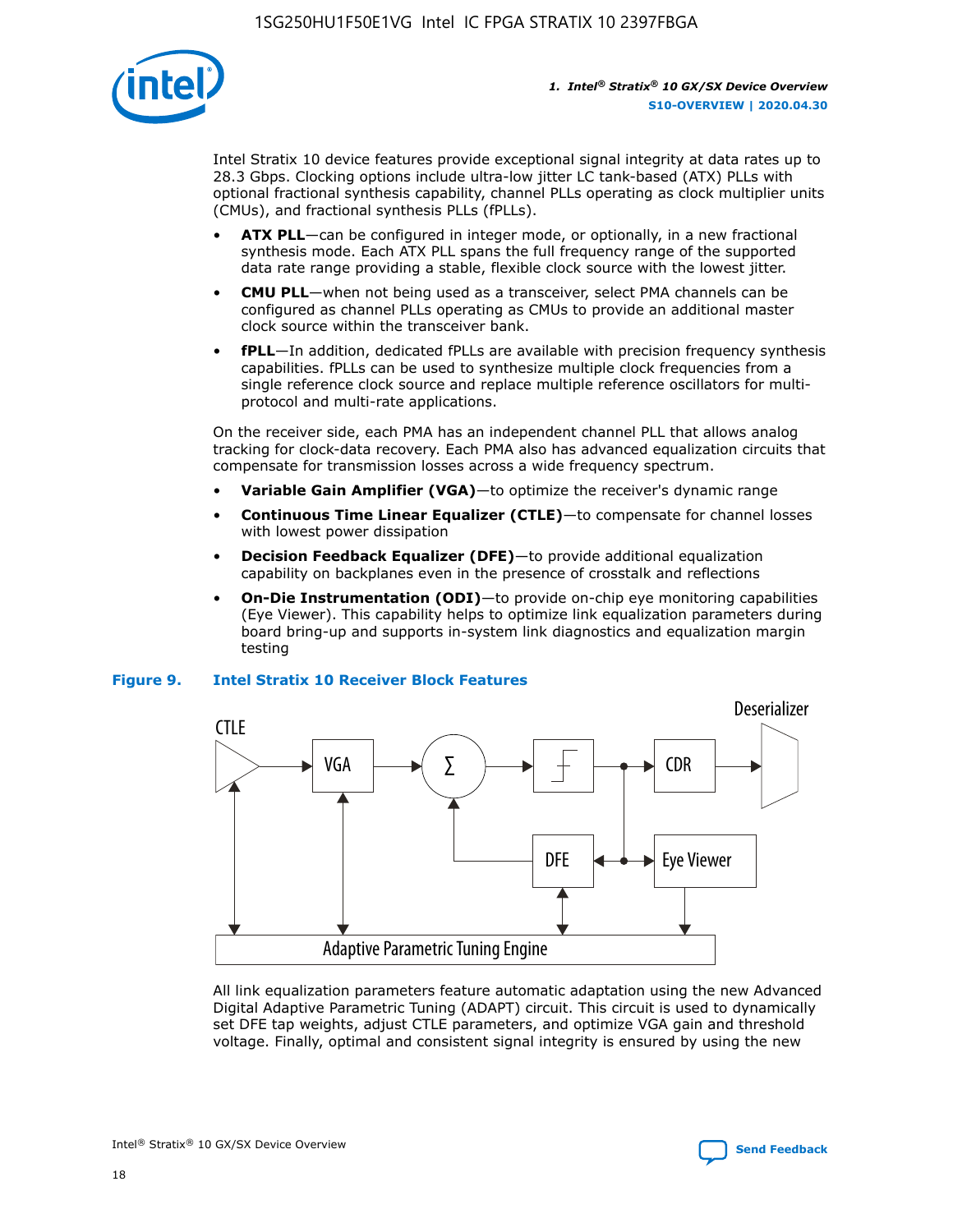

hardened Precision Signal Integrity Calibration Engine (PreSICE) to automatically calibrate all transceiver circuit blocks on power-up. This gives the most link margin and ensures robust, reliable, and error-free operation.

#### **Table 7. Transceiver PMA Features**

| <b>Feature</b>                                                       | <b>Capability</b>                                                                                                                                                                                         |
|----------------------------------------------------------------------|-----------------------------------------------------------------------------------------------------------------------------------------------------------------------------------------------------------|
| Chip-to-Chip Data Rates                                              | 1 Gbps (11) to 28.3 Gbps (Intel Stratix 10 GX/SX devices)                                                                                                                                                 |
| <b>Backplane Support</b>                                             | Drive backplanes at data rates up to 28.3 Gbps, including 10GBASE-KR compliance                                                                                                                           |
| Optical Module Support                                               | SFP+/SFP, XFP, CXP, QSFP/QSFP28, QSFPDD, CFP/CFP2/CFP4                                                                                                                                                    |
| Cable Driving Support                                                | SFP+ Direct Attach, PCI Express over cable, eSATA                                                                                                                                                         |
| <b>Transmit Pre-Emphasis</b>                                         | 5-tap transmit pre-emphasis and de-emphasis to compensate for system channel loss                                                                                                                         |
| Continuous Time Linear<br>Equalizer (CTLE)                           | Dual mode, high-gain, and high-data rate, linear receive equalization to compensate for<br>system channel loss                                                                                            |
| Decision Feedback Equalizer<br>(DFE)                                 | 15 fixed tap DFE to equalize backplane channel loss in the presence of crosstalk and noisy<br>environments                                                                                                |
| Advanced Digital Adaptive<br>Parametric Tuning (ADAPT)               | Fully digital adaptation engine to automatically adjust all link equalization parameters-<br>including CTLE, DFE, and VGA blocks—that provide optimal link margin without intervention<br>from user logic |
| Precision Signal Integrity<br>Calibration Engine (PreSICE)           | Hardened calibration controller to quickly calibrate all transceiver control parameters on<br>power-up, which provides the optimal signal integrity and jitter performance                                |
| <b>ATX Transmit PLLs</b>                                             | Low jitter ATX (inductor-capacitor) transmit PLLs with continuous tuning range to cover a<br>wide range of standard and proprietary protocols, with optional fractional frequency<br>synthesis capability |
| <b>Fractional PLLs</b>                                               | On-chip fractional frequency synthesizers to replace on-board crystal oscillators and reduce<br>system cost                                                                                               |
| Digitally Assisted Analog<br>CDR.                                    | Superior jitter tolerance with fast lock time                                                                                                                                                             |
| On-Die Instrumentation-<br>Eye Viewer and Jitter Margin<br>Tool      | Simplify board bring-up, debug, and diagnostics with non-intrusive, high-resolution eye<br>monitoring (Eye Viewer). Also inject jitter from transmitter to test link margin in system.                    |
| Dynamic Reconfiguration                                              | Allows for independent control of each transceiver channel Avalon memory-mapped<br>interface for the most transceiver flexibility.                                                                        |
| Multiple PCS-PMA and PCS-<br>Core to FPGA fabric interface<br>widths | 8, 10, 16, 20, 32, 40, or 64 bit interface widths for flexibility of deserialization width,<br>encoding, and reduced latency                                                                              |

### **1.8.2. PCS Features**

Intel Stratix 10 PMA channels interface with core logic through configurable and bypassable PCS interface layers.

The PCS contains multiple gearbox implementations to decouple the PMA and PCS interface widths. This feature provides the flexibility to implement a wide range of applications with 8, 10, 16, 20, 32, 40, or 64 bit interface width between each transceiver and the core logic.

 $(11)$  Stratix 10 transceivers can support data rates below 1 Gbps with over sampling.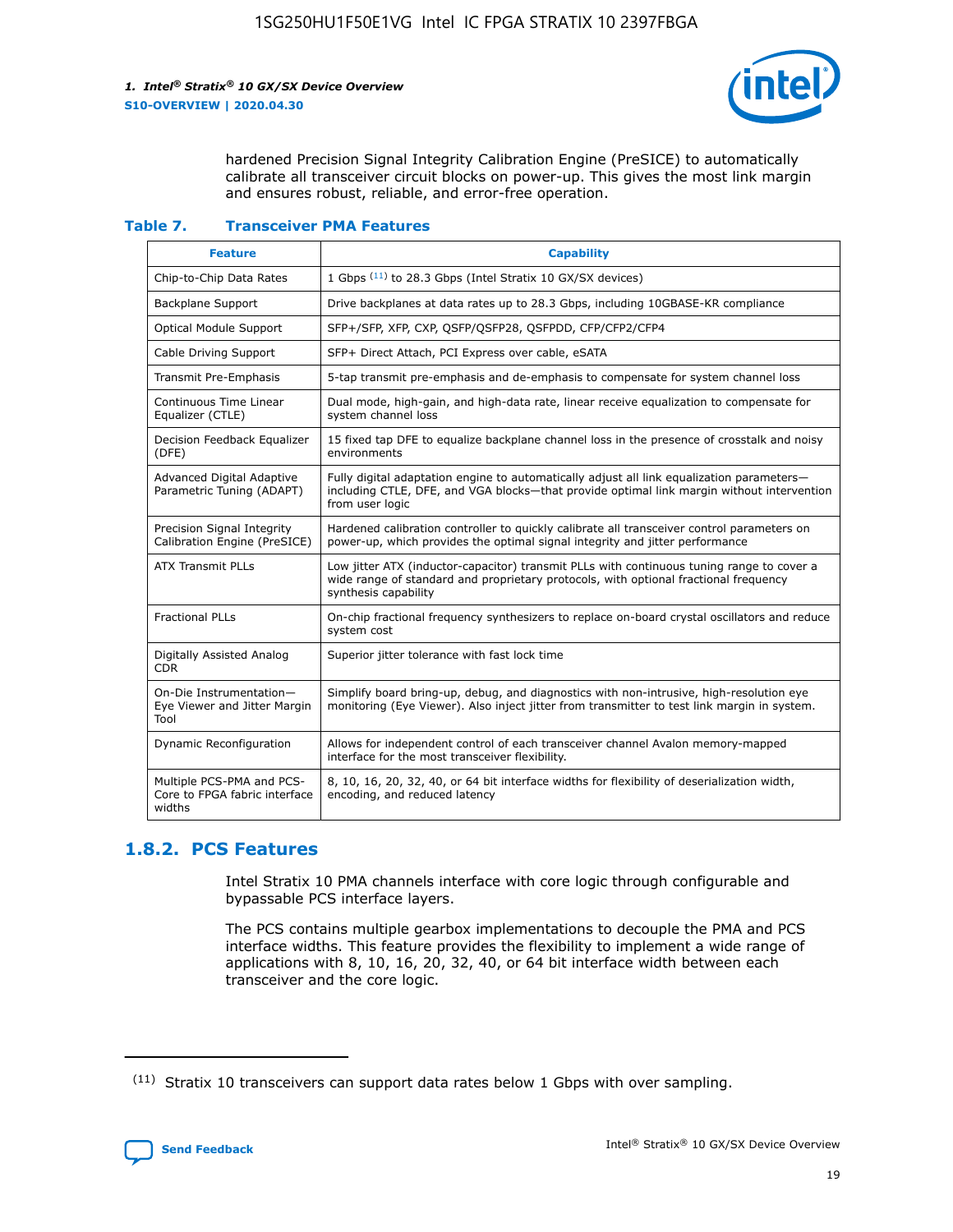

The PCS also contains hard IP to support a variety of standard and proprietary protocols across a wide range of data rates and encoding schemes. The Standard PCS mode provides support for 8B/10B encoded applications up to 12.5 Gbps. The Enhanced PCS mode supports 64B/66B and 64B/67B encoded applications up to 17.4 Gbps. The enhanced PCS mode also includes an integrated 10GBASE-KR/40GBASE-KR4 Forward Error Correction (FEC) circuit. For highly customized implementations, a PCS Direct mode provides an interface up to 64 bits wide to allow for custom encoding and support for data rates up to 28.3 Gbps.

For more information about the PCS-Core interface or the double rate transfer mode, refer to the *Intel Stratix 10 L- and H-Tile Transceiver PHY User Guide*, and the *Intel Stratix 10 E-Tile Transceiver PHY User Guide*.

| <b>PCS Protocol</b><br><b>Support</b>                  | <b>Data Rate (Gbps)</b> | <b>Transmitter Data Path</b>                                                                                                                                              | <b>Receiver Data Path</b>                                                                                                                                                                                      |
|--------------------------------------------------------|-------------------------|---------------------------------------------------------------------------------------------------------------------------------------------------------------------------|----------------------------------------------------------------------------------------------------------------------------------------------------------------------------------------------------------------|
| Standard PCS                                           | 1 to 12.5               | Phase compensation FIFO, byte<br>serializer, 8B/10B encoder, bit-slipper,<br>channel bonding                                                                              | Rate match FIFO, word-aligner, 8B/10B<br>decoder, byte deserializer, byte<br>ordering                                                                                                                          |
| <b>PCI Express</b><br>Gen1/Gen2 x1,<br>x2, x4, x8, x16 | 2.5 and 5.0             | Same as Standard PCS plus PIPE 2.0<br>interface to core                                                                                                                   | Same as Standard PCS plus PIPE 2.0<br>interface to core                                                                                                                                                        |
| PCI Express Gen3<br>x1, x2, x4, x8,<br>x16             | 8.0                     | Phase compensation FIFO, byte<br>serializer, encoder, scrambler, bit-<br>slipper, gear box, channel bonding, and<br>PIPE 3.0 interface to core, auto speed<br>negotiation | Rate match FIFO (0-600 ppm mode),<br>word-aligner, decoder, descrambler,<br>phase compensation FIFO, block sync,<br>byte deserializer, byte ordering, PIPE<br>3.0 interface to core, auto speed<br>negotiation |
| CPRI                                                   | 0.6144 to 9.8           | Same as Standard PCS plus<br>deterministic latency serialization                                                                                                          | Same as Standard PCS plus<br>deterministic latency deserialization                                                                                                                                             |
| <b>Enhanced PCS</b>                                    | 2.5 to 17.4             | FIFO, channel bonding, bit-slipper, and<br>gear box                                                                                                                       | FIFO, block sync, bit-slipper, and gear<br>box                                                                                                                                                                 |
| 10GBASE-R                                              | 10.3125                 | FIFO, 64B/66B encoder, scrambler,<br>FEC, and gear box                                                                                                                    | FIFO, 64B/66B decoder, descrambler,<br>block sync, FEC, and gear box                                                                                                                                           |
| Interlaken                                             | 4.9 to 17.4             | FIFO, channel bonding, frame<br>generator, CRC-32 generator,<br>scrambler, disparity generator, bit-<br>slipper, and gear box                                             | FIFO, CRC-32 checker, frame sync,<br>descrambler, disparity checker, block<br>sync, and gear box                                                                                                               |
| SFI-S/SFI-5.2                                          | 11.3                    | FIFO, channel bonding, bit-slipper, and<br>gear box                                                                                                                       | FIFO, bit-slipper, and gear box                                                                                                                                                                                |
| <b>IEEE 1588</b>                                       | 1.25 to 10.3125         | FIFO (fixed latency), 64B/66B encoder,<br>scrambler, and gear box                                                                                                         | FIFO (fixed latency), 64B/66B decoder,<br>descrambler, block sync, and gear box                                                                                                                                |
| SDI                                                    | up to 12.5              | FIFO and gear box                                                                                                                                                         | FIFO, bit-slipper, and gear box                                                                                                                                                                                |
| GigE                                                   | 1.25                    | Same as Standard PCS plus GigE state<br>machine                                                                                                                           | Same as Standard PCS plus GigE state<br>machine                                                                                                                                                                |
| <b>PCS Direct</b>                                      | up to 28.3              | Custom                                                                                                                                                                    | Custom                                                                                                                                                                                                         |

#### **Table 8. Transceiver PCS Features**

#### **Related Information**

[Intel Stratix 10 L- and H-Tile Transceiver PHY User Guide](https://www.altera.com/documentation/wry1479165198810.html)

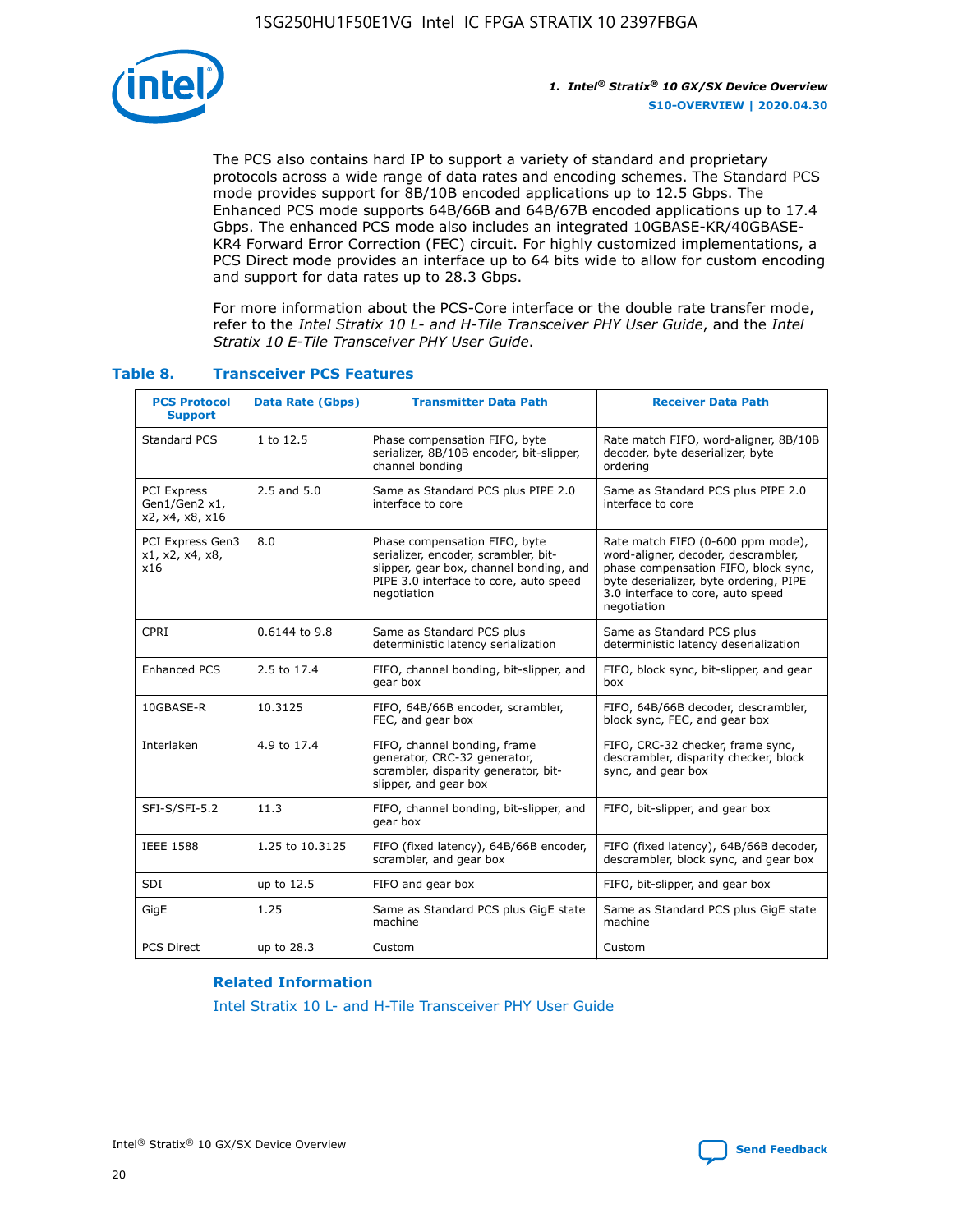

# **1.9. PCI Express Gen1/Gen2/Gen3 Hard IP**

Intel Stratix 10 devices contain embedded PCI Express hard IP designed for performance, ease-of-use, increased functionality, and designer productivity.

The PCI Express hard IP consists of the PHY, Data Link, and Transaction layers. It also supports PCI Express Gen1/Gen2/Gen3 end point and root port, in x1/x2/x4/x8/x16 lane configurations. The PCI Express hard IP is capable of operating independently from the core logic (autonomous mode). This feature allows the PCI Express link to power up and complete link training in less than 100 ms, while the rest of the device is still in the process of being configured. The hard IP also provides added functionality, which makes it easier to support emerging features such as Single Root I/O Virtualization (SR-IOV) and optional protocol extensions.

The PCI Express hard IP has improved end-to-end data path protection using Error Checking and Correction (ECC). In addition, the hard IP supports configuration of the device via protocol (CvP) across the PCI Express bus at Gen1/Gen2/Gen3 rates.

# **1.10. Interlaken PCS Hard IP**

Intel Stratix 10 devices have integrated Interlaken PCS hard IP supporting rates up to 17.4 Gbps per lane.

The Interlaken PCS hard IP is based on the proven functionality of the PCS developed for Intel's previous generation FPGAs, which has demonstrated interoperability with Interlaken ASSP vendors and third-party IP suppliers. The Interlaken PCS hard IP is present in every transceiver channel in Intel Stratix 10 devices.

# **1.11. 10G Ethernet Hard IP**

Intel Stratix 10 devices include IEEE 802.3 10-Gbps Ethernet (10GbE) compliant 10GBASE-R PCS and PMA hard IP. The scalable 10GbE hard IP supports multiple independent 10GbE ports while using a single PLL for all the 10GBASE-R PCS instantiations, which saves on core logic resources and clock networks.

The integrated serial transceivers simplify multi-port 10GbE systems compared to 10 GbE Attachment Unit Interface (XAUI) interfaces that require an external XAUI-to-10G PHY. Furthermore, the integrated transceivers incorporate signal conditioning circuits, which enable direct connection to standard 10G XFP and SFP+ pluggable optical modules. The transceivers also support backplane Ethernet applications and include a hard 10GBASE-KR/40GBASE-KR4 Forward Error Correction (FEC) circuit that can be used for both 10G and 40G applications. The integrated 10G Ethernet hard IP and 10G transceivers save external PHY cost, board space and system power. The 10G Ethernet PCS hard IP and 10GBASE-KR FEC are present in every transceiver channel.

# **1.12. External Memory and General Purpose I/O**

Intel Stratix 10 devices offer substantial external memory bandwidth, with up to ten 72 bit wide DDR4 memory interfaces running at up to 2666 Mbps. For external memory interface and LVDS restrictions, see [AN 906: Intel Stratix 10 GX 400, SX 400,](https://www.intel.com/content/www/us/en/programmable/documentation/sjf1574667190623.html#bft1574667627484) [and TX 400 Routing and Designing Floorplan Guidelines.](https://www.intel.com/content/www/us/en/programmable/documentation/sjf1574667190623.html#bft1574667627484)

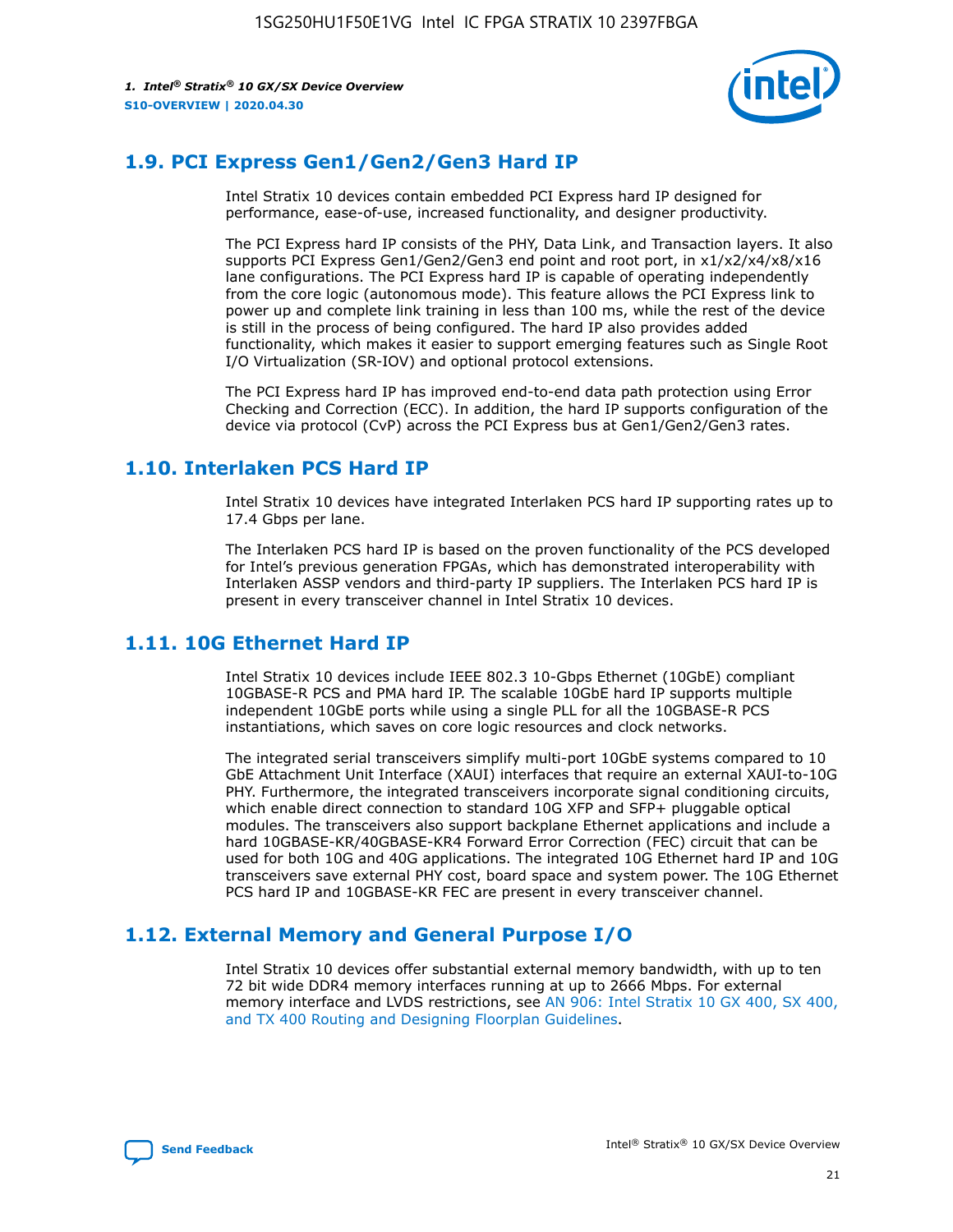

This bandwidth is provided along with the ease of design, lower power, and resource efficiencies of hardened high-performance memory controllers. The external memory interfaces can be configured up to a maximum width of 144 bits when using either hard or soft memory controllers.

#### **Figure 10. Hard Memory Controller**



Each I/O bank contains 48 general purpose I/Os and a high-efficiency hard memory controller capable of supporting many different memory types, each with different performance capabilities. The hard memory controller is also capable of being bypassed and replaced by a soft controller implemented in user logic. The I/Os each have a hardened double data rate (DDR) read/write path (PHY) capable of performing key memory interface functionality such as:

- Read/write leveling
- FIFO buffering to lower latency and improve margin
- Timing calibration
- On-chip termination

The timing calibration is aided by the inclusion of hard microcontrollers based on Intel's Nios® II technology, specifically tailored to control the calibration of multiple memory interfaces. This calibration allows the Intel Stratix 10 device to compensate for any changes in process, voltage, or temperature either within the Intel Stratix 10 device itself, or within the external memory device. The advanced calibration algorithms ensure maximum bandwidth and robust timing margin across all operating conditions.

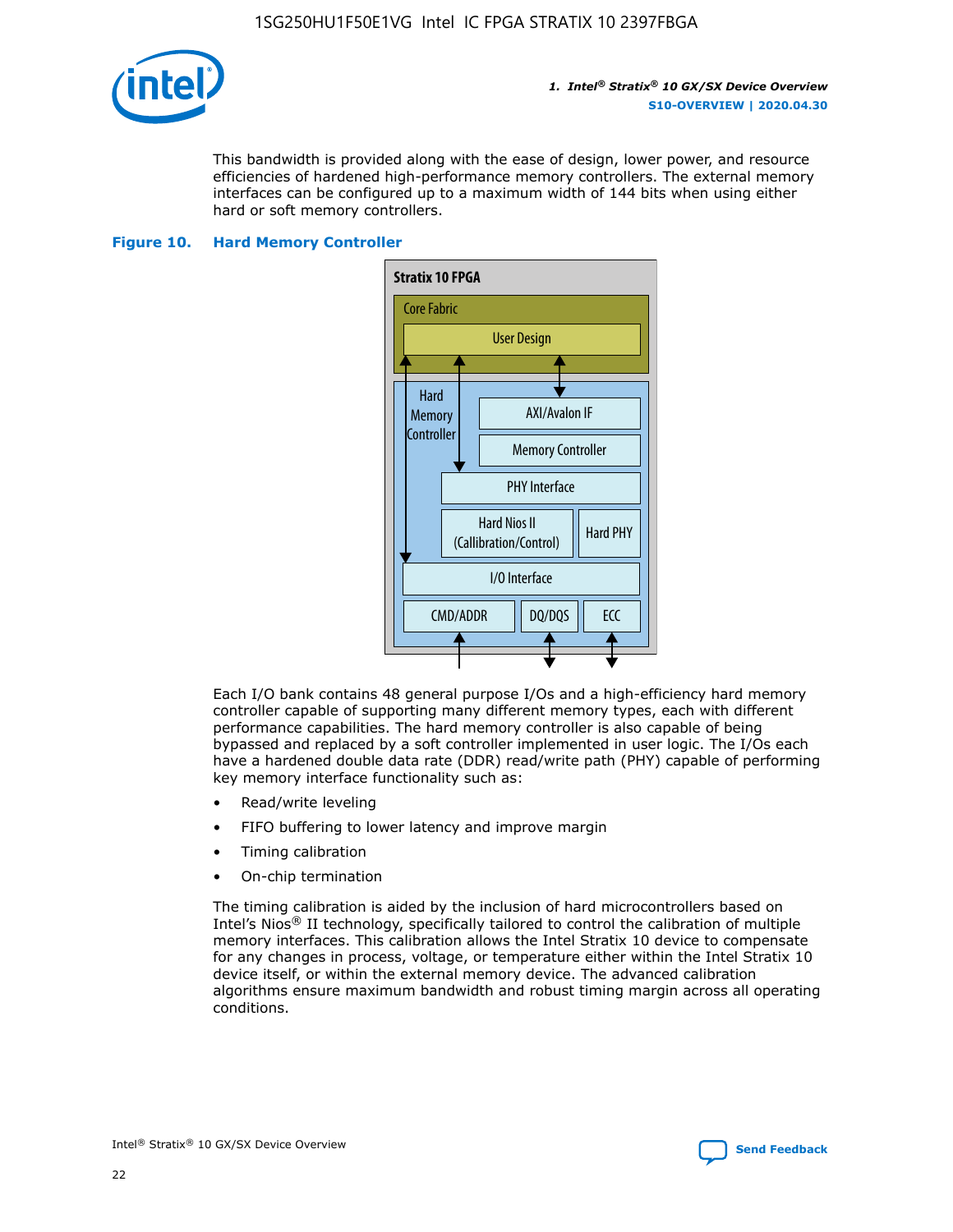

#### **Table 9. External Memory Interface Performance**

The listed speeds are for the 1-rank case.

| <b>Interface</b> | <b>Controller Type</b> | <b>Performance</b><br>(maximum rate possible) |
|------------------|------------------------|-----------------------------------------------|
| DDR4             | Hard                   | 2666 Mbps                                     |
| DDR <sub>3</sub> | Hard                   | 2133 Mbps                                     |
| QDRII+           | Soft                   | 1,100 Mtps                                    |
| QDRII+ Xtreme    | Soft                   | 1,266 Mtps                                    |
| <b>ODRIV</b>     | Soft                   | 2,133 Mtps                                    |
| RLDRAM III       | Soft                   | 2400 Mbps                                     |
| <b>RLDRAM II</b> | Soft                   | 533 Mbps                                      |

In addition to parallel memory interfaces, Intel Stratix 10 devices support serial memory technologies such as the Hybrid Memory Cube (HMC). The HMC is supported by the Intel Stratix 10 high-speed serial transceivers, which connect up to four HMC links, with each link running at data rates of 15 Gbps (HMC short reach specification).

Intel Stratix 10 devices also feature general purpose I/Os capable of supporting a wide range of single-ended and differential I/O interfaces. LVDS rates up to 1.6 Gbps are supported, with each pair of pins having both a differential driver and a differential input buffer. This enables configurable direction for each LVDS pair.

### **1.13. Adaptive Logic Module (ALM)**

Intel Stratix 10 devices use a similar adaptive logic module (ALM) as the previous generation Intel Arria 10 and Stratix V FPGAs, allowing for efficient implementation of logic functions and easy conversion of IP between the devices.

The ALM block diagram shown in the following figure has eight inputs with a fracturable look-up table (LUT), two dedicated embedded adders, and four dedicated registers.

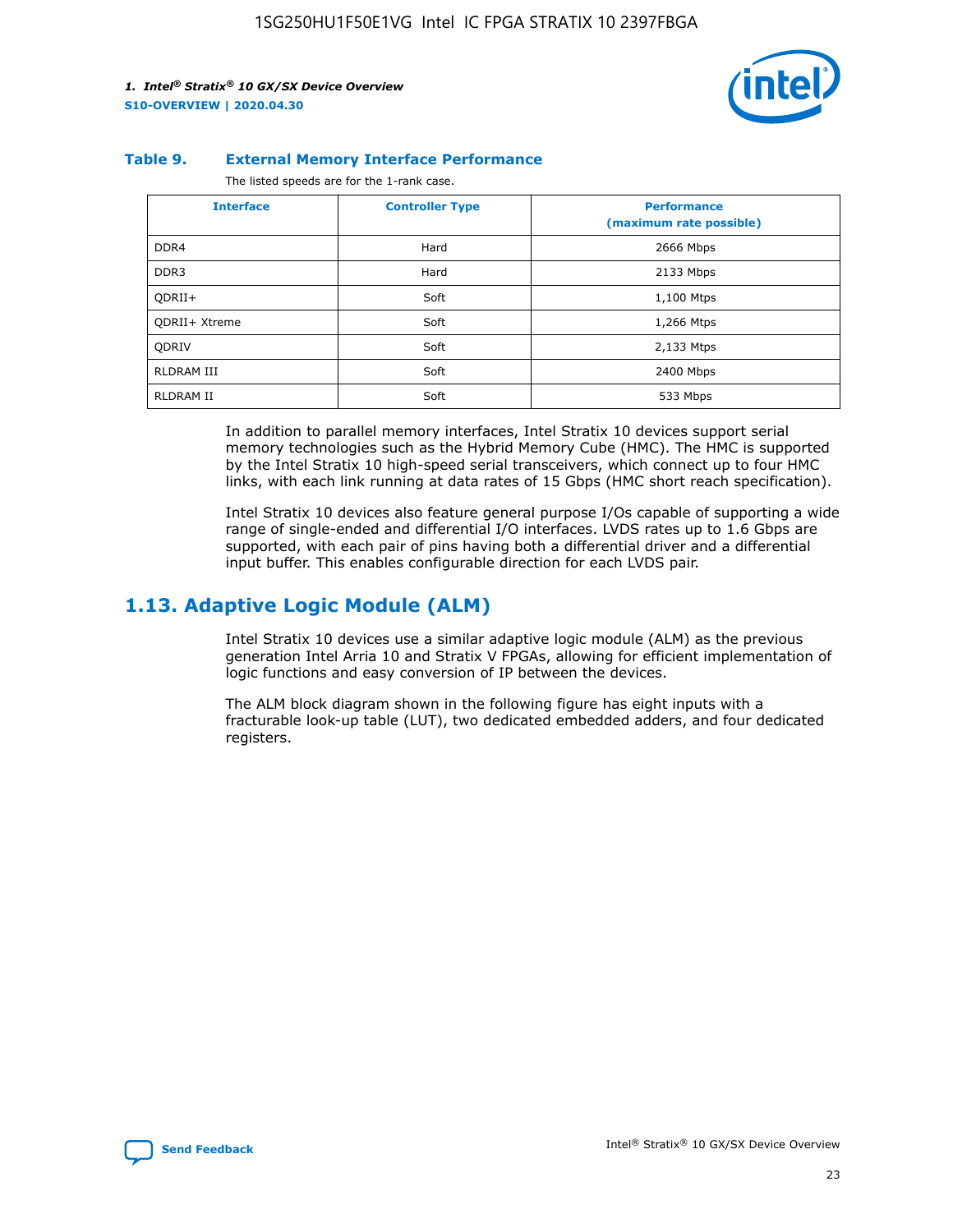

# Reg Reg 1 2 3 4 5 6 7 8 Reg Reg 4 Registers per ALM Full Adder Full Adder Adaptive **LUT**

#### **Figure 11. Intel Stratix 10 FPGA and SoC ALM Block Diagram**

Key features and capabilities of the ALM include:

- High register count with 4 registers per 8-input fracturable LUT, operating in conjunction with the new Intel Hyperflex architecture, enables Intel Stratix 10 devices to maximize core performance at very high core logic utilization
- Implements select 7-input logic functions, all 6-input logic functions, and two independent functions consisting of smaller LUT sizes (such as two independent 4 input LUTs) to optimize core logic utilization

The Intel Quartus Prime software takes advantage of the ALM logic structure to deliver the highest performance, optimal logic utilization, and lowest compile times. The Intel Quartus Prime software simplifies design reuse as it automatically maps legacy designs into the Intel Stratix 10 ALM architecture.

# **1.14. Core Clocking**

Core clocking in Intel Stratix 10 devices makes use of programmable clock tree synthesis.

This technique uses dedicated clock tree routing and switching circuits, and allows the Intel Quartus Prime software to create the exact clock trees required for your design. Clock tree synthesis minimizes clock tree insertion delay, reduces dynamic power dissipation in the clock tree and allows greater clocking flexibility in the core while still maintaining backwards compatibility with legacy global and regional clocking schemes.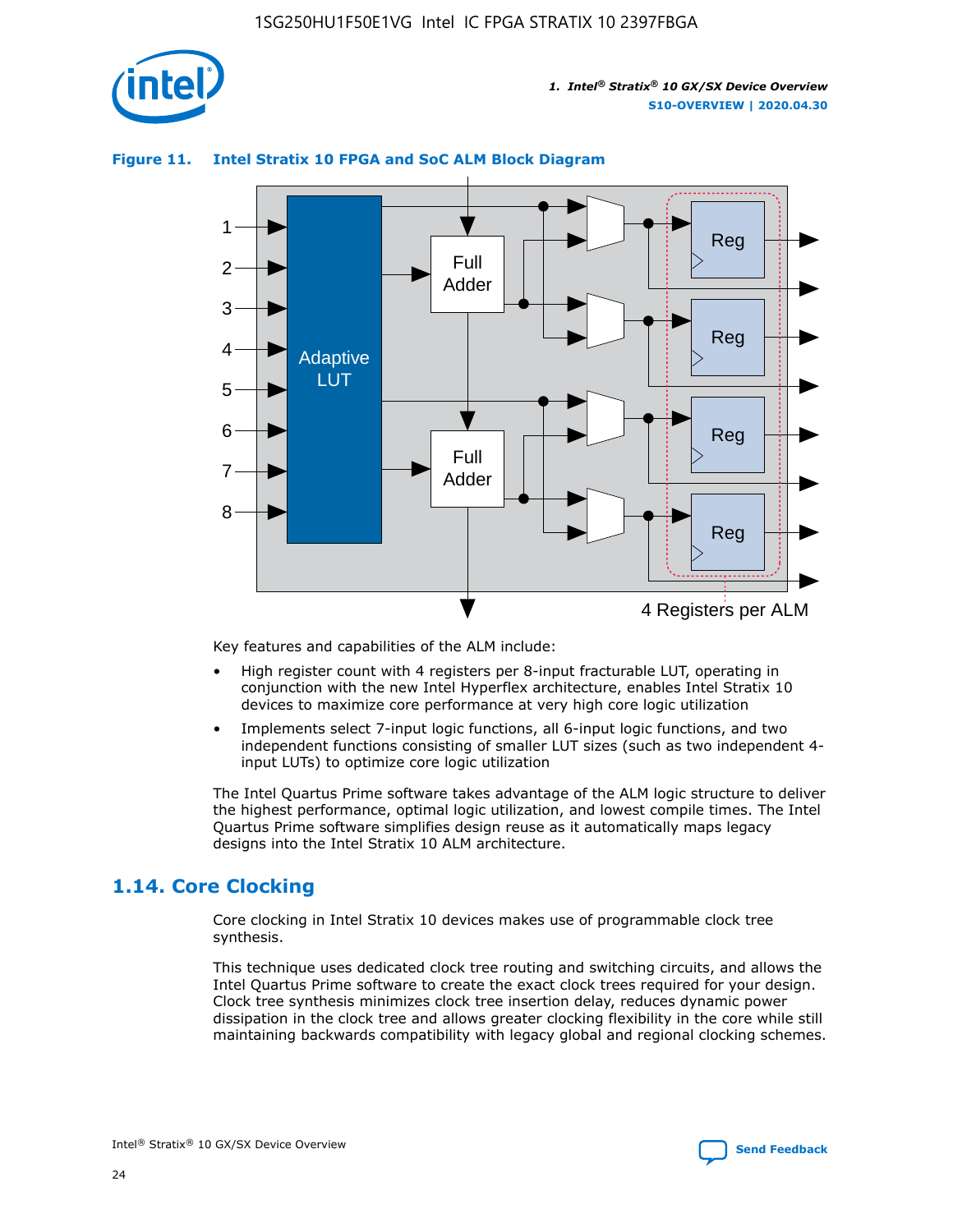

The core clock network in Intel Stratix 10 devices supports the new Intel Hyperflex core architecture at clock rates up to 1 GHz. It also supports the hard memory controllers up to 2666 Mbps with a quarter rate transfer to the core. The core clock network is supported by dedicated clock input pins, fractional clock synthesis PLLs, and integer I/O PLLs.

# **1.15. Fractional Synthesis PLLs and I/O PLLs**

Intel Stratix 10 devices have up to 32 fractional synthesis PLLs (fPLL) available for use with transceivers or in the core fabric.

The fPLLs are located in the 3D SiP transceiver L-tiles and H-tiles, eight per tile, adjacent to the transceiver channels. The fPLLs can be used to reduce both the number of oscillators required on the board and the number of clock pins required, by synthesizing multiple clock frequencies from a single reference clock source. In addition to synthesizing reference clock frequencies for the transceiver transmit PLLs, the fPLLs can also be used directly for transmit clocking. Each fPLL can be independently configured for conventional integer mode, or enhanced fractional synthesis mode with third-order delta-sigma modulation.

In addition to the fPLLs, Intel Stratix 10 devices contain up to 24 integer I/O PLLs (IOPLLs) available for general purpose use in the core fabric and for simplifying the design of external memory interfaces and high-speed LVDS interfaces. The IOPLLs are located in each bank of 48 general purpose I/O, 1 per I/O bank, adjacent to the hard memory controllers and LVDS SerDes in each I/O bank. This makes it easier to close timing because the IOPLLs are tightly coupled with the I/Os that need to use them. The IOPLLs can be used for general purpose applications in the core such as clock network delay compensation and zero-delay clock buffering.

# **1.16. Internal Embedded Memory**

Intel Stratix 10 devices contain two types of embedded memory blocks: M20K (20 Kb) and MLAB (640 bit).

The M20K and MLAB blocks are familiar block sizes carried over from previous Intel device families. The MLAB blocks are ideal for wide and shallow memories, while the M20K blocks are intended to support larger memory configurations and include hard ECC. Both M20K and MLAB embedded memory blocks can be configured as a singleport or dual-port RAM, FIFO, ROM, or shift register. These memory blocks are highly flexible and support a number of memory configurations as shown in Table 10 on page 25.

#### **Table 10. Internal Embedded Memory Block Configurations**

| MLAB (640 bits)                                                | <b>M20K (20 Kb)</b>                                                                    |
|----------------------------------------------------------------|----------------------------------------------------------------------------------------|
| $64 \times 10$ (supported through emulation)<br>$32 \times 20$ | $2K \times 10$ (or $x8$ )<br>$1K \times 20$ (or $x16$ )<br>$512 \times 40$ (or $x32$ ) |

# **1.17. Variable Precision DSP Block**

The Intel Stratix 10 DSP blocks are based upon the Variable Precision DSP Architecture used in Intel's previous generation devices. They feature hard fixed point and IEEE 754 compliant floating point capability.

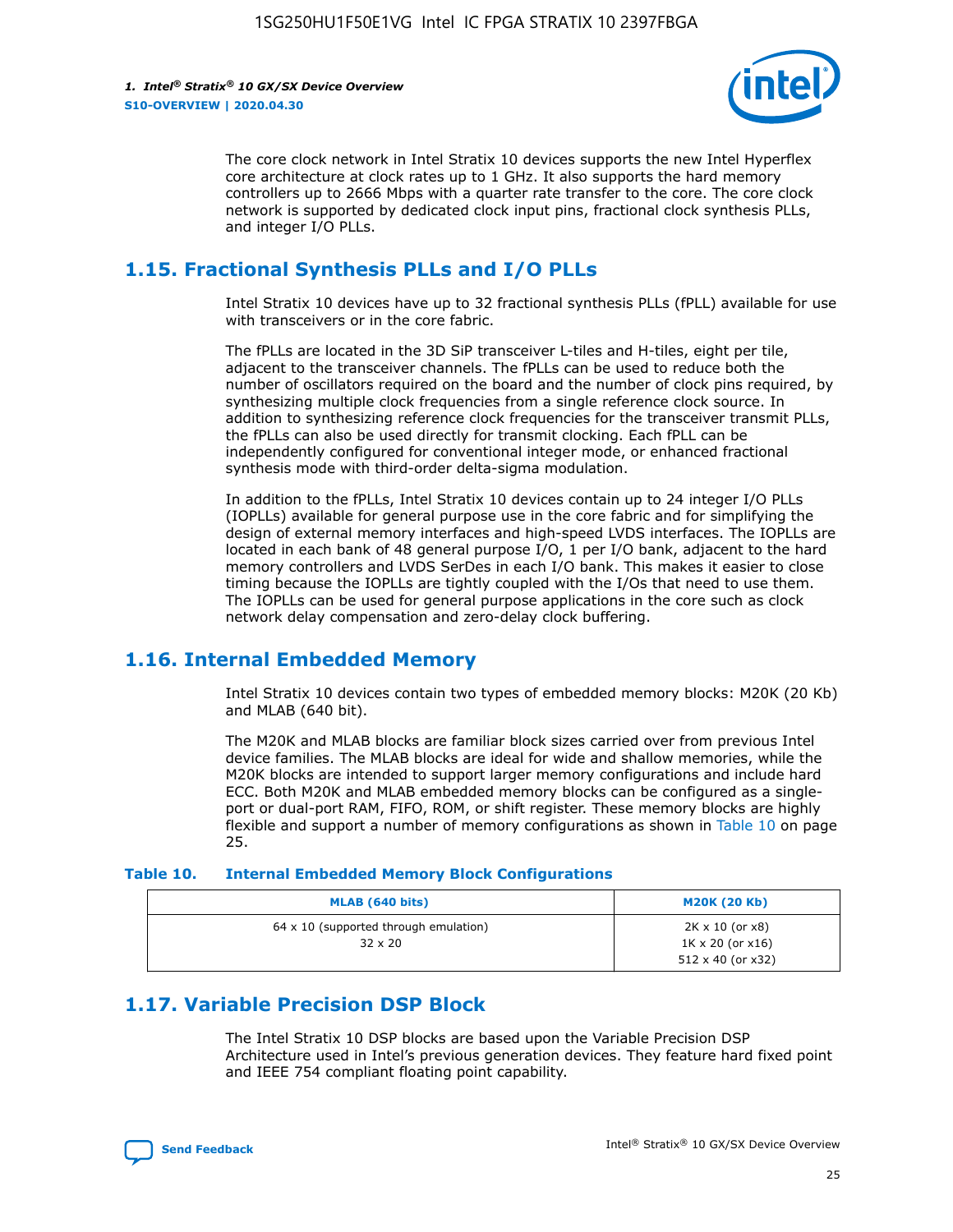

The DSP blocks can be configured to support signal processing with precision ranging from 18x19 up to 54x54. A pipeline register has been added to increase the maximum operating frequency of the DSP block and reduce power consumption.





#### **Figure 13. DSP Block: High Precision Fixed Point Mode**

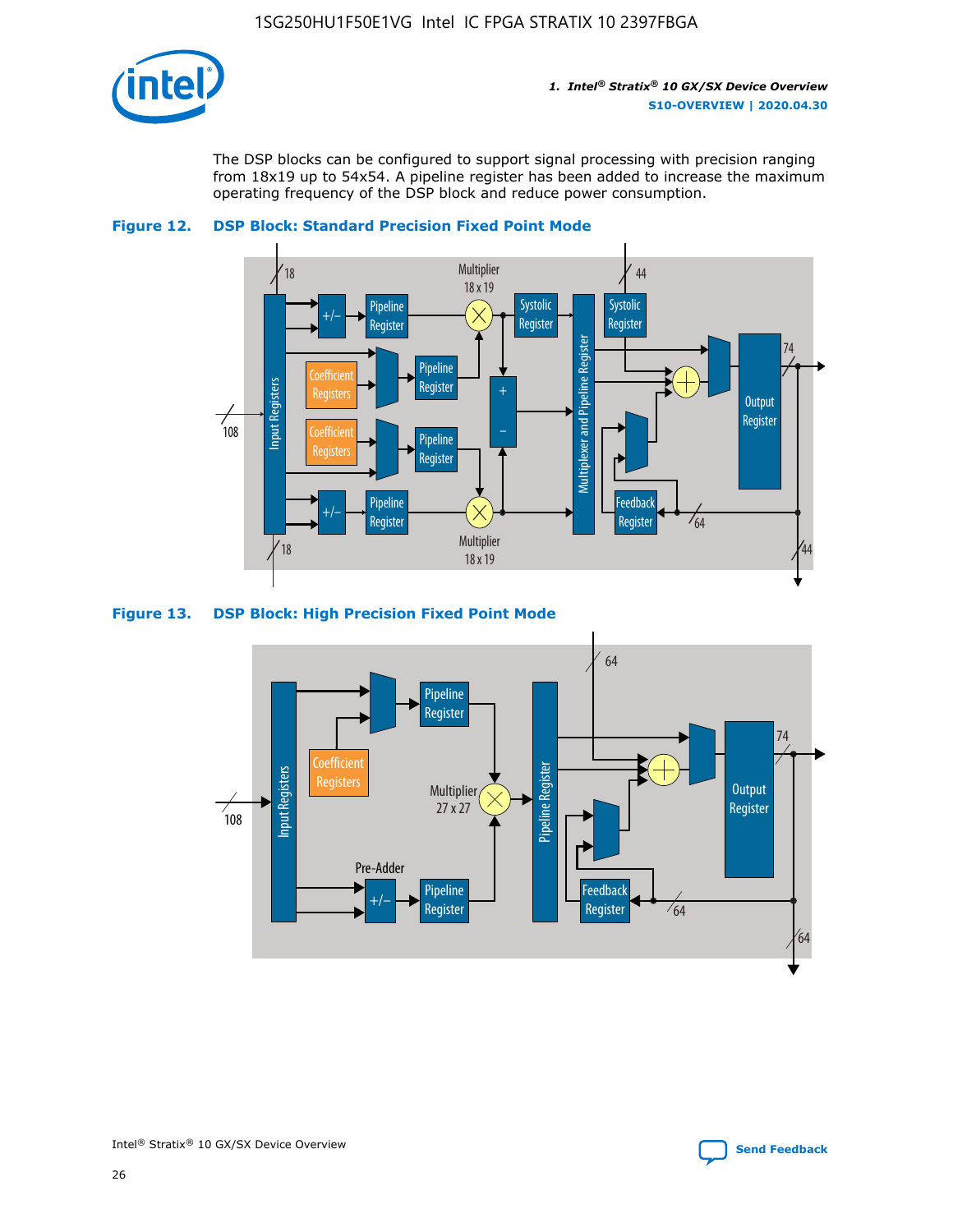



#### **Figure 14. DSP Block: Single Precision Floating Point Mode**

Each DSP block can be independently configured at compile time as either dual 18x19 or a single 27x27 multiply accumulate. With a dedicated 64 bit cascade bus, multiple variable precision DSP blocks can be cascaded to implement even higher precision DSP functions efficiently.

In floating point mode, each DSP block provides one single precision floating point multiplier and adder. Floating point additions, multiplications, mult-adds and multaccumulates are supported.

The following table shows how different precisions are accommodated within a DSP block, or by utilizing multiple blocks.

| <b>Multiplier Size</b>             | <b>DSP Block Resources</b>                                                               | <b>Expected Usage</b>           |
|------------------------------------|------------------------------------------------------------------------------------------|---------------------------------|
| $18x19$ bits                       | 1/2 of Variable Precision DSP Block                                                      | Medium precision fixed point    |
| 27x27 bits                         | 1 Variable Precision DSP Block                                                           | High precision fixed point      |
| $19x36$ bits                       | 1 Variable Precision DSP Block with external<br>adder                                    | Fixed point FFTs                |
| 36x36 bits                         | 2 Variable Precision DSP Blocks with external<br>adder                                   | Very high precision fixed point |
| 54x54 bits                         | 4 Variable Precision DSP Blocks with external<br>adder                                   | Double Precision floating point |
| Single Precision<br>floating point | 1 Single Precision floating point adder, 1 Single<br>Precision floating point multiplier | Floating point                  |

#### **Table 11. Variable Precision DSP Block Configurations**

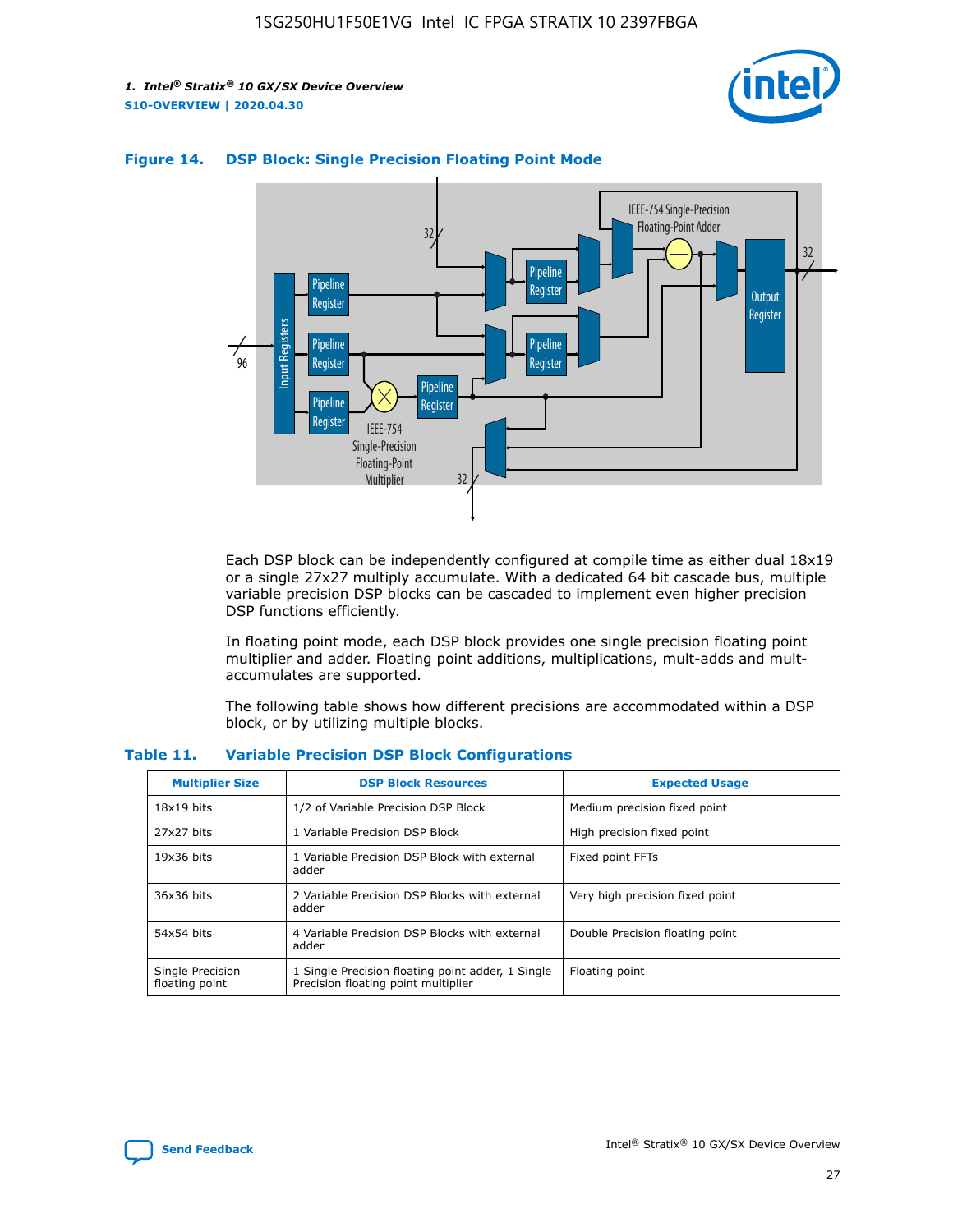

Complex multiplication is very common in DSP algorithms. One of the most popular applications of complex multipliers is the FFT algorithm. This algorithm has the characteristic of increasing precision requirements on only one side of the multiplier. The Variable Precision DSP block supports the FFT algorithm with proportional increase in DSP resources as the precision grows.

#### **Table 12. Complex Multiplication With Variable Precision DSP Block**

| <b>Complex Multiplier</b><br><b>Size</b> | <b>DSP Block Resources</b>      | <b>FFT Usage</b>       |
|------------------------------------------|---------------------------------|------------------------|
| $18x19$ bits                             | 2 Variable Precision DSP Blocks | Resource optimized FFT |
| $27x27$ bits                             | 4 Variable Precision DSP Blocks | Highest precision FFT  |

For FFT applications with high dynamic range requirements, the Intel FFT IP Core offers an option of single precision floating point implementation with resource usage and performance similar to high precision fixed point implementations.

Other features of the DSP block include:

- Hard 18 bit and 25 bit pre-adders
- Hard floating point multipliers and adders
- 64 bit dual accumulator (for separate I, Q product accumulations)
- Cascaded output adder chains for 18 and 27 bit FIR filters
- Embedded coefficient registers for 18 and 27 bit coefficients
- Fully independent multiplier outputs
- Inferability using HDL templates supplied by the Intel Quartus Prime software for most modes

The Variable Precision DSP block is ideal to support the growing trend towards higher bit precision in high performance DSP applications. At the same time, it can efficiently support the many existing 18 bit DSP applications, such as high definition video processing and remote radio heads. With the Variable Precision DSP block architecture and hard floating point multipliers and adders, Intel Stratix 10 devices can efficiently support many different precision levels up to and including floating point implementations. This flexibility can result in increased system performance, reduced power consumption, and reduce architecture constraints on system algorithm designers.

# **1.18. Hard Processor System (HPS)**

The Intel Stratix 10 SoC Hard Processor System (HPS) is Intel's third generation HPS. Leveraging the performance of Intel 14 nm tri-gate technology, Intel Stratix 10 SoC devices more than double the performance of previous generation SoCs with an integrated quad-core 64-bit Arm Cortex-A53. The HPS also enables system-wide hardware virtualization capabilities by adding a system memory management unit. These architecture improvements ensure that Intel Stratix 10 SoCs meet the requirements of current and future embedded markets, including wireless and wireline communications, datacenter acceleration, and numerous military applications.

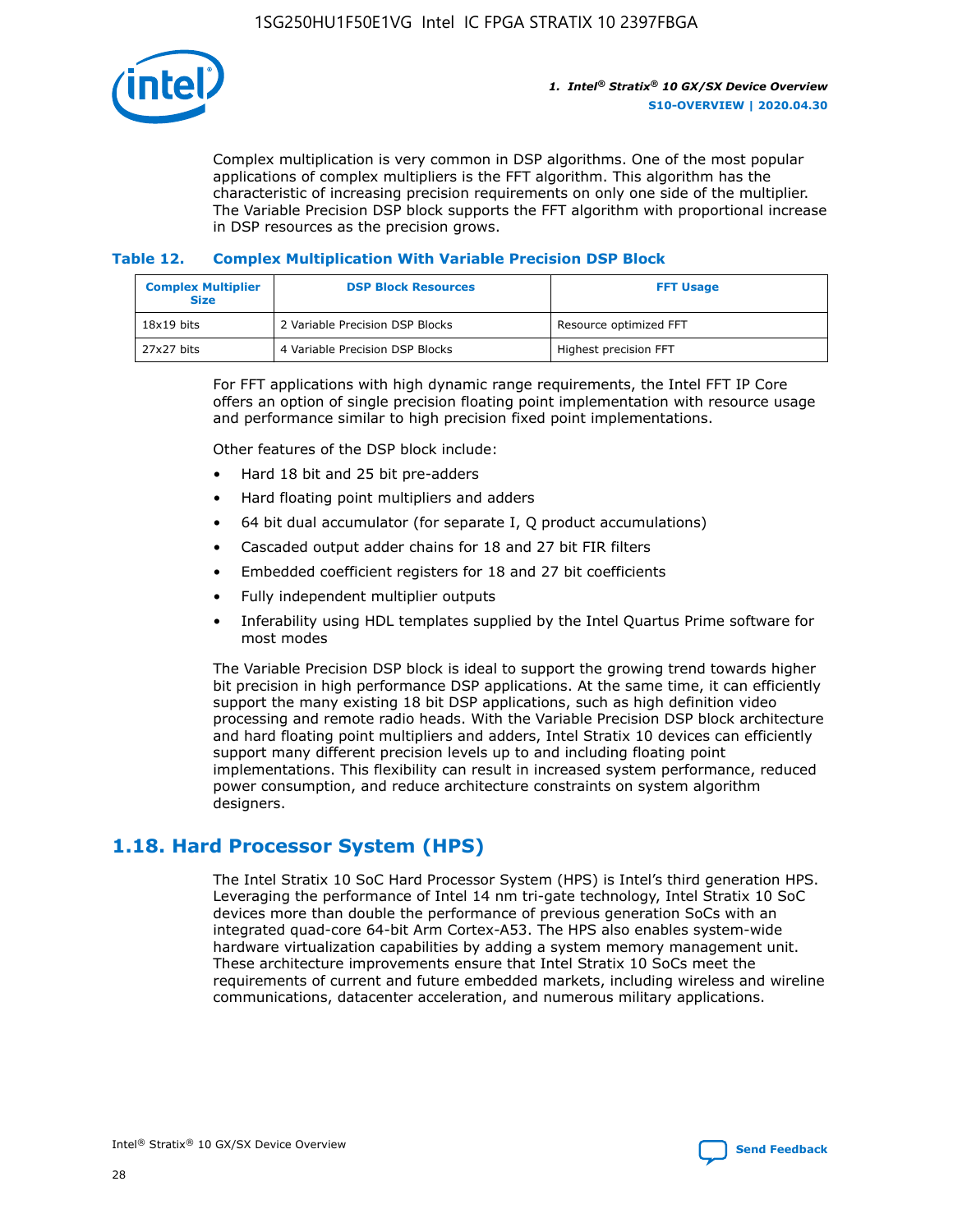

#### **Figure 15. HPS Block Diagram**

| Quad Arm Cortex-A53-Based Hard Processor System                            |  |                           |                                             |                                     |                             |                          |                                        |
|----------------------------------------------------------------------------|--|---------------------------|---------------------------------------------|-------------------------------------|-----------------------------|--------------------------|----------------------------------------|
| <b>Arm Cortex - A53</b>                                                    |  | Arm Cortex - A53          |                                             |                                     |                             |                          | SD/SDIO/                               |
| <b>NEON</b>                                                                |  | <b>FPU</b>                | <b>NEON</b>                                 |                                     | <b>FPU</b>                  | USB OTG                  | $MMC$ <sup>1,2</sup>                   |
| 32 KB I-Cache<br>with Parity                                               |  | 32 KB D-Cache<br>with ECC | 32 KB I-Cache<br>with Parity                |                                     | 32 KB D - Cache<br>with ECC | $(x2)^{1,2}$             |                                        |
|                                                                            |  |                           |                                             |                                     |                             | UART (x2)                | <b>DMA</b><br>$(8 \text{ Channel})^2$  |
| Arm Cortex - A53                                                           |  |                           |                                             |                                     | Arm Cortex - A53            |                          |                                        |
| <b>NEON</b>                                                                |  | <b>FPU</b>                | <b>NEON</b>                                 |                                     | <b>FPU</b>                  |                          |                                        |
| 32 KB I-Cache<br>with Parity                                               |  | 32 KB D-Cache<br>with ECC | 32 KB I-Cache<br>with ECC<br>with Parity    |                                     | 32 KB D-Cache               | I <sup>2</sup> C(x5)     | <b>HPS 10</b>                          |
| 1 MB L2 Cache with ECC<br><b>Cache Coherency Unit</b><br><b>System MMU</b> |  |                           | <b>EMAC</b> $(x3)^{1,2}$                    | <b>NAND</b><br>Flash <sup>1,2</sup> |                             |                          |                                        |
| JTAG Debug<br>or Trace                                                     |  | 256 KB                    | <b>Timers</b><br>RAM <sup>2</sup><br>(x8)   |                                     |                             |                          | SPI(x4)                                |
| Lightweight HPS-to-<br><b>FPGA BRIDGE</b>                                  |  | <b>BRIDGE</b>             | HPS-to-FPGA<br>FPGA-to-HPS<br><b>BRIDGE</b> |                                     |                             | HPS-to-SDM<br>SDM-to-HPS | <b>SDRAM</b><br>Scheduler <sup>3</sup> |
|                                                                            |  |                           |                                             |                                     |                             |                          |                                        |
| <b>FPGA Fabric</b>                                                         |  |                           |                                             |                                     |                             | <b>SDM</b>               | <b>Hard Memory</b><br>Controller       |

Notes:

1. Integrated direct memory access (DMA)

2. Integrated error correction code (ECC)

3. Multiport front-end interface to hard memory controller

### **1.18.1. Key Features of the Intel Stratix 10 HPS**

#### **Table 13. Key Features of the Intel Stratix 10 GX/SX HPS**

| <b>Feature</b>                                    | <b>Description</b>                                                                                                                                                                                                                                                                                                                                     |
|---------------------------------------------------|--------------------------------------------------------------------------------------------------------------------------------------------------------------------------------------------------------------------------------------------------------------------------------------------------------------------------------------------------------|
| Quad-core Arm Cortex-A53<br>MPCore processor unit | 2.3 MIPS/MHz instruction efficiency<br>$\bullet$<br>CPU frequency up to 1.5 GHz<br>٠<br>At 1.5 GHz total performance of 13,800 MIPS<br>Army8-A architecture<br>Runs 64 bit and 32 bit Arm instructions<br>16 bit and 32 bit Thumb instructions for 30% reduction in memory footprint<br>Jazelle* RCT execution architecture with 8 bit Java byte codes |
|                                                   |                                                                                                                                                                                                                                                                                                                                                        |

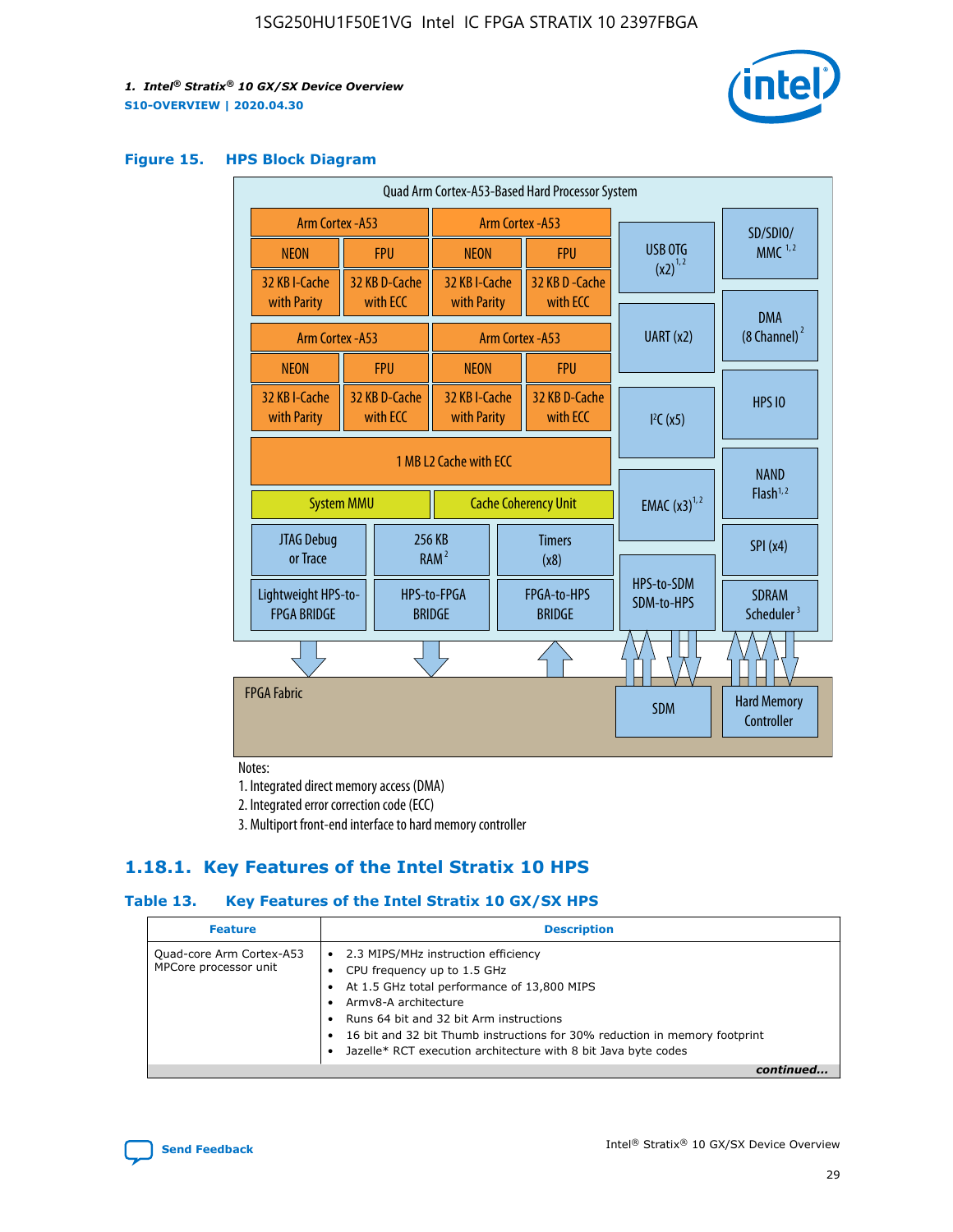

| <b>Feature</b>                                        | <b>Description</b>                                                                                                                                                                                                                                                                                                                                                                                                                                                                                                                                                                                                                                                                                                                                                                                                                                                                                                                                                                                                                                                                                                                                                                                               |
|-------------------------------------------------------|------------------------------------------------------------------------------------------------------------------------------------------------------------------------------------------------------------------------------------------------------------------------------------------------------------------------------------------------------------------------------------------------------------------------------------------------------------------------------------------------------------------------------------------------------------------------------------------------------------------------------------------------------------------------------------------------------------------------------------------------------------------------------------------------------------------------------------------------------------------------------------------------------------------------------------------------------------------------------------------------------------------------------------------------------------------------------------------------------------------------------------------------------------------------------------------------------------------|
|                                                       | Superscalar, variable length, out-of-order pipeline with dynamic branch prediction<br>Improved Arm Neon* media processing engine<br>Single- and double-precision floating-point unit<br>Arm CoreSight* debug and trace technology<br>٠                                                                                                                                                                                                                                                                                                                                                                                                                                                                                                                                                                                                                                                                                                                                                                                                                                                                                                                                                                           |
| <b>System Memory</b><br>Management Unit               | Enables a unified memory model and extends hardware virtualization into peripherals<br>implemented in the FPGA fabric                                                                                                                                                                                                                                                                                                                                                                                                                                                                                                                                                                                                                                                                                                                                                                                                                                                                                                                                                                                                                                                                                            |
| Cache Coherency unit                                  | Changes in shared data stored in cache are propagated throughout the system<br>$\bullet$<br>providing bi-directional coherency for co-processing elements.                                                                                                                                                                                                                                                                                                                                                                                                                                                                                                                                                                                                                                                                                                                                                                                                                                                                                                                                                                                                                                                       |
| Cache                                                 | L1 Cache<br>$\bullet$<br>- 32 KB of instruction cache w/ parity check<br>- 32 KB of L1 data cache w /ECC<br>- Parity checking<br>L <sub>2</sub> Cache<br>$-$ 1MB shared<br>$-$ 8-way set associative<br>- SEU Protection with parity on TAG ram and ECC on data RAM<br>- Cache lockdown support                                                                                                                                                                                                                                                                                                                                                                                                                                                                                                                                                                                                                                                                                                                                                                                                                                                                                                                  |
| On-Chip Memory                                        | 256 KB of scratch on-chip RAM                                                                                                                                                                                                                                                                                                                                                                                                                                                                                                                                                                                                                                                                                                                                                                                                                                                                                                                                                                                                                                                                                                                                                                                    |
| External SDRAM and Flash<br>Memory Interfaces for HPS | Hard memory controller with support for DDR4, DDR3<br>$\bullet$<br>$-$ 40 bit (32 bit + 8 bit ECC) with select packages supporting 72 bit (64 bit + 8 bit<br>ECC)<br>- Support for up to 2666 Mbps DDR4 and 2166 Mbps DDR3 frequencies<br>- Error correction code (ECC) support including calculation, error correction, write-<br>back correction, and error counters<br>- Software Configurable Priority Scheduling on individual SDRAM bursts<br>- Fully programmable timing parameter support for all JEDEC-specified timing<br>parameters<br>- Multiport front-end (MPFE) scheduler interface to the hard memory controller, which<br>supports the $AXI^{\circledR}$ Quality of Service (QoS) for interface to the FPGA fabric<br>NAND flash controller<br>$-$ ONFI 1.0<br>- Integrated descriptor based with DMA<br>- Programmable hardware ECC support<br>- Support for 8 and 16 bit Flash devices<br>Secure Digital SD/SDIO/MMC controller<br>$-$ eMMC 4.5<br>- Integrated descriptor based DMA<br>- CE-ATA digital commands supported<br>- 50 MHz operating frequency<br>Direct memory access (DMA) controller<br>٠<br>$-$ 8-channel<br>- Supports up to 32 peripheral handshake interface<br>continued |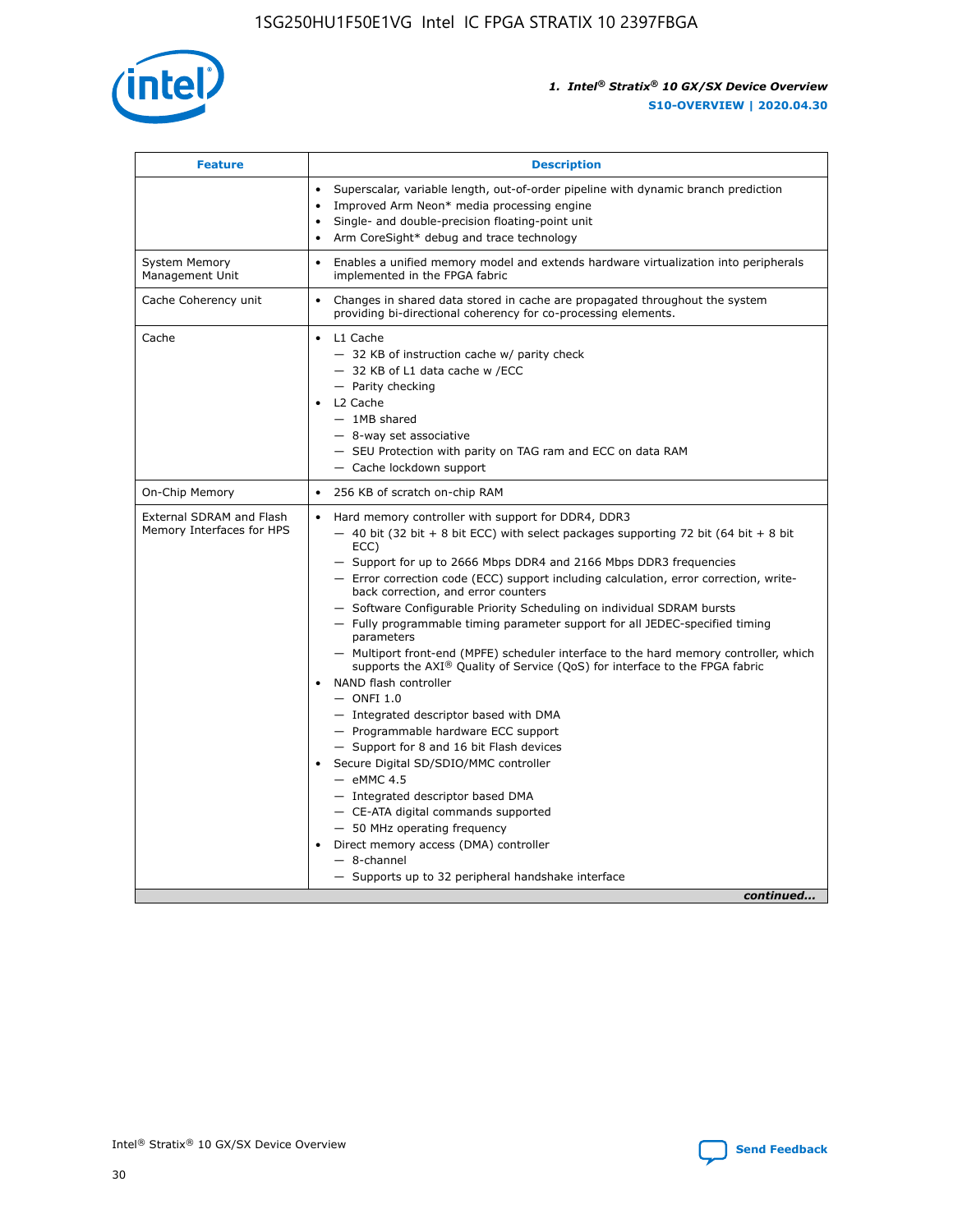

| <b>Feature</b>                         | <b>Description</b>                                                                                                                                                                                                                                                                                                                                                                                                                                                                                                                                                                                                                                                                                                                                                                                                                                                                                                                                                                                                                                                                                                                                                                                                                                                                                                                                                                                                                                                                                                  |
|----------------------------------------|---------------------------------------------------------------------------------------------------------------------------------------------------------------------------------------------------------------------------------------------------------------------------------------------------------------------------------------------------------------------------------------------------------------------------------------------------------------------------------------------------------------------------------------------------------------------------------------------------------------------------------------------------------------------------------------------------------------------------------------------------------------------------------------------------------------------------------------------------------------------------------------------------------------------------------------------------------------------------------------------------------------------------------------------------------------------------------------------------------------------------------------------------------------------------------------------------------------------------------------------------------------------------------------------------------------------------------------------------------------------------------------------------------------------------------------------------------------------------------------------------------------------|
| Communication Interface<br>Controllers | Three 10/100/1000 Ethernet media access controls (MAC) with integrated DMA<br>$\bullet$<br>- Supports RGMII and RMII external PHY Interfaces<br>- Option to support other PHY interfaces through FPGA logic<br>GMII<br>$\bullet$<br>MII<br>$\bullet$<br>• RMII (requires MII to RMII adapter)<br>• RGMII (requires GMII to RGMII adapter)<br>• SGMII (requires GMII to SGMII adapter)<br>- Supports IEEE 1588-2002 and IEEE 1588-2008 standards for precision networked<br>clock synchronization<br>- Supports IEEE 802.1Q VLAN tag detection for reception frames<br>- Supports Ethernet AVB standard<br>Two USB On-the-Go (OTG) controllers with DMA<br>- Dual-Role Device (device and host functions)<br>• High-speed (480 Mbps)<br>• Full-speed (12 Mbps)<br>• Low-speed (1.5 Mbps)<br>• Supports USB 1.1 (full-speed and low-speed)<br>- Integrated descriptor-based scatter-gather DMA<br>- Support for external ULPI PHY<br>- Up to 16 bidirectional endpoints, including control endpoint<br>$-$ Up to 16 host channels<br>- Supports generic root hub<br>- Configurable to OTG 1.3 and OTG 2.0 modes<br>Five $I^2C$ controllers (three can be used by EMAC for MIO to external PHY)<br>- Support both 100 Kbps and 400 Kbps modes<br>- Support both 7 bit and 10 bit addressing modes<br>- Support Master and Slave operating mode<br>Two UART 16550 compatible<br>- Programmable baud rate up to 115.2 Kbaud<br>• Four serial peripheral interfaces (SPI) (2 Masters, 2 Slaves)<br>- Full and Half duplex |
| Timers and I/O                         | $\bullet$ Timers<br>- 4 general-purpose timers<br>$-4$ watchdog timers<br>48 HPS direct I/O allow HPS peripherals to connect directly to I/O<br>Up to three IO48 banks may be assigned to HPS for HPS DDR access                                                                                                                                                                                                                                                                                                                                                                                                                                                                                                                                                                                                                                                                                                                                                                                                                                                                                                                                                                                                                                                                                                                                                                                                                                                                                                    |
| Interconnect to Logic Core             | • FPGA-to-HPS Bridge<br>- Allows IP bus masters in the FPGA fabric to access to HPS bus slaves<br>- Configurable 32, 64, or 128 bit AMBA AXI interface<br>HPS-to-FPGA Bridge<br>- Allows HPS bus masters to access bus slaves in FPGA fabric<br>- Configurable 32, 64, or 128 bit AMBA AXI interface allows high-bandwidth HPS<br>master transactions to FPGA fabric<br>HPS-to-SDM and SDM-to-HPS Bridges<br>- Allows the HPS to reach the SDM block and the SDM to bootstrap the HPS<br>Light Weight HPS-to-FPGA Bridge<br>- Light weight 32 bit AXI interface suitable for low-latency register accesses from HPS<br>to soft peripherals in FPGA fabric<br>FPGA-to-HPS SDRAM Bridge<br>- Up to three AMBA AXI interfaces supporting 32, 64, or 128 bit data paths                                                                                                                                                                                                                                                                                                                                                                                                                                                                                                                                                                                                                                                                                                                                                 |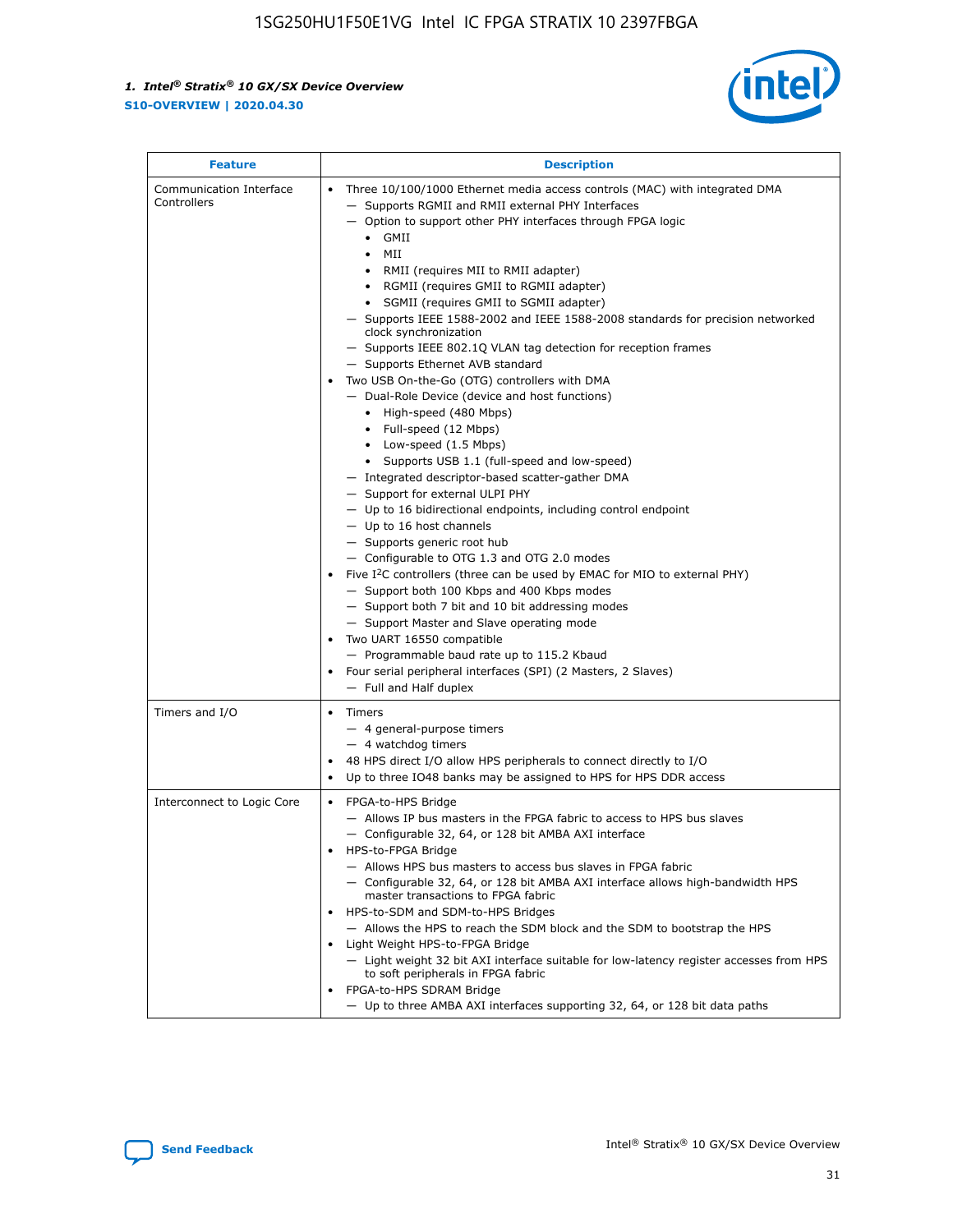

# **1.19. Power Management**

Intel Stratix 10 devices use the advanced Intel 14 nm tri-gate process technology, the all new Intel Hyperflex core architecture to enable Hyper-Folding, power gating, and several optional power reduction techniques to reduce total power consumption by as much as 70% compared to previous generation high-performance Stratix V devices.

Intel Stratix 10 standard power devices (-V) are SmartVID devices. The core voltage supplies (VCC and VCCP) for each SmartVID device must be driven by a PMBus voltage regulator dedicated to that Intel Stratix 10 device. Use of a PMBus voltage regulator for each SmartVID (-V) device is mandatory; it is not an option. A code is programmed into each SmartVID device during manufacturing that allows the PMBus voltage regulator to operate at the optimum core voltage to meet the device performance specifications.

With the new Intel Hyperflex core architecture, designs can run 2X faster than previous generation FPGAs. With 2X performance and same required throughput, architects can cut the data path width in half to save power. This optimization is called Hyper-Folding. Additionally, power gating reduces static power of unused resources in the FPGA by powering them down. The Intel Quartus Prime software automatically powers down specific unused resource blocks such as DSP and M20K blocks, at configuration time.

The optional power reduction techniques in Intel Stratix 10 devices include:

• **Available Low Static Power Devices**—Intel Stratix 10 devices are available with a fixed core voltage that provides lower static power than the SmartVID standard power devices, while maintaining device performance

Furthermore, Intel Stratix 10 devices feature Intel's low power transceivers and include a number of hard IP blocks that not only reduce logic resources but also deliver substantial power savings compared to soft implementations. In general, hard IP blocks consume up to 50% less power than the equivalent soft logic implementations.

# **1.20. Device Configuration and Secure Device Manager (SDM)**

All Intel Stratix 10 devices contain a Secure Device Manager (SDM), which is a dedicated triple-redundant processor that serves as the point of entry into the device for all JTAG and configuration commands. The SDM also bootstraps the HPS in SoC devices ensuring that the HPS can boot using the same security features that the FPGA devices have.

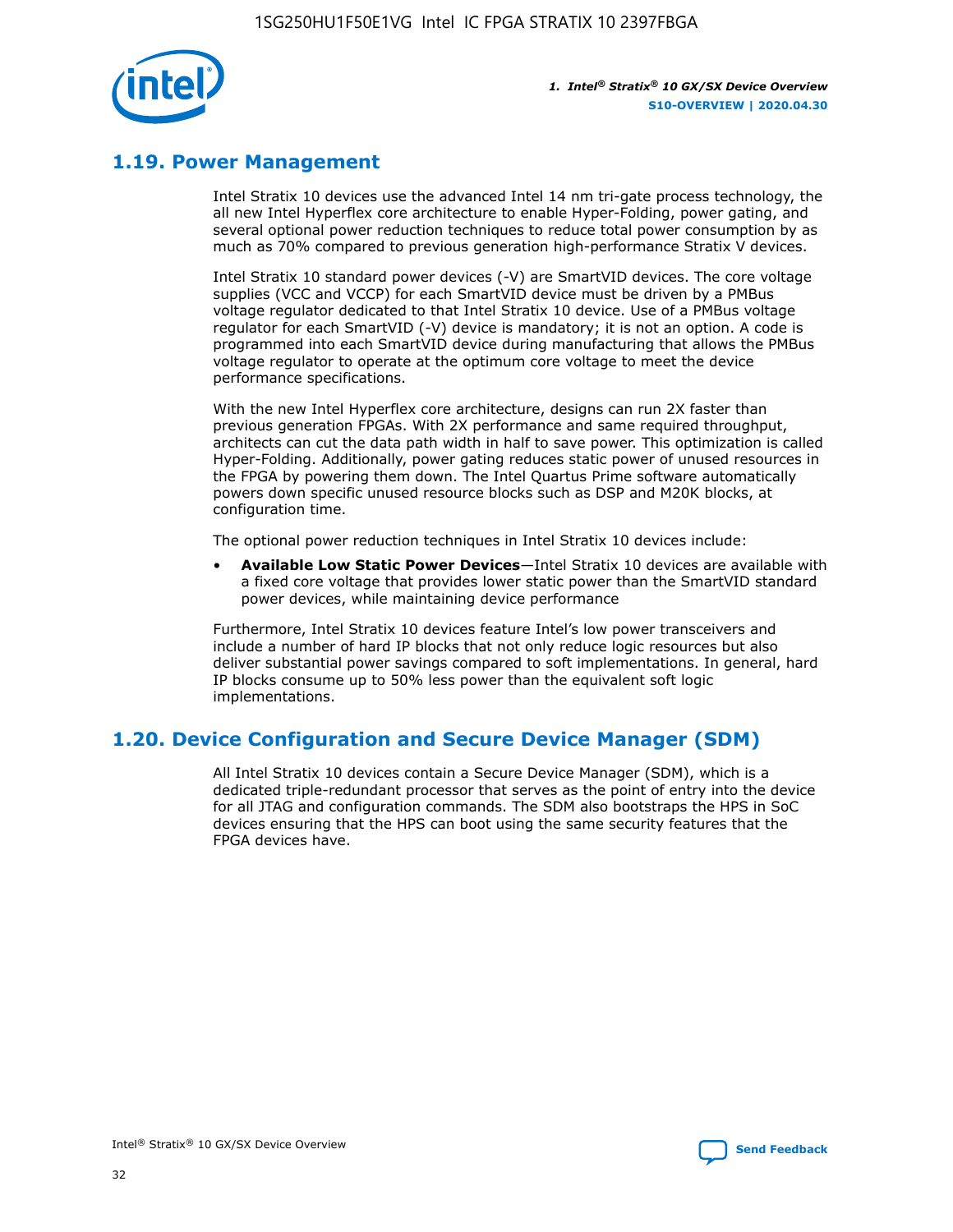





During configuration, Intel Stratix 10 devices are divided into logical sectors, each of which is managed by a local sector manager (LSM). The SDM passes configuration data to each of the LSMs across the on-chip configuration network. This allows the sectors to be configured independently, one at a time, or in parallel. This approach achieves simplified sector configuration and reconfiguration, as well as reduced overall configuration time due to the inherent parallelism. The same sector-based approach is used to respond to single-event upsets and security attacks.

While the sectors provide a logical separation for device configuration and reconfiguration, they overlay the normal rows and columns of FPGA logic and routing. This means there is no impact to the Intel Quartus Prime software place and route, and no impact to the timing of logic signals that cross the sector boundaries.

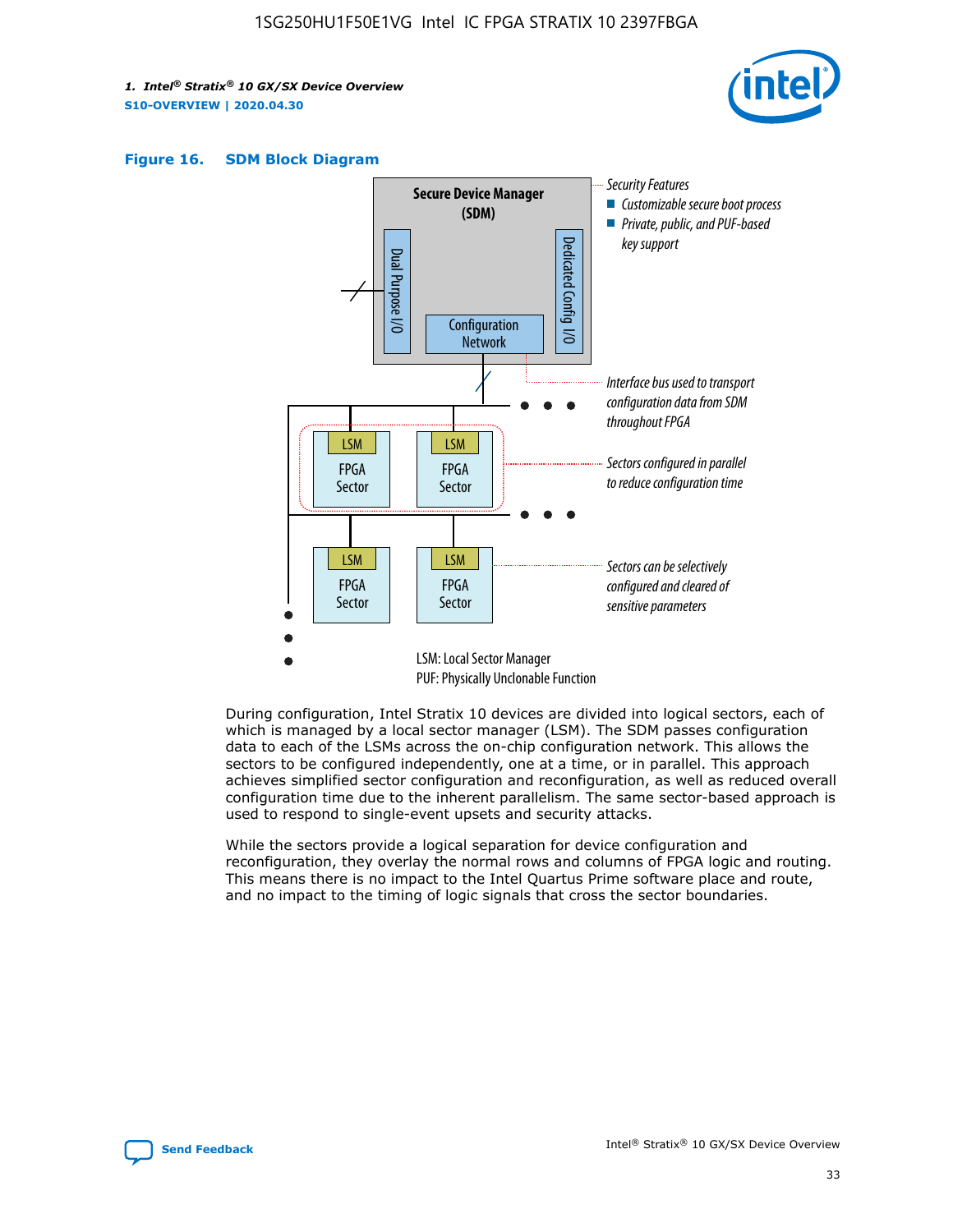

The SDM enables robust, secure, fully-authenticated device configuration. It also allows for customization of the configuration scheme, which can enhance device security. For configuration and reconfiguration, this approach offers a variety of advantages:

- Dedicated secure configuration manager
- Reduced device configuration time, because sectors are configured in parallel
- Updateable configuration process
- Reconfiguration of one or more sectors independent of all other sectors
- Zeroization of individual sectors or the complete device

The SDM also provides additional capabilities such as register state readback and writeback to support ASIC prototyping and other applications.

### **1.21. Device Security**

Building on top of the robust security features present in the previous generation devices, Intel Stratix 10 FPGAs and SoCs include a number of new and innovative security enhancements. These features are also managed by the SDM, tightly coupling device configuration and reconfiguration with encryption, authentication, key storage and anti-tamper services.

Security services provided by the SDM include:

- Bitstream encryption
- Multi-factor authentication
- Hard encryption and authentication acceleration; AES-256, SHA-256/384, ECDSA-256/384
- Volatile and non-volatile encryption key storage and management
- Boot code authentication for the HPS
- Physically Unclonable Function (PUF) service
- Updateable configuration process
- Secure device maintenance and upgrade functions
- Side channel attack protection
- Scripted response to sensor inputs and security attacks, including selective sector zeroization
- Readback, JTAG and test mode disable
- Enhanced response to single-event upsets (SEU)
- Black key provisioning
- Physical anti-tamper

See the *Intel Stratix 10 Device Security User Guide* for a complete list of all security features.

The SDM and associated security services provide a robust, multi-layered security solution for your Intel Stratix 10 design.

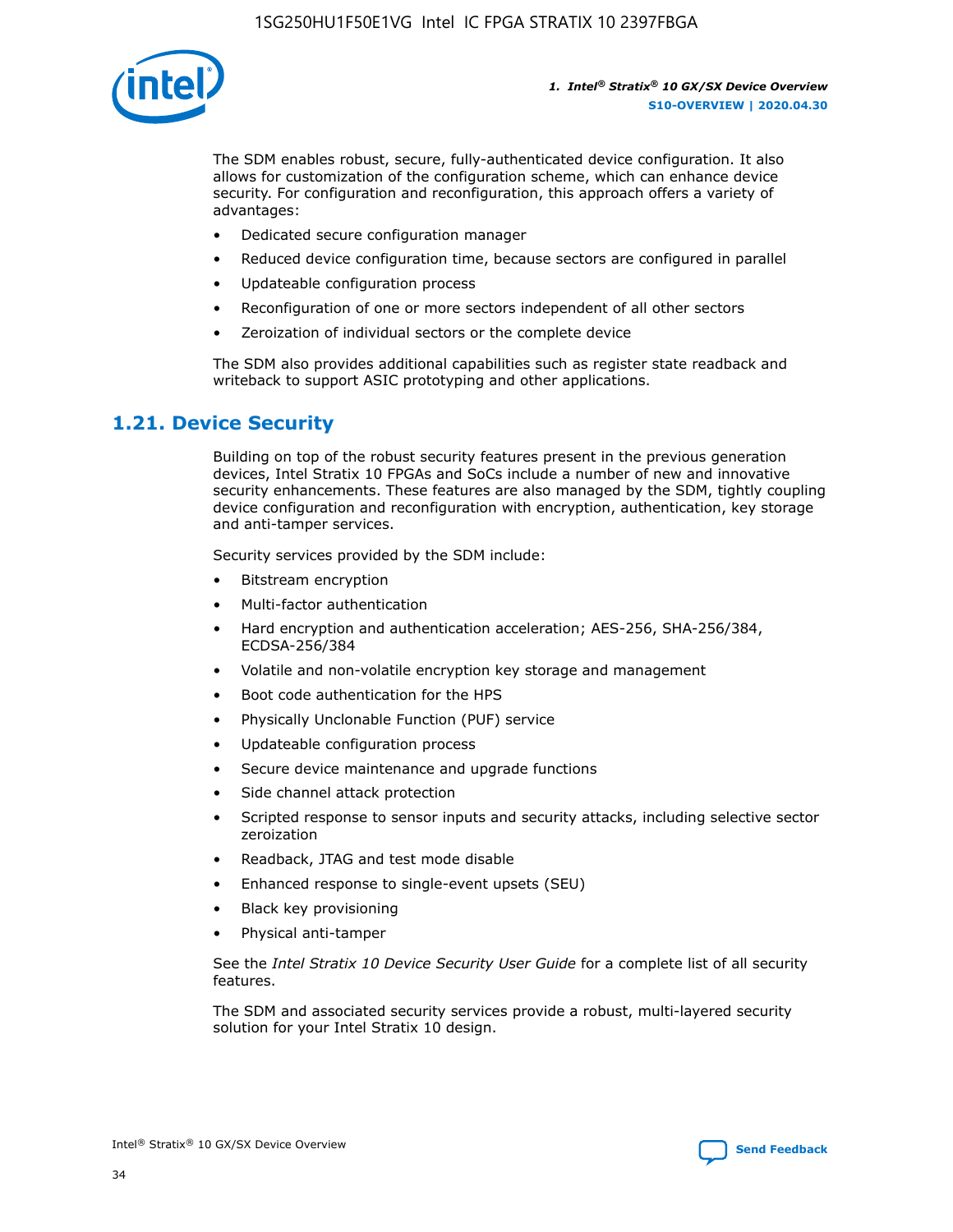

#### **Table 14. Device Security**

| <b>Intel Stratix 10 Family Variant</b> | <b>Bitstream Authentication</b> | <b>Advanced Security Features</b> <sup>(12)</sup> |
|----------------------------------------|---------------------------------|---------------------------------------------------|
| GX/SX                                  | All devices                     | -AS suffix part number required                   |

#### **Related Information**

- [My Intel Support](https://www.intel.com/content/www/us/en/programmable/my-intel/mal-home.html)
- [Intel Stratix 10 Device Security User Guide](https://www.intel.com/content/www/us/en/programmable/documentation/ndq1483601370898.html#wcd1483611014402)

# **1.22. Configuration via Protocol Using PCI Express**

Configuration via protocol using PCI Express allows the FPGA to be configured across the PCI Express bus, simplifying the board layout and increasing system integration. Making use of the embedded PCI Express hard IP operating in autonomous mode before the FPGA is configured, this technique allows the PCI Express bus to be powered up and active within the 100 ms time allowed by the PCI Express specification. Intel Stratix 10 devices also support partial reconfiguration across the PCI Express bus which reduces system down time by keeping the PCI Express link active while the device is being reconfigured.

# **1.23. Partial and Dynamic Reconfiguration**

Partial reconfiguration allows you to reconfigure part of the FPGA while other sections continue running. This capability is required in systems where uptime is critical, because it allows you to make updates or adjust functionality without disrupting services.

In addition to lowering power and cost, partial reconfiguration also increases the effective logic density by removing the necessity to place in the FPGA those functions that do not operate simultaneously. Instead, these functions can be stored in external memory and loaded as needed. This reduces the size of the required FPGA by allowing multiple applications on a single FPGA, saving board space and reducing power. The partial reconfiguration process is built on top of the proven incremental compile design flow in the Intel Quartus Prime design software

Dynamic reconfiguration in Intel Stratix 10 devices allows transceiver data rates, protocols and analog settings to be changed dynamically on a channel-by-channel basis while maintaining data transfer on adjacent transceiver channels. Dynamic reconfiguration is ideal for applications that require on-the-fly multiprotocol or multirate support. Both the PMA and PCS blocks within the transceiver can be reconfigured using this technique. Dynamic reconfiguration of the transceivers can be used in conjunction with partial reconfiguration of the FPGA to enable partial reconfiguration of both core and transceivers simultaneously.

# **1.24. Fast Forward Compile**

The innovative Fast Forward Compile feature in the Intel Quartus Prime software identifies performance bottlenecks in your design and provides detailed, step-by-step performance improvement recommendations that you can then implement. The Compiler reports estimates of the maximum operating frequency that can be achieved

<sup>(12)</sup> Contact My Intel Support for additional information.

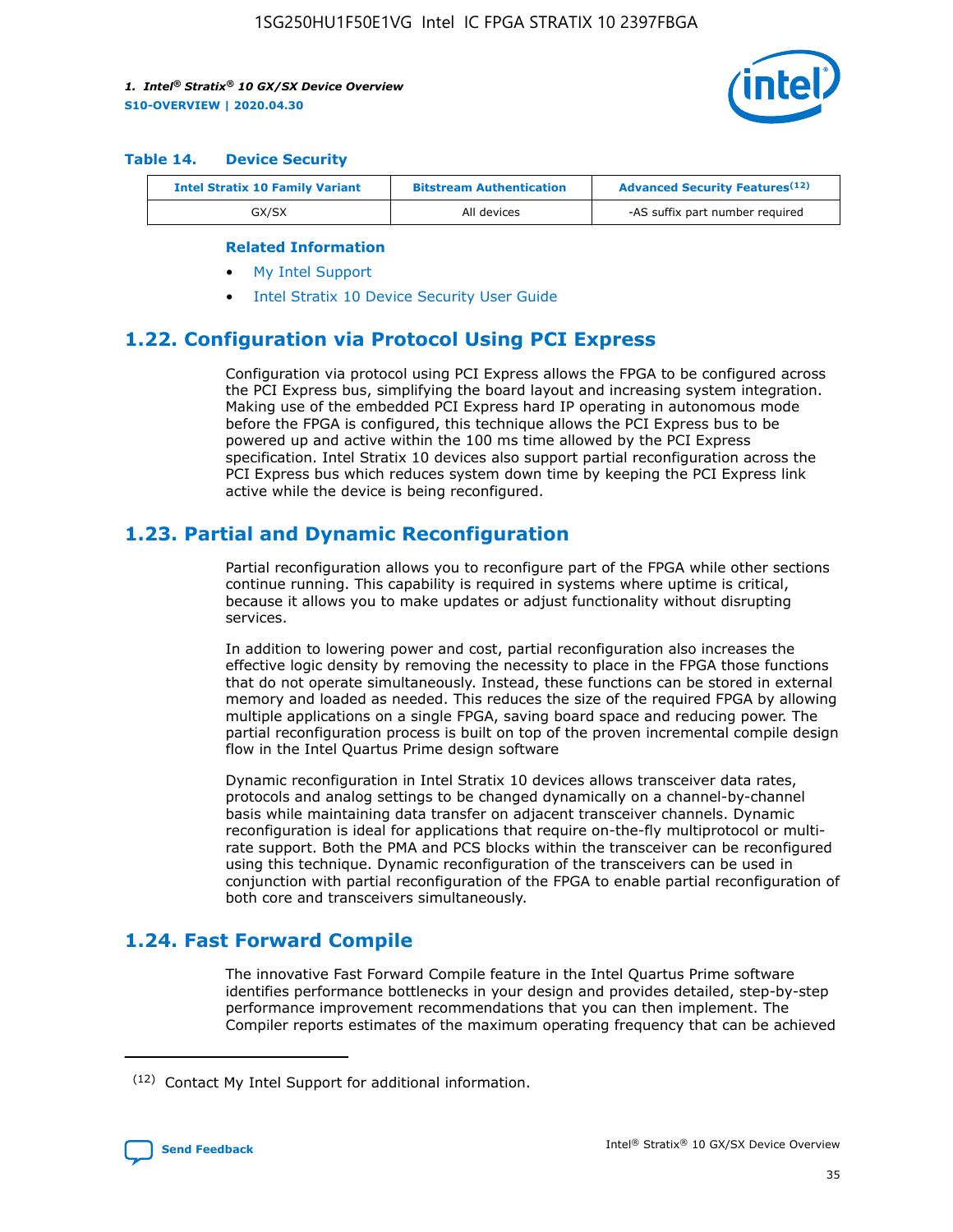

by applying the recommendations. As part of the new Hyper-Aware design flow, Fast Forward Compile maximizes the performance of your Intel Stratix 10 design and achieves rapid timing closure.

Previously, this type of optimization required multiple time-consuming design iterations, including full design re-compilation to determine the effectiveness of the changes. Fast Forward Compile enables you to make better decisions about where to focus your optimization efforts, and how to increase your design performance and throughput. This technique removes much of the guesswork of performance exploration, resulting in fewer design iterations and as much as 2X core performance gains for Intel Stratix 10 designs.

# **1.25. Single Event Upset (SEU) Error Detection and Correction**

Intel Stratix 10 FPGAs and SoCs offer robust SEU error detection and correction circuitry. The detection and correction circuitry includes protection for Configuration RAM (CRAM) programming bits and user memories. The CRAM is protected by a continuously running parity checker circuit with integrated ECC that automatically corrects one or two bit errors and detects higher order multibit errors.

The physical layout of the CRAM array is optimized to make the majority of multi-bit upsets appear as independent single-bit or double-bit errors which are automatically corrected by the integrated CRAM ECC circuitry. In addition to the CRAM protection, user memories also include integrated ECC circuitry and are layout optimized for error detection and correction.

The SEU error detection and correction hardware is supported by both soft IP and the Intel Quartus Prime software to provide a complete SEU mitigation solution. The components of the complete solution include:

- Hard error detection and correction for CRAM and user M20K memory blocks
- Optimized physical layout of memory cells to minimize probability of SEU
- Sensitivity processing soft IP that reports if CRAM upset affects a used or unused bit
- Fault injection soft IP with the Intel Quartus Prime software support that changes state of CRAM bits for testing purposes
- Hierarchy tagging in the Intel Quartus Prime software
- Triple Mode Redundancy (TMR) used for the Secure Device Manager and critical on-chip state machines

In addition to the SEU mitigation features listed above, the Intel 14 nm tri-gate process technology used for Intel Stratix 10 devices is based on FinFET transistors which have reduced SEU susceptibility versus conventional planar transistors.

# **1.26. Document Revision History for the Intel Stratix 10 GX/SX Device Overview**

| <b>Document</b><br><b>Version</b> | <b>Changes</b>             |
|-----------------------------------|----------------------------|
| 2020.04.30                        | Made the following change: |
|                                   | continued                  |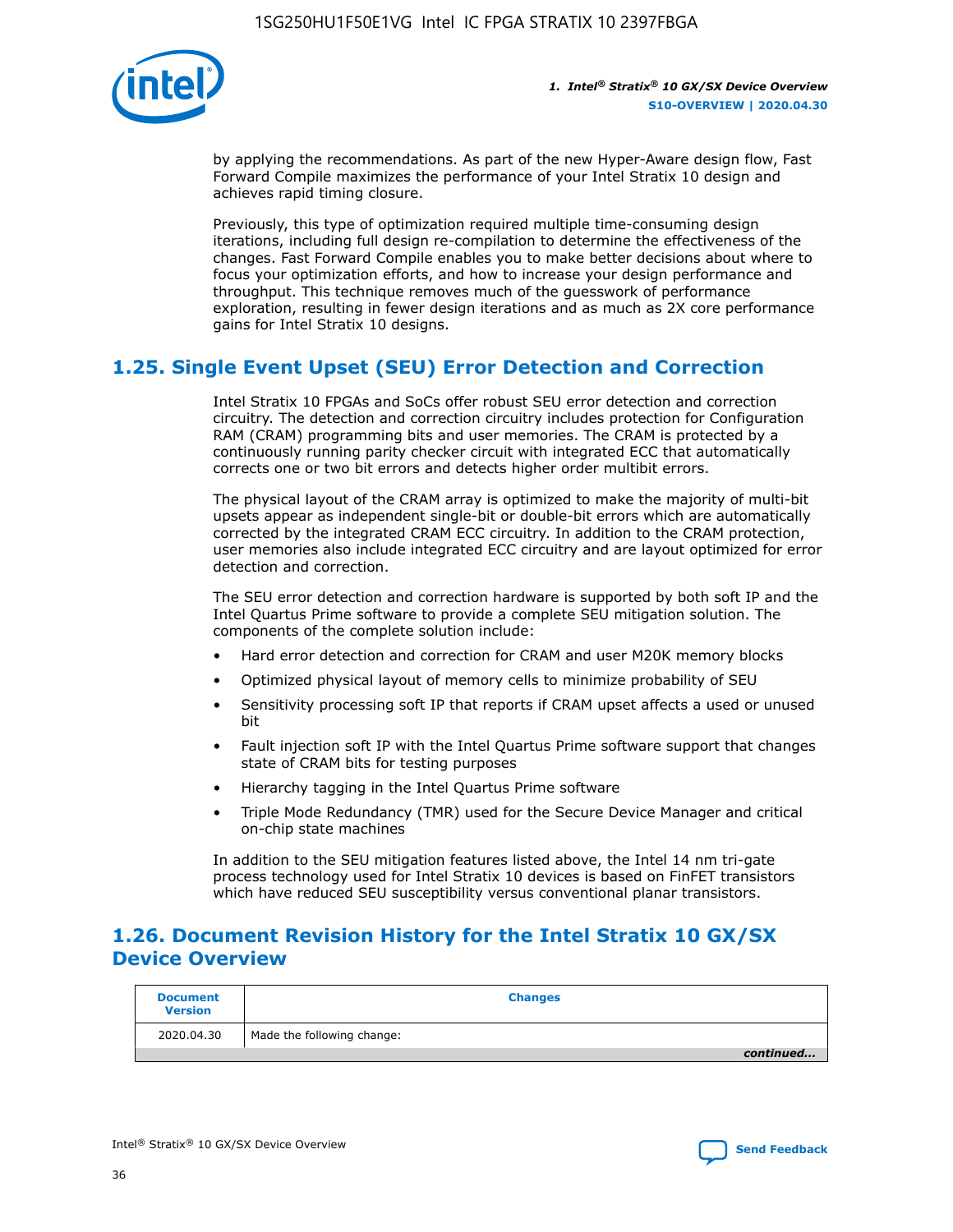

| • Added the GX 10M variant.<br>Made the following changes:<br>Added advanced security (-AS) devices.<br>$\bullet$<br>Added level shifter details for the Intel Stratix 10 SX/GX 400 device.<br>$\bullet$<br>Made the following changes:<br>Added composition details for the leaded and lead-free contact device options.                                                                                                                                                                                                                                                                                                                                                                                                                                                                                                                                                                                                                                                                                                     |
|-------------------------------------------------------------------------------------------------------------------------------------------------------------------------------------------------------------------------------------------------------------------------------------------------------------------------------------------------------------------------------------------------------------------------------------------------------------------------------------------------------------------------------------------------------------------------------------------------------------------------------------------------------------------------------------------------------------------------------------------------------------------------------------------------------------------------------------------------------------------------------------------------------------------------------------------------------------------------------------------------------------------------------|
|                                                                                                                                                                                                                                                                                                                                                                                                                                                                                                                                                                                                                                                                                                                                                                                                                                                                                                                                                                                                                               |
|                                                                                                                                                                                                                                                                                                                                                                                                                                                                                                                                                                                                                                                                                                                                                                                                                                                                                                                                                                                                                               |
| Updated the I/O PLL counts.<br>$\bullet$                                                                                                                                                                                                                                                                                                                                                                                                                                                                                                                                                                                                                                                                                                                                                                                                                                                                                                                                                                                      |
| Made the following changes:<br>Changed the number of included logic elements globally.<br>$\bullet$<br>Removed logic density 450, logic density 550, and package code 48 from the "Sample Ordering<br>$\bullet$<br>Code and Available Options for Intel Stratix 10 Devices" figure.<br>Updated description of the higher density in the "Innovations in Intel Stratix 10 FPGAs and SoCs"<br>section.<br>Updated description of the general purpose I/Os in the "Intel Stratix 10 FPGA and SoC Common<br>$\bullet$<br>Device Features" table.<br>Removed support for LPDDR3 globally.<br>٠<br>Updated the "Intel Stratix 10 FPGA and SoC Architecture Block Diagram" figure.<br>Updated the "Intel Stratix 10 GX/SX FPGA and SoC Family Plan-FPGA Core (part 1)" table.<br>$\bullet$<br>Updated the "Intel Stratix 10 GX/SX FPGA and SoC Family Plan-Interconnects, PLLs and Hard IP<br>$\bullet$<br>(part 2)" table.<br>Updated and merged the "Intel Stratix 10 GX/SX FPGA and SoC Family Package Plan" tables.<br>$\bullet$ |
| Made the following changes:<br>Changed the specs for ODRII+ and ODRII+ Xtreme and added specs for ODRIV in the "External<br>$\bullet$<br>Memory Interface Performance" table.<br>Updated description of the power options in the "Sample Ordering Code and Available Options for<br>Intel Stratix 10 Devices" figure.<br>Changed the description of the technology and power management features in the "Intel Stratix 10<br>FPGA and SoC Common Device Features" table.<br>Changed the description of SmartVID in the "Power Management" section.<br>Changed the direction arrow from the coefficient registers block in the "DSP Block: High Precision<br>Fixed Point Mode" figure.                                                                                                                                                                                                                                                                                                                                         |
| Made the following changes:<br>Removed the embedded eSRAM feature globally.<br>$\bullet$<br>Removed the Low Power (VID) and Military operating temperature options, and package code 53<br>$\bullet$<br>from the "Sample Ordering Code and Available Options for Stratix 10 Devices" figure.<br>Changed the Maximum transceiver data rate (chip-to-chip) specification for L-Tile devices in the<br>٠<br>"Key Features of Intel Stratix 10 Devices Compared to Stratix V Devices" table.                                                                                                                                                                                                                                                                                                                                                                                                                                                                                                                                      |
| Made the following changes:<br>• Changed the number of available transceivers to 96, globally.<br>Changed the single-precision floating point performance to 10 TFLOP, globally.<br>Changed the maximum datarate to 28.3 Gbps, globally.<br>Changed some of the features listed in the "Stratix 10 GX/SX Device Overview" section.<br>٠<br>Changed descriptions for the GX and SX devices in the "Stratix 10 Family Variants" section.<br>٠<br>Changed the "Sample Ordering Code and Available Options for Stratix 10 Devices" figure.<br>٠<br>Changed the features listed in the "Key Features of Stratix 10 Devices Compared to Stratix V<br>٠<br>Devices" table.<br>Changed the descriptions of the following areas of the "Stratix 10 FPGA and SoC Common Device<br>Features" table:<br>- Transceiver hard IP<br>- Internal memory blocks<br>- Core clock networks<br>- Packaging<br>Reorganized and updated all tables in the "Stratix 10 FPGA and SoC Family Plan" section.<br>continued                                |
|                                                                                                                                                                                                                                                                                                                                                                                                                                                                                                                                                                                                                                                                                                                                                                                                                                                                                                                                                                                                                               |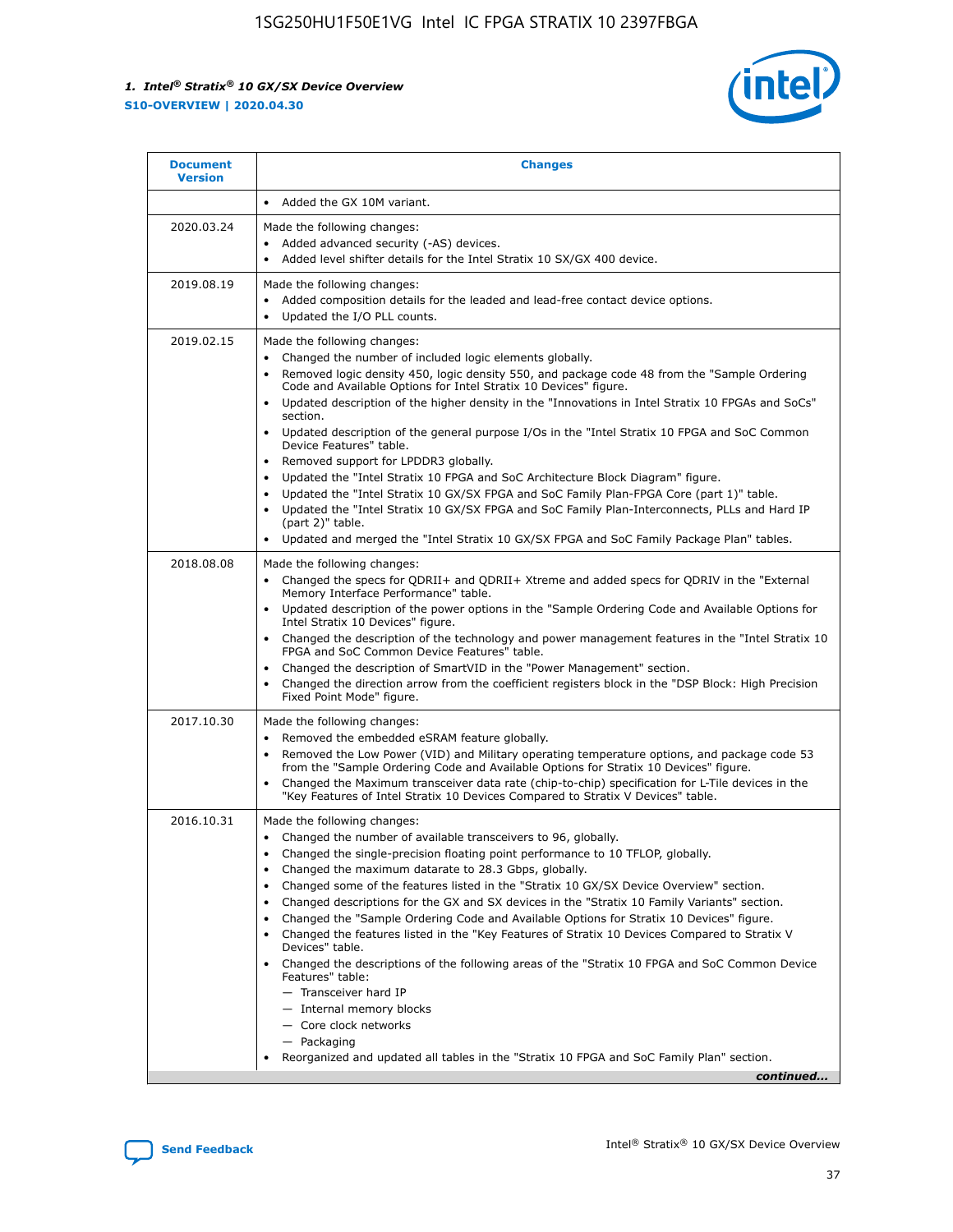

| <b>Document</b><br><b>Version</b> | <b>Changes</b>                                                                                                                                                                                                                                                                                                                                                                                                                                                                                                                                                                                                                                                                                                                                                                                                                                                                                                                                                                                     |
|-----------------------------------|----------------------------------------------------------------------------------------------------------------------------------------------------------------------------------------------------------------------------------------------------------------------------------------------------------------------------------------------------------------------------------------------------------------------------------------------------------------------------------------------------------------------------------------------------------------------------------------------------------------------------------------------------------------------------------------------------------------------------------------------------------------------------------------------------------------------------------------------------------------------------------------------------------------------------------------------------------------------------------------------------|
|                                   | Removed the "Migration Between Arria 10 FPGAs and Stratix 10 FPGAs" section.<br>Removed footnotes from the "Transceiver PCS Features" table.<br>Changed the HMC description in the "External Memory and General Purpose I/O" section.<br>Changed the number of fPLLs in the "Fractional Synthesis PLLs and I/O PLLs" section.<br>Clarified HMC data width support in the "Key Features of the Stratix 10 HPS" table.<br>Changed the description in the "Internal Embedded Memory" section.<br>Changed the datarate for the Standard PCS and SDI PCS features in the "Transceiver PCS Features"<br>table.<br>Added a note to the "PCI Express Gen1/Gen2/Gen3 Hard IP" section.<br>Updated the "Key Features of the Stratix 10 HPS" table.<br>Changed the description for the Cache coherency unit in the "Key Features of the Stratix 10 HPS"<br>table.<br>Changed the description for the external SDRAM and Flash memory interfaces for HPS in the "Key<br>Features of the Stratix 10 HPS" table. |
| 2015.12.04                        | Initial release.                                                                                                                                                                                                                                                                                                                                                                                                                                                                                                                                                                                                                                                                                                                                                                                                                                                                                                                                                                                   |